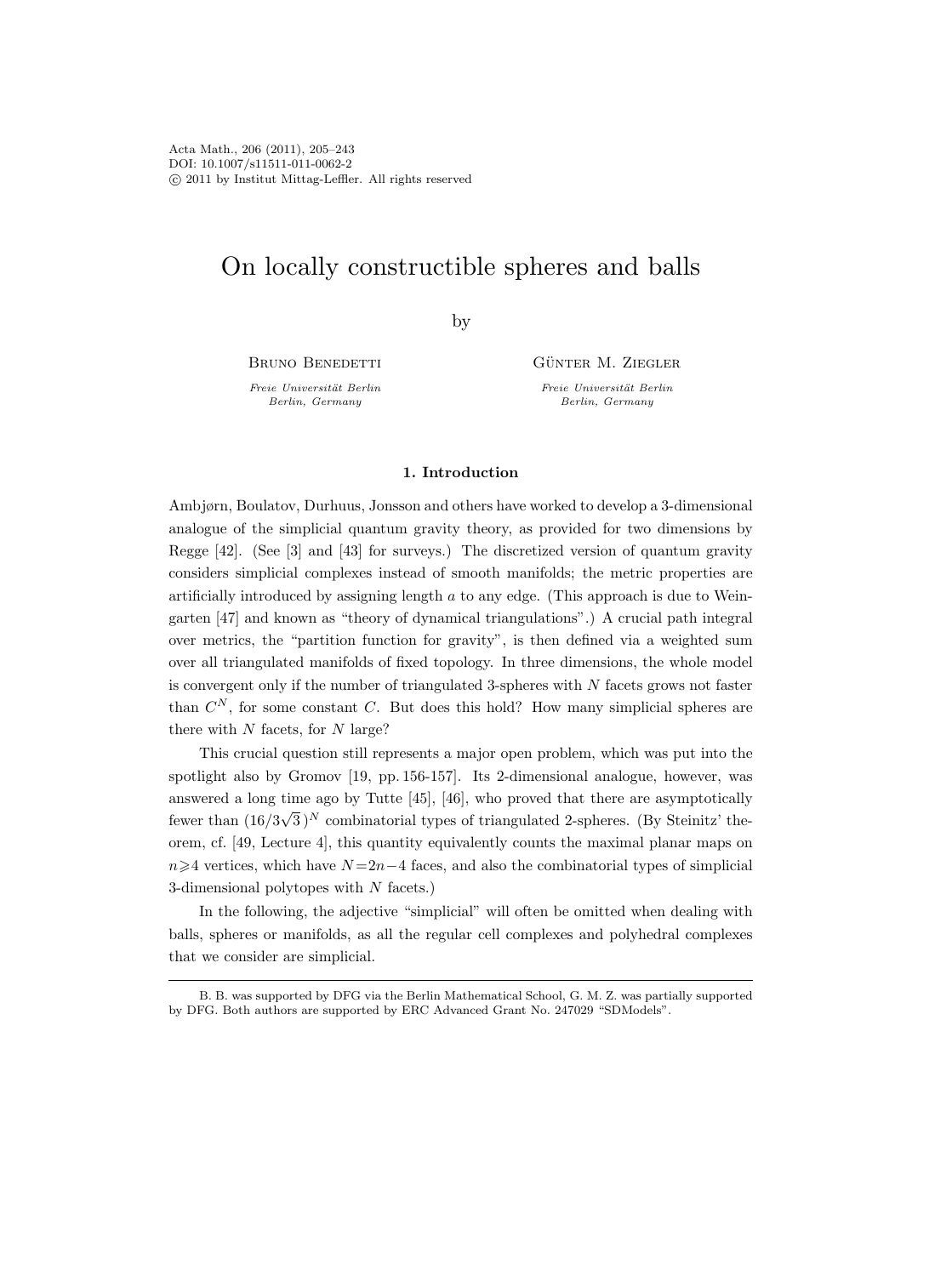

Figure 1. How to get an octahedron from a tree of 8 triangles (i.e., a triangulated 10-gon).

Why are 2-spheres "not so many"? Every combinatorial type of triangulation of the 2-sphere can be generated as follows (see Figure 1): First for some even  $N \geq 4$  build a tree of N triangles (which combinatorially is the same thing as a triangulation of an  $(N+2)$ -gon), and then glue edges according to a complete matching of the boundary edges. A necessary condition in order to obtain a 2-sphere is that such a matching is *planar.* Planar matchings and triangulations of  $(N+2)$ -gons are both enumerated by the Catalan number  $C_{N+2}$ , and since the Catalan numbers satisfy a polynomial bound

$$
C_N = \frac{1}{N+1} \binom{2N}{N} < 4^N,
$$

we get an exponential upper bound for the number of triangulations.

Neither this simple argument nor Tutte's precise count can be easily extended to higher dimensions. Indeed, we have to deal with three different problems when trying to extend results or methods from dimension 2 to dimension 3:

(i) Many combinatorial types of simplicial 3-spheres are not realizable as boundaries of convex 4-polytopes; thus, even though we observe below that there are only exponentially many simplicial 4-polytopes with  $N$  facets, the 3-spheres could still be more numerous.

(ii) The counts of combinatorial types according to the number  $n$  of vertices and according to the number N of facets are not equivalent any more. We have  $3n-10 \leq$  $N \leq \frac{1}{2}n(n-3)$  by the lower (resp. upper) bound theorem for simplicial 3-spheres. We know that there are more than  $2^{n\sqrt[4]{n}}$  3-spheres [30], [40], but less than  $2^{20n\log n}$  types of 4-polytopes with n vertices  $[1]$ ,  $[17]$ , yet this does not answer the question for a count in terms of the number N of facets.

(iii) While it is still true that there are only exponentially many "trees of  $N$  tetrahedra", the matchings that can be used to glue 3-spheres are not planar any more; thus, they could be more than exponentially many. If, on the other hand, we restrict ourselves to "local gluings", we generate only a limited family of 3-spheres, as we will show below.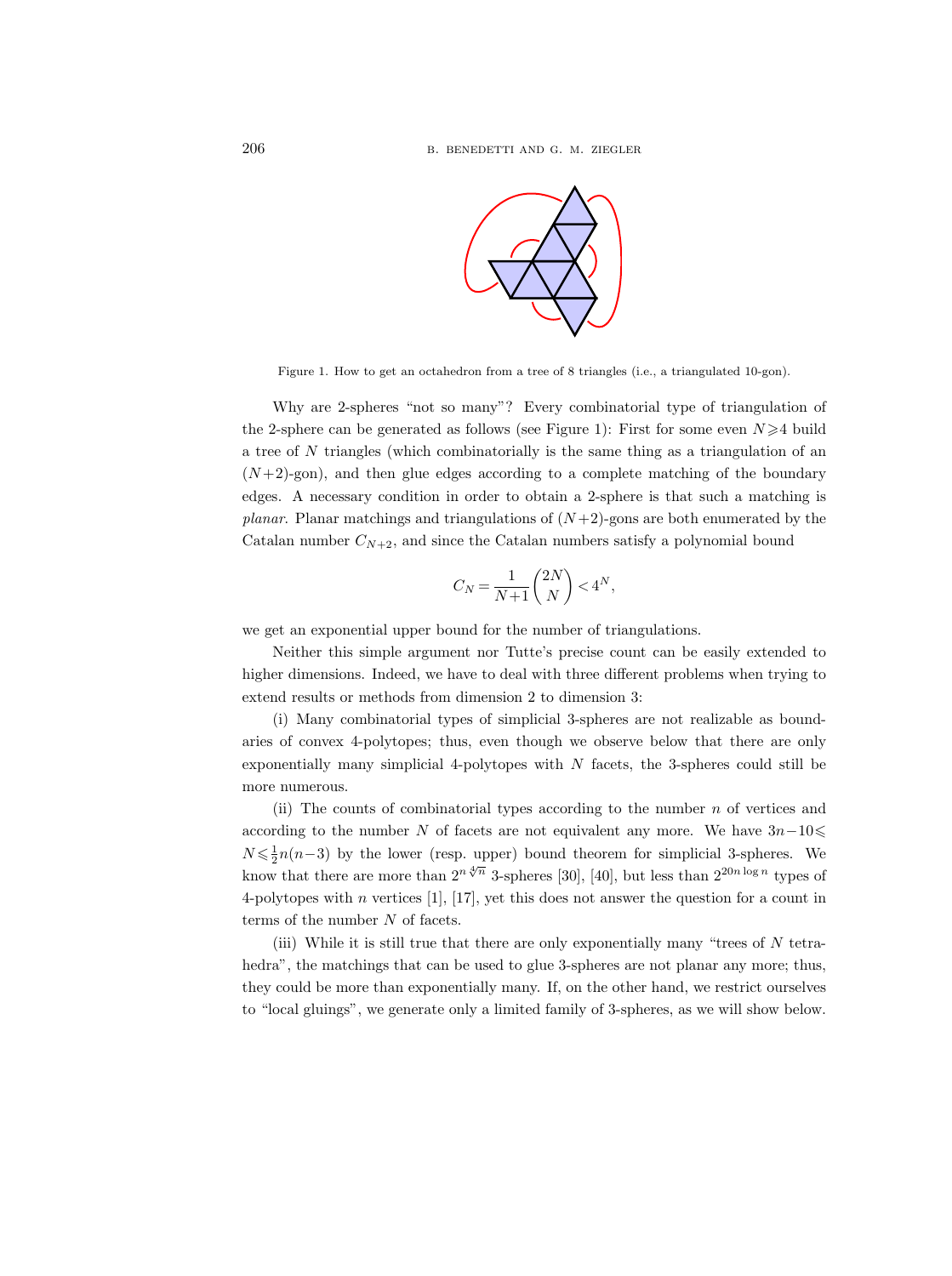In the early nineties, new finiteness theorems by Cheeger [12] and Grove, Petersen and Wu [20] yielded a new approach, namely, to count d-manifolds of "fluctuating topology" (not necessarily spheres) but "bounded geometry" (curvature and diameter bounded from above, and volume bounded from below). This allowed Bartocci, Bruzzo, Carfora and Marzuoli [6] to bound, for any d-manifold, the number of triangulations with  $N$  or more facets, under the assumption that no vertex had degree higher than a fixed integer. However, for this it is crucial to restrict the topological type: Already for  $d=2$ , there are more than exponentially many triangulated 2-manifolds of bounded vertex degree with N facets (see [7]).

In 1995, the physicists Durhuus and Jonsson [14] introduced the class of "locally constructible" (LC) 3-spheres. An LC 3-sphere (with  $N$  facets) is a sphere obtainable from a tree of N tetrahedra, by identifying pairs of adjacent triangles in the boundary. "Adjacent" means here "sharing at least one edge", and represents a dynamic requirement. Clearly, every 3-sphere is obtainable from a tree of  $N$  tetrahedra by matching the triangles in its boundary; according to the definition of LC, however, we are allowed to match only those triangles that are adjacent—or that have become adjacent by the time of the gluing.

Durhuus and Jonsson proved an exponential upper bound on the number of combinatorially distinct LC spheres with  $N$  facets. Based also on computer simulations ([4], see also [11] and [2]) they conjectured that all 3-spheres should be LC. A positive solution of this conjecture would have implied that spheres with N facets are at most  $C^N$ , for a constant C—which would have been the desired missing link to implement discrete quantum gravity in three dimensions.

In the present paper, we show that the conjecture of Durhuus and Jonsson has a negative answer: There are simplicial 3-spheres that are not LC. (With this, however, we do not resolve the question whether there are fewer than  $C^N$  simplicial 3-spheres on  $N$  facets, for some constant  $C$ .)

On the way to this result, we provide a characterization of LC simplicial  $d$ -complexes which relates the "locally constructible" spheres defined by physicists to concepts that originally arose in topological combinatorics.

MAIN THEOREM 1. (Theorem 2.1) A simplicial d-sphere,  $d \geq 3$ , is LC if and only if the sphere after removal of one facet can be collapsed onto a complex of dimension  $d-2$ . Moreover, the following inclusions between families of simplicial d-spheres hold:

{vertex decomposable}  $\subset$  {shellable}  $\subseteq$  {constructible}  $\subset$  {LC}  $\subset$  {all *d*-spheres}.

We use the hierarchy in conjunction with the following extension and sharpening of Durhuus and Jonsson's theorem (who discussed only the case  $d=3$ ).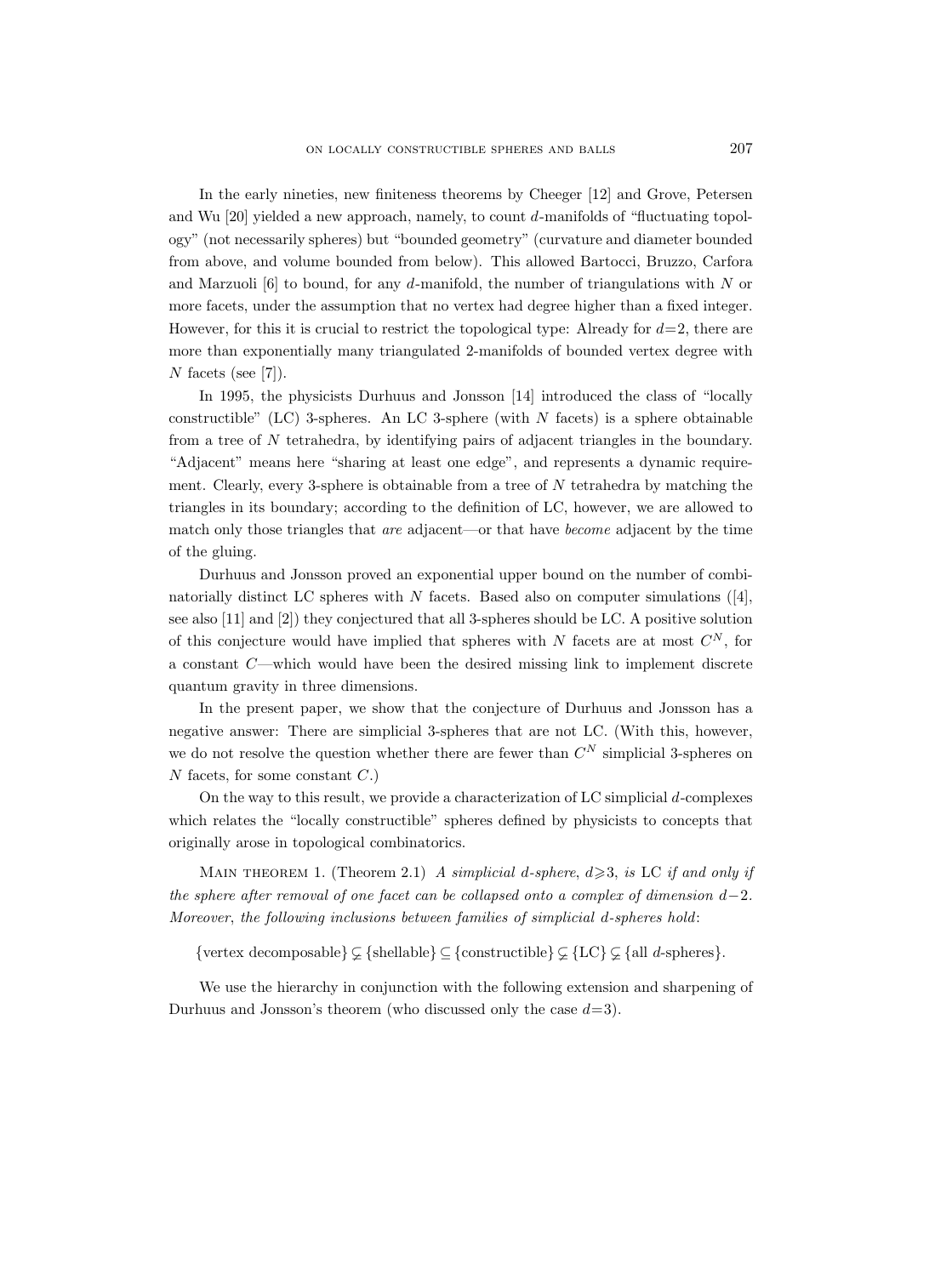MAIN THEOREM 2. (Theorem 4.4) For fixed  $d \geq 2$ , the number of combinatorially distinct simplicial LC d-spheres with N facets grows not faster than  $2^{d^2N}$ .

We will give a proof for this theorem in  $\S 4$ ; the same type of upper bound, with the same type of proof, also holds for LC  $d$ -balls with  $N$  facets.

Already in 1988, Kalai [30] constructed, for every  $d \geq 4$ , a family of more than exponentially many  $d$ -spheres on  $n$  vertices; Lee [34] later showed that all of Kalai's spheres are shellable. Combining this with Theorems 4.4 and 2.1, we obtain the following asymptotic result.

COROLLARY. For fixed  $d \geqslant 4$ , the number of shellable simplicial d-spheres grows more than exponentially with respect to the number n of vertices, but only exponentially with respect to the number N of facets.

The hierarchy of Main theorem 1 is not quite complete: It is still not known whether constructible, non-shellable 3-spheres exist (see [15] and [31]). A shellable 3-sphere that is not vertex-decomposable was found by Lockeberg in his 1977 Ph. D. work (reported in [33, p. 742]; see also [23]). Again, the 2-dimensional case is much simpler and completely solved: All 2-spheres are vertex decomposable (see [41]).

In order to show that not all spheres are LC we study in detail simplicial spheres with a "knotted triangle"; these are obtained by adding a cone over the boundary of a ball with a knotted spanning edge (as in Furch's 1924 paper [16]; see also Bing [9]). Spheres with a knotted triangle cannot be boundaries of polytopes. Lickorish [36] had shown in 1991 the following:

#### A 3-sphere with a knotted triangle is not shellable if the knot is at least 3-complicated.

Here "at least 3-complicated" refers to the technical requirement that the fundamental group of the complement of the knot has no presentation with less than four generators. A concatenation of three or more trefoil knots satisfies this condition. In 2000, Hachimori and Ziegler [21], [26] demonstrated that Lickorish's technical requirement is not necessary for his result:

A 3-sphere with any knotted triangle is not constructible.

In the present work, we re-justify Lickorish's technical assumption, showing that this is exactly what we need if we want to reach a stronger conclusion, namely, a topological obstruction to local constructibility. Thus, the following result is established in order to prove that the last inclusion of the hierarchy in Theorem 2.1 is strict.

MAIN THEOREM 3. (Theorem 2.13) A 3-sphere with a knotted triangle is not LC if the knot is at least 3-complicated.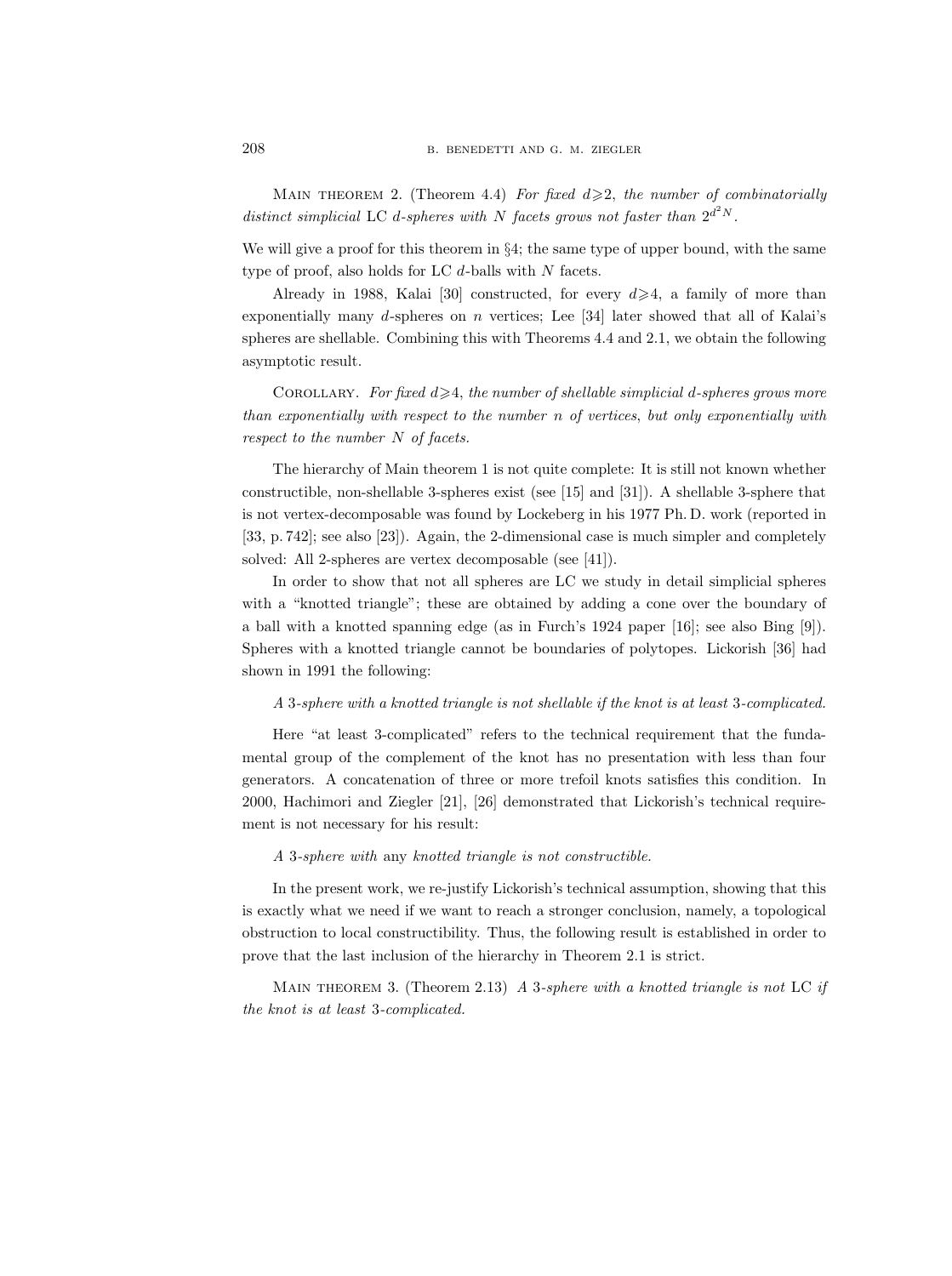The knot complexity requirement is now necessary, as non-constructible spheres with a single or double trefoil knot can still be LC (see Example 2.26 and Remark 2.32).

The combinatorial topology of  $d$ -balls and that of  $d$ -spheres are of course closely related—our study builds on the well-known connections and also adds new ones.

MAIN THEOREM 4. (Theorems 3.1 and 3.10) A simplicial d-ball is LC if and only if after the removal of a facet it collapses down to the union of the boundary with a complex of dimension at most d−2. We have the following hierarchy:

$$
\left\{\begin{array}{c}\text{vertex} \\ \text{decomp.}\end{array}\right\} \subsetneq \{\text{shellable}\}\subsetneq \{\text{construct.}\}\subsetneq \{LC\}\subsetneq \left\{\begin{array}{c}\text{collapsible onto a} \\ (d-2)\text{-complex}\end{array}\right\}\subsetneq \{\text{all } d\text{-balls}\}.
$$

All the inclusions of Main theorem 4 hold with equality for simplicial 2-balls. In the case of  $d=3$ , collapsibility onto a  $(d-2)$ -complex is equivalent to collapsibility. In particular, we settle a question of Hachimori (see e.g. [22, pp. 54 and 66]) whether all constructible 3-balls are collapsible.

Furthermore, we show in Corollary 3.24 that some collapsible 3-balls do not collapse onto their boundary minus a facet, a property that comes up in classical studies in combinatorial topology (compare [13] and [35]). In particular, a result of Chillingworth can be restated in our language as "if for any geometric simplicial complex  $\Delta$  the support (union)  $|\Delta|$  is a convex 3-dimensional polytope, then  $\Delta$  is necessarily an LC 3-ball", see Theorem 3.27. Thus any geometric subdivision of the 3-simplex is LC.

# 1.1. Definitions and Notation

# 1.1.1. Simplicial regular CW complexes

In the following, we present the notion of "local constructibility" (due to Durhuus and Jonsson). Although in the end we are interested in this notion as applied to finite simplicial complexes, the iterative definition of locally constructible complexes dictates that for intermediate steps we must allow for the greater generality of finite "simplicial regular CW complexes". A CW complex is regular if the attaching maps for the cells are injective on the boundary (see e.g. [10]). A regular CW complex is simplicial if for every proper face F, the interval  $[0, F]$  in the face poset of the complex is boolean. Every simplicial complex (and in particular, any triangulated manifold) is a simplicial regular CW complex.

The k-dimensional cells of a regular CW complex  $C$  are called  $k$ -faces; the inclusionmaximal faces are called facets, and the inclusion-maximal proper subfaces of the facets are called *ridges*. The *dimension* of  $C$  is the largest dimension of a facet; *pure* complexes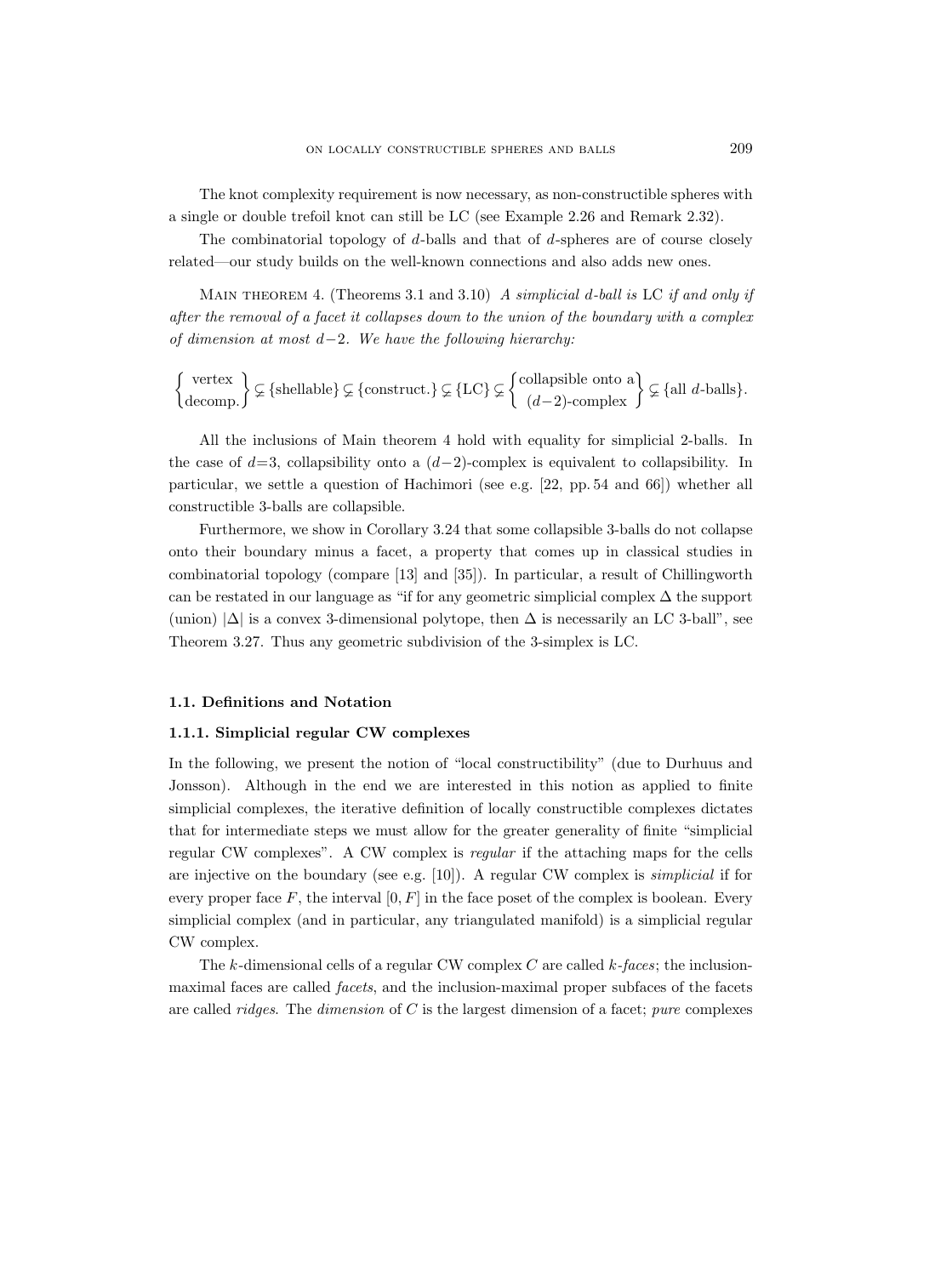are complexes where all facets have the same dimension. All complexes that we consider in the following are finite, most of them are pure. A  $d$ -complex is a  $d$ -dimensional complex. Conventionally, the 0-faces are called vertices, and the 1-faces edges. (In the discrete quantum gravity literature, the  $(d-2)$ -faces are sometimes called "hinges" or "bones", whereas the edges are sometimes referred to as "links".) If the union  $|C|$  of all simplices of C is homeomorphic to a manifold  $M$ , then C is a triangulation of  $M$ ; if C is a triangulation of a d-ball or of a d-sphere, we will call  $C$  simply a d-ball (resp. d-sphere). The *dual graph* of a pure d-dimensional simplicial complex  $C$  is the graph whose nodes correspond to the facets of C: Two nodes are connected by an arc if and only if the corresponding facets share a  $(d-1)$ -face.

## 1.1.2. Knots

All the knots we consider are tame, that is, realizable as 1-dimensional subcomplexes of some triangulated 3-sphere. A knot is  $m$ -complicated if the fundamental group of the complement of the knot in the 3-sphere has a presentation with  $m+1$  generators, but no presentation with m generators. By "at least m-complicated" we mean " $k$ -complicated" for some  $k \geqslant m$ ". There exist arbitrarily complicated knots: Goodrick [18] showed that the connected sum of m trefoil knots is at least m-complicated.

Another measure of how tangled a knot can be is the bridge index (see e.g. [32, p. 18] for the definition). If a knot has bridge index b, the fundamental group of the knot complement admits a presentation with b generators and b−1 relations [32, p. 82]. In other words, the bridge index of an m-complicated knot is at least  $m+1$ . As a matter of fact, the connected sum of  $m$  trefoil knots is  $m$ -complicated, and its bridge index is exactly  $m+1$  [15].

## 1.1.3. The combinatorial topology hierarchy

In the following, we review the key properties from the inclusion

 $\{shellable\} \subset \{constructible\}$ 

valid for all simplicial complexes, and the inclusion

 $\{shellable\} \subsetneq \{collapsible\}$ 

applicable only for contractible simplicial complexes, both known from combinatorial topology (see [10, §11] for details).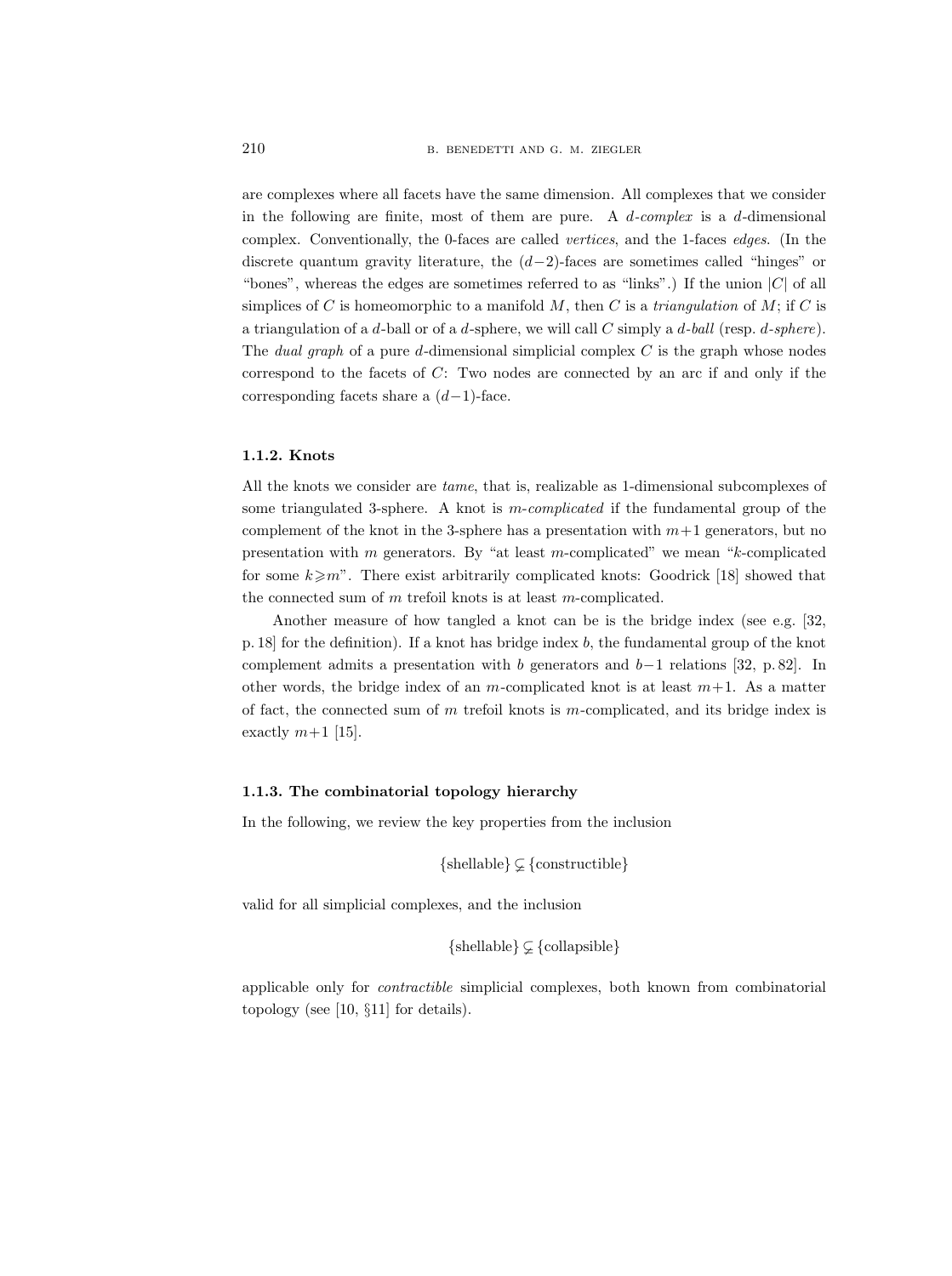Shellability can be defined for pure simplicial complexes as follows:

– every simplex is shellable;

– a d-dimensional pure simplicial complex  $C$  which is not a simplex is shellable if and only if it can be written as  $C=C_1\cup C_2$ , where  $C_1$  is a shellable d-complex,  $C_2$  is a d-simplex, and  $C_1 \cap C_2$  is a shellable  $(d-1)$ -complex.

Constructibility is a weakening of shellability, defined by:

– every simplex is constructible;

 $-$  a d-dimensional pure simplicial complex C which is not a simplex is constructible if and only if it can be written as  $C=C_1\cup C_2$ , where  $C_1$  and  $C_2$  are constructible dcomplexes and  $C_1 \cap C_2$  is a constructible  $(d-1)$ -complex.

Let  $C$  be a  $d$ -dimensional simplicial complex, not necessarily pure. An *elementary* collapse is the simultaneous removal from C of a pair of faces  $(\sigma, \Sigma)$  with the following properties:

– dim  $\Sigma = \dim \sigma + 1;$ 

– σ is a proper face of Σ;

 $- \sigma$  is not a proper face of any other face of C.

(The three conditions above are usually abbreviated in the expression " $\sigma$  is a free face of  $\Sigma$ "; some complexes have no free faces.) If  $C' := (C - \Sigma) - \sigma$ , we say that the complex  $C$  collapses onto the complex  $C'$ . We also say that the complex  $C$  collapses onto the complex D, and write  $C\setminus D$ , if C can be reduced to D by a finite sequence of elementary collapses. Thus a collapse refers to a sequence of elementary collapses. A collapsible complex is a complex that can be collapsed onto a single vertex.

Since  $C' := (C - \Sigma) - \sigma$  is a deformation retract of C, each collapse preserves the homotopy type. In particular, all collapsible complexes are contractible. The converse does not hold in general: For example, the so-called "dunce hat" is a contractible 2-complex without free edges, and thus with no elementary collapse to start with. However, the implication "contractible ⇒ collapsible" holds for all 1-complexes, and also for shellable complexes of any dimension.

A connected 2-dimensional complex is collapsible if and only if it does not contain a 2-dimensional complex without a free edge. In particular, for 2-dimensional complexes, if  $C\_{Delta}D$  and D is not collapsible, then C is also not collapsible. This does not hold anymore for complexes  $C$  of dimension larger than 2 [28].

## 1.1.4. LC pseudomanifolds

By a d-pseudomanifold (possibly with boundary) we mean a finite regular CW complex P which is pure d-dimensional, simplicial, and such that each  $(d-1)$ -dimensional cell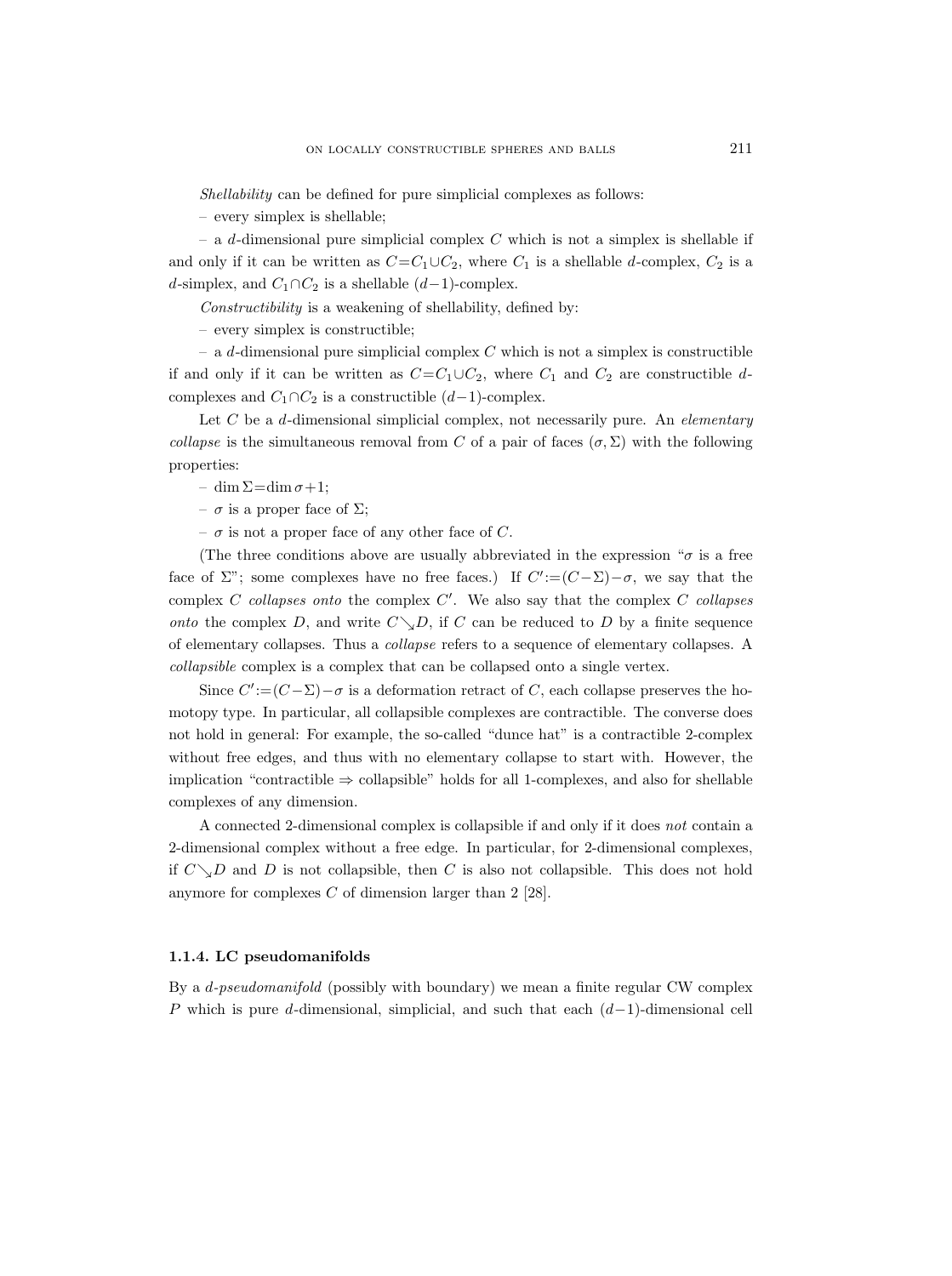belongs to at most two d-cells. The boundary of the pseudomanifold P, denoted  $\partial P$ , is the smallest subcomplex of P containing all the  $(d-1)$ -cells of P which belong to exactly one d-cell of P.

According to our definition, a pseudomanifold need not be a simplicial complex; it might be disconnected; and its boundary might not be a pseudomanifold.

Definition 1.1. (Locally constructible pseudomanifold) For  $d \geq 2$ , let C be a pure d-dimensional simplicial complex with  $N$  facets. A *local construction* for  $C$  is a sequence  $T_1, ..., T_N, ..., T_k, k \geq N$ , such that  $T_i$  is a d-pseudomanifold for each i and

(1)  $T_1$  is a d-simplex;

(2) if  $i\leq N-1$ , then  $T_{i+1}$  is obtained from  $T_i$  by gluing a new d-simplex to  $T_i$ alongside one of the  $(d-1)$ -cells in  $\partial T_i$ ;

(3) if  $i\geq N$ , then  $T_{i+1}$  is obtained from  $T_i$  by identifying a pair  $\sigma, \tau$  of  $(d-1)$ -cells in the boundary  $\partial T_i$  whose intersection contains a  $(d-2)$ -cell F;

(4)  $T_k = C$ .

We say that  $C$  is *locally constructible*, or  $LC$ , if a local construction for  $C$  exists. With a little abuse of notation, we will call each  $T_i$  an LC pseudomanifold. We also say that C is locally constructed along T, if T is the dual graph of  $T_N$ , and thus a spanning tree of the dual graph of C.

The identifications described in item (3) above are operations which are not closed with respect to the class of simplicial complexes. Local constructions where all steps are simplicial complexes produce only a very limited class of manifolds, consisting of d-balls with no interior  $(d-3)$ -faces. (When in an LC step the identified boundary facets intersect in exactly a  $(d-2)$ -cell, no  $(d-3)$ -face is sunk into the interior, and the topology stays the same.)

However, since by definition the local construction in the end must arrive at a pseudomanifold C that is a simplicial complex, each intermediate step  $T_i$  must satisfy severe restrictions: for each  $t \le d$ ,

– distinct t-simplices which are not in the boundary of  $T_i$  share at most one  $(t-1)$ simplex;

– distinct t-simplices in the boundary of  $T_i$  which share more than one  $(t-1)$ -simplex will need to be identified by the time the construction of  $C$  is completed.

Moreover,

– if  $\sigma$  and  $\tau$  are the two  $(d-1)$ -cells glued together in the step from  $T_i$  to  $T_{i+1}$ ,  $\sigma$ and  $\tau$  cannot belong to the same d-simplex of  $T_i$ ; nor can they belong to two d-simplices which are already adjacent in  $T_i$ .

For example, in each step of the local construction of a 3-sphere, no two tetrahedra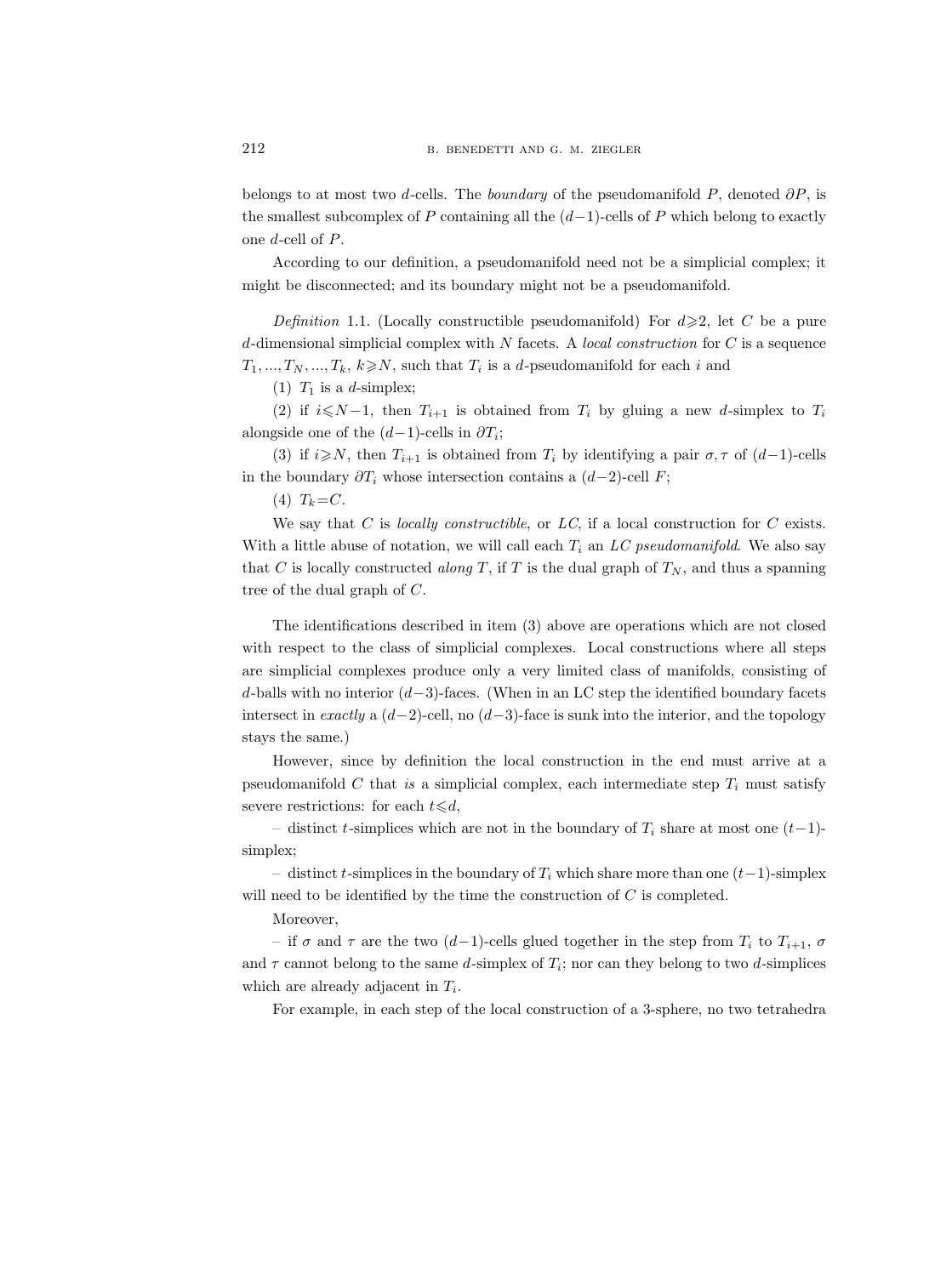share more than one triangle. Moreover, any two distinct interior triangles either are disjoint, or they share a vertex, or they share an edge; but they cannot share two edges, nor three; and they also cannot share one edge and the opposite vertex. If we glued together two boundary triangles which belong to adjacent tetrahedra, no matter what we did afterwards, we would not end up with a simplicial complex any more. Roughly speaking,

a locally constructible 3-sphere is a triangulated 3-sphere obtained from a tree of tetrahedra  $T_N$  by repeatedly identifying two adjacent triangles in the boundary.

As mentioned, the boundary of a pseudomanifold need not be a pseudomanifold. However, if P is an LC d-pseudomanifold,  $\partial P$  is automatically a  $(d-1)$ -pseudomanifold. Nevertheless, ∂P may be disconnected, and thus, in general, it is not LC.

All LC d-pseudomanifolds are simply connected; in case  $d=3$ , their topology is controlled by the following result.

THEOREM 1.2. (Durhuus–Jonsson [14]) Every LC 3-pseudomanifold  $P$  is homeomorphic to a 3-sphere with a finite number of "cacti of 3-balls" removed. (A cactus of 3-balls is a tree-like connected structure in which any two 3-balls share at most one point.) Thus the boundary  $\partial P$  is a finite disjoint union of cacti of 2-spheres. In particular, each connected component of ∂P is a simply-connected 2-pseudomanifold.

Thus every closed 3-dimensional LC pseudomanifold is a sphere, while for d>3 other topological types such as products of spheres are possible (see Benedetti [8]).

## 2. On LC spheres

In this section, we establish the following hierarchy announced in the introduction.

THEOREM 2.1. For all  $d \geqslant 3$ , we have the following inclusion relations between families of simplicial d-spheres:

{vertex decomposable}  $\subset$  {shellable}  $\subset$  {constructible}  $\subset$  {LC}  $\subset$  {all *d*-spheres}.

Proof. The first two inclusions, and strictness of the first one, are known; the third one will follow from Lemma 2.23 and will be shown to be strict by Example 2.26 together with Lemma 2.24; finally, Corollary 2.22 will establish the strictness of the fourth inclusion for all  $d \geq 3$ .  $\Box$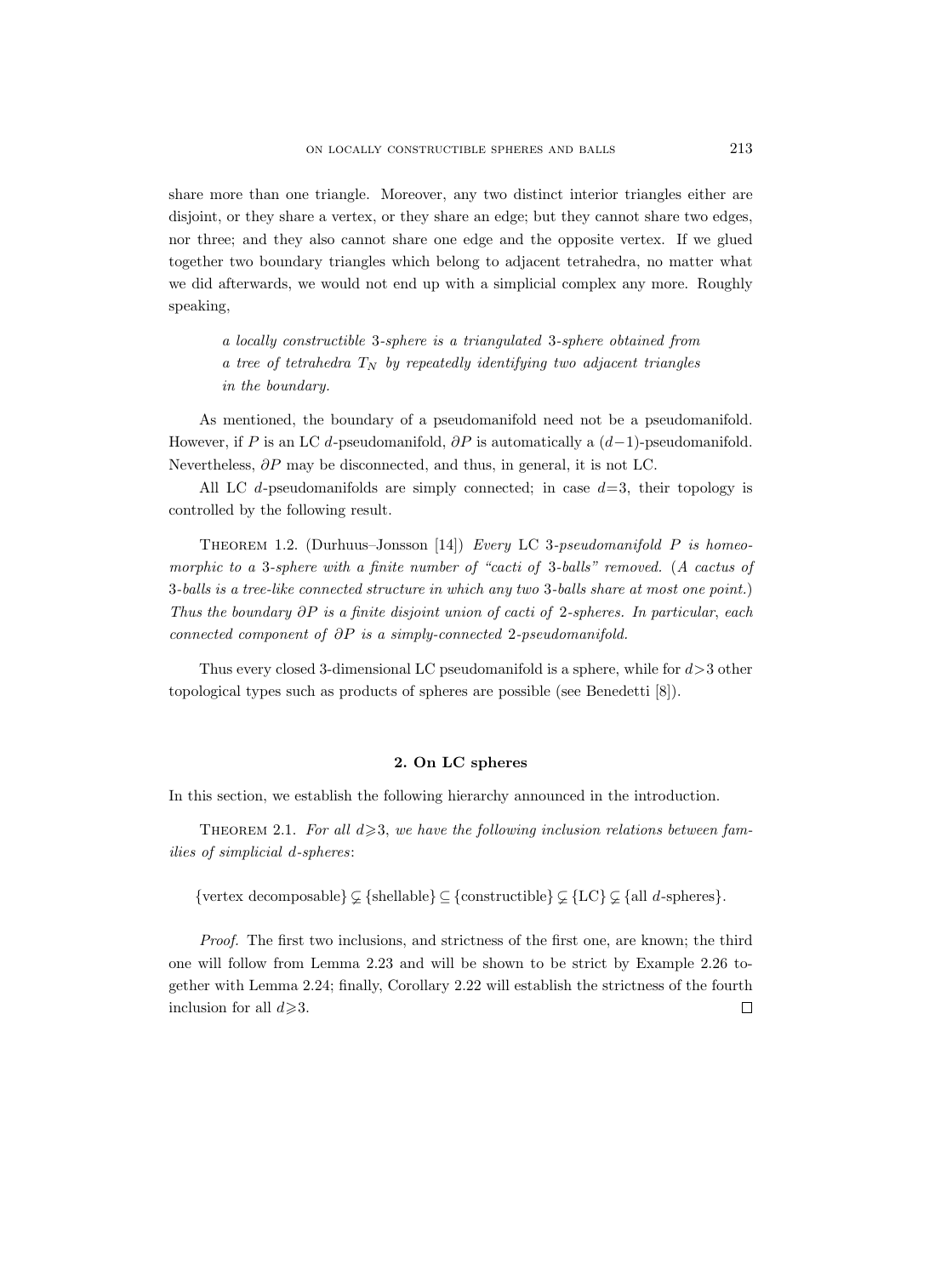#### 2.1. Some d-spheres are not LC

Let S be a simplicial d-sphere,  $d \geq 2$ , and T be a spanning tree of the dual graph of S. We denote by  $K^T$  the subcomplex of S formed by all the  $(d-1)$ -faces of S which are not intersected by T.

LEMMA 2.2. Let S be any d-sphere with N facets. Then for every spanning tree  $T$ of the dual graph of S,

(i)  $K^T$  is a contractible pure  $(d-1)$ -dimensional simplicial complex with

$$
\frac{1}{2}(dN - N + 2)
$$

facets;

(ii) for any facet  $\Delta$  of S, we have that  $S - \Delta \searrow K^T$ .

Any collapse of a d-sphere S minus a facet  $\Delta$  to a complex of dimension at most  $d-1$  proceeds along a dual spanning tree T. To see this, fix a collapsing sequence. We may assume that the collapse of  $S-\Delta$  is ordered so that the pairs  $((d-1)$ -face, d-face) are removed first. Whenever both the following conditions are met:

(i)  $\sigma$  is the (d-1)-dimensional intersection of the facets  $\Sigma$  and  $\Sigma'$  of S;

(ii) the pair  $(\sigma, \Sigma)$  is removed in the collapsing sequence of  $S-\Delta$ ;

draw an oriented arrow from the center of  $\Sigma'$  to the center of  $\Sigma$ . This yields a directed spanning tree T of the dual graph of S, where  $\Delta$  is the root. Indeed, T is spanning because all d-simplices of  $S-\Delta$  are removed in the collapse; it is *connected*, because the only free  $(d-1)$ -faces of  $S-\Delta$ , where the collapse can start at, are the proper  $(d-1)$ -faces of the "missing simplex"  $\Delta$ ; it is *acyclic*, because the center of each d-simplex of  $S-\Delta$ is reached by exactly one arrow. We will say that the collapsing sequence acts along the tree T (in its top-dimensional part). Thus the complex  $K<sup>T</sup>$  appears as an intermediate step of the collapse: It is the complex obtained after the  $(N-1)$ -st pair of faces has been removed from  $S-\Delta$ .

Definition 2.3. By a facet-killing sequence for a d-dimensional simplicial complex C we mean a sequence  $C_0, ..., C_t$  of complexes such that  $t=f_d(C), C_0=C$  and  $C_{i+1}$  is obtained by an elementary collapse which removes a free  $(d-1)$ -face  $\sigma$  of  $C_i$ , together with the unique facet  $\Sigma$  containing  $\sigma$ .

If C is a d-complex, and D is a lower-dimensional complex such that  $C\setminus D$ , there exists a facet-killing sequence  $C_0, ..., C_t$  for C such that  $C_t \searrow D$ . In other words, the collapse of C onto D can be rearranged so that the pairs  $((d-1)$ -face, d-face) are removed first. In particular, for any  $d$ -complex  $C$ , the following are equivalent:

- (i) there exists a facet-killing sequence for  $C$ ;
- (ii) there exists a k-complex D with  $k \le d-1$  such that  $C \setminus D$ .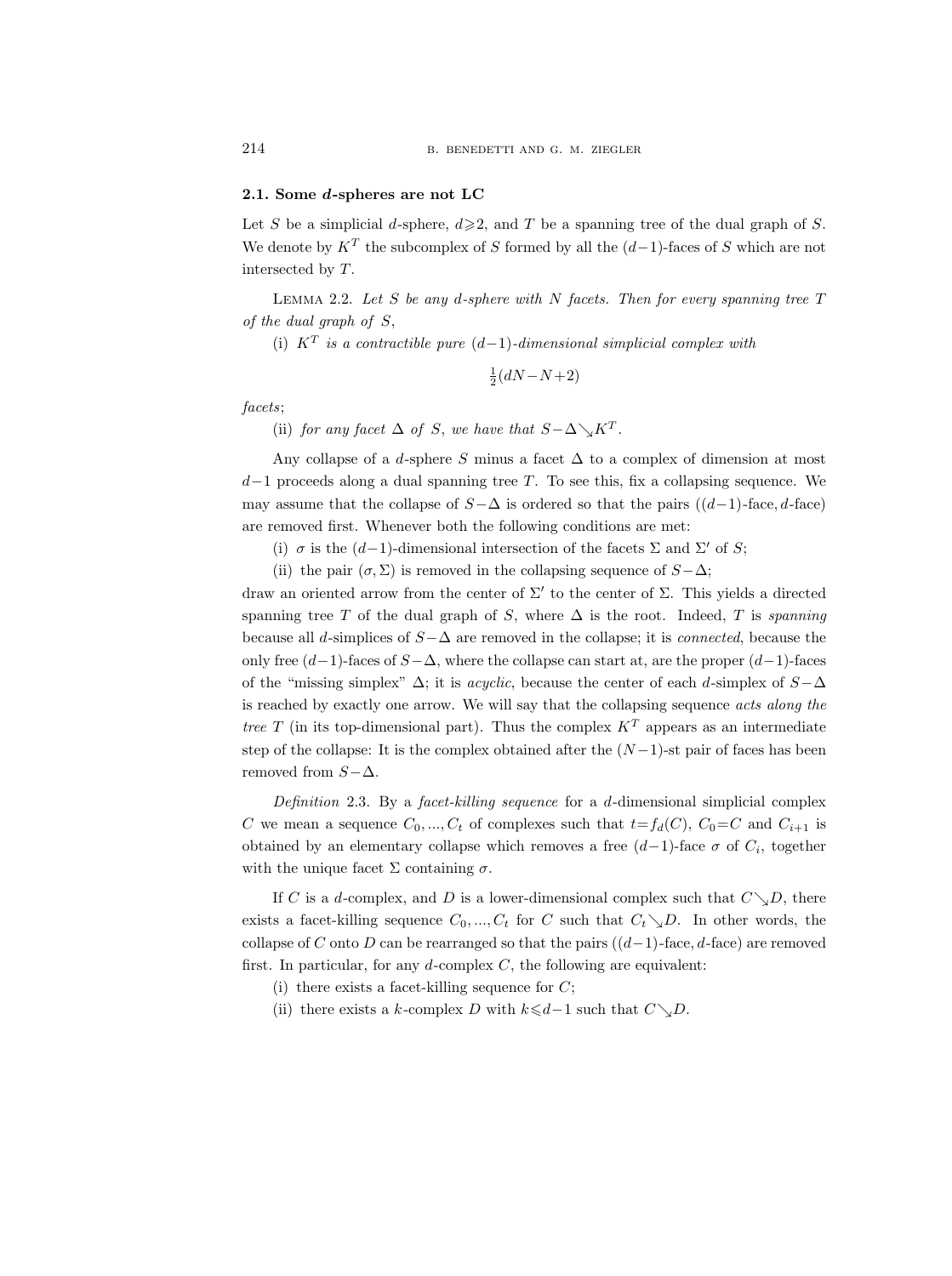

What we argued above can be rephrased as follows.

PROPOSITION 2.4. Let S be a d-sphere and  $\Delta$  be a d-simplex of S. Let C be a k-dimensional simplicial complex, with  $k \leq d-2$ . Then,

$$
S-\Delta \searrow C \iff there exists T such that K^T \searrow C.
$$

The right-hand side in the equivalence of Proposition 2.4 does not depend on the chosen  $\Delta$ . So, for any d-sphere  $\Delta$ , either  $S-\Delta$  is collapsible for every  $\Delta$ , or  $S-\Delta$  is not collapsible for any  $\Delta$ .

One more convention: by a *natural labeling* of a rooted tree  $T$  on  $n$  vertices we mean a bijection  $b: V(T) \to \{1, ..., n\}$  such that if v is the root then  $b(v)=1$ , and if v is not the root then there exists a unique vertex w adjacent to v such that  $b(w) < b(v)$ .

We are now ready to link the LC concept with collapsibility. Take a d-sphere  $S$ , a facet  $\Delta$  of S and a rooted spanning tree T of the dual graph of S, with root  $\Delta$ . Since S is given, fixing T is really the same as fixing the manifold  $T_N$  in the local construction of S; and at the same time, fixing T is the same as fixing  $K^T$ .

Once  $T$ ,  $T_N$  and  $K^T$  have been fixed, to describe the first part of a local construction of S (that is,  $T_1, ..., T_N$ ) we just need to specify the order in which the tetrahedra of S have to be added, which is the same as to give a natural labeling of T. Besides, natural labelings of T are in bijection with collapses  $S-\Delta \searrow K^T$  (the *i*th facet to be collapsed is the node of  $T$  labeled  $i+1$ ; see Proposition 2.4).

What if we do not fix T? Suppose S and  $\Delta$  are fixed. Then the previous reasoning yields a bijection among the following sets:

(i) the set of all facet-killing sequences of  $S-\Delta$ ;

(ii) the set of "natural labelings" of spanning trees of S, rooted at  $\Delta$ ;

(iii) the set of the first parts  $(T_1, ..., T_N)$  of local constructions for S, with  $T_1 = \Delta$ .

Can we understand also the second part of a local construction "combinatorially"? Let us start with a variant of the "facet-killing sequence" notion.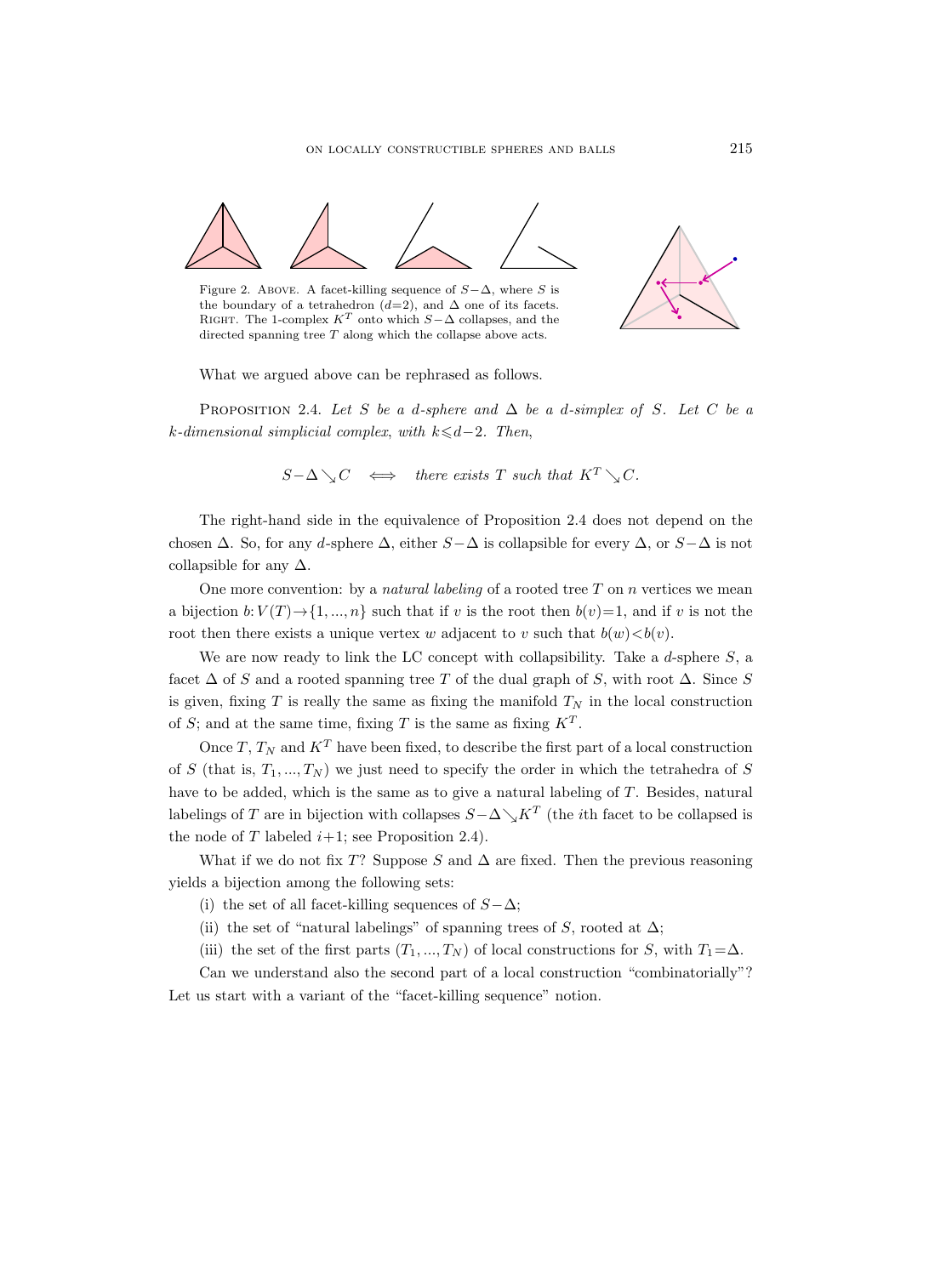Definition 2.5. A pure facet-massacre of a pure d-dimensional simplicial complex P is a sequence  $P_0, ..., P_t$  of (pure) complexes such that  $t=f_d(P), P_0=P$  and  $P_{i+1}$  is obtained by  $P_i$  removing:

(a) a free  $(d-1)$ -face  $\sigma$  of  $P_i$ , together with the unique facet  $\Sigma$  containing  $\sigma$ , and

 $(b)$  all inclusion-maximal faces of dimension smaller than  $d$  which are left after the removal of type (a) or, recursively, after removals of type (b).

In other words, the (b) step removes lower-dimensional facets until one obtains a pure complex. Since  $t=f_d(P)$ ,  $P_t$  has no facets of dimension d left, nor inclusion-maximal faces of smaller dimension; hence  $P_t$  is empty. The other  $P_i$ 's are pure complexes of dimension d. Notice that the step  $P_i \mapsto P_{i+1}$  is not a collapse, and does not preserve the homotopy type in general. Of course  $P_i \mapsto P_{i+1}$  can be "factorized" in an elementary collapse followed by a removal of a finite number of  $k$ -faces, with  $k < d$ . However, this factorization is not unique, as the next example shows.

Example 2.6. Let P be a full triangle. P admits three different facet-killing collapses (each edge can be chosen as a free face), but it admits only one pure facet-massacre, namely  $P, \emptyset$ .

LEMMA 2.7. Let  $P$  be a pure d-dimensional simplicial complex. Every facet-killing sequence of P naturally induces a unique pure facet-massacre of P. All pure facetmassacres of P are induced by some (possibly more than one) facet-killing sequence.

*Proof.* The map consists in taking a facet-killing sequence  $C_0, ..., C_t$ , and "cleaning up" the  $C_i$  by recursively killing the lower-dimensional inclusion-maximal faces. As the previous example shows, this map is not injective. It is surjective essentially because the removed lower-dimensional faces are of dimension "too small to be relevant". In fact, their dimension is at most  $d-1$ , hence their presence can interfere only with the freeness of faces of dimension at most  $d-2$ ; so the list of all removals of the form  $((d-1)$ -face, d-face) in a facet-massacre yields a facet-killing sequence.  $\Box$ 

THEOREM 2.8. Let S be a d-sphere; fix a spanning tree  $T$  of the dual graph of S. The second part of a local construction for S along  $T$  corresponds bijectively to a facetmassacre of  $K^T$ .

*Proof.* Fix S and T;  $T_N$  and  $K^T$  are determined by this. Let us start with a local construction  $(T_1, ..., T_{N-1},)T_N, ..., T_k$  for S along T. Topologically,  $S=T_N/\sim$ , where  $\sim$  is the equivalence relation determined by the gluing (two distinct points of  $T_N$  are equivalent if and only if they will be identified in the gluing). Moreover,  $K^T = \partial T_N / \sim$ , by the definition of  $K^T$ .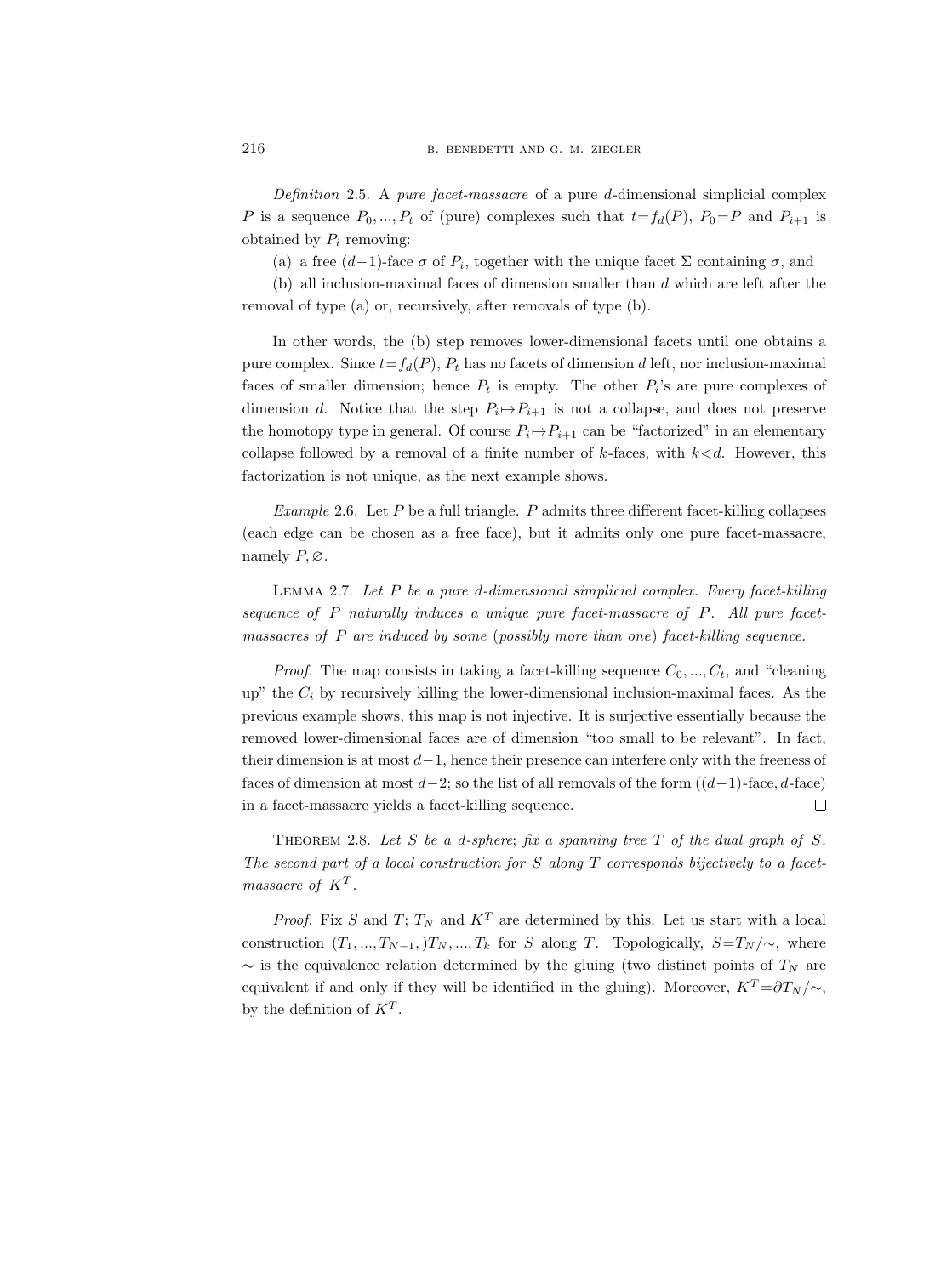Define  $P_0 := K^T = \partial T_N / \sim$ , and  $P_i := \partial T_{N+i}/\sim$ . We leave it to the reader to verify that  $k-N$  and  $f_d(K^T)$  are the same integer (see Lemma 2.2), which from now on is called D. In particular  $P_D = \frac{\partial T_k}{\partial z} = \frac{\partial S}{\partial z}$ .

In the first LC step,  $T_N \mapsto T_{N+1}$ , we remove a free ridge r from the boundary, together with the unique pair  $\sigma', \sigma''$  of facets of  $\partial T_N$  sharing r. At the same time, r and the newly formed face  $\sigma$  are sunk into the interior. This step  $\partial T_N \rightarrow \partial T_{N+1}$  naturally induces an analogous step  $\partial T_{N+j}/\!\!\sim \rightarrow \partial T_{N+j+1}/\!\!\sim$ , namely, the removal of r and of the (unique!)  $(d-1)$ -face  $\sigma$  containing it.

In the jth LC step,  $\partial T_{N+j} \rightarrow \partial T_{N+j+1}$ , we remove a ridge r from the boundary, together with a pair  $\sigma'$ ,  $\sigma''$  of facets sharing r; moreover, we sink into the interior a lowerdimensional face  $F$  if and only if we have just sunk into the interior all faces containing F. The induced step from  $\frac{\partial T_{N+j}}{\partial \alpha}$  to  $\frac{\partial T_{N+j+1}}{\partial \alpha}$  is precisely a "facet-massacre" step.

For the converse, we start with a "facet-massacre"  $P_0, ..., P_D$  of  $K^T$ , and we have  $P_0=K_T=\partial T_N/\sim$ . The unique  $(d-1)$ -face  $\sigma_j$  killed in passing from  $P_j$  to  $P_{j+1}$  corresponds to a unique pair of (adjacent!)  $(d-1)$ -faces  $\sigma'_j$ ,  $\sigma''_j$  in  $\partial T_{N+j}$ . Gluing them together is the LC move that transforms  $T_{N+j}$  into  $T_{N+j+1}$ .  $\Box$ 

Remark 2.9. Summing up:

– The first part of a local construction along a tree  $T$  corresponds to a facet-killing collapse of  $S-\Delta$  (which ends in  $K^T$ ).

– The second part of a local construction along a tree  $T$  corresponds to a pure facet-massacre of  $K^T$ .

- A single facet-massacre of  $K^T$  corresponds to many facet-killing sequences of  $K^T$ .

- By Proposition 2.4, there exists a facet-killing sequence of  $K^T$  if and only if  $K^T$ collapses onto some  $(d-2)$ -dimensional complex C. This C is necessarily contractible, like  $K^T$ .

So S is locally constructible along T if and only if  $K^T$  collapses onto some  $(d-2)$ dimensional contractible complex C, if and only if  $K<sup>T</sup>$  has a facet-killing sequence. What if we do not fix T?

THEOREM 2.10. Let S be a d-sphere,  $d \geq 3$ . Then the following are equivalent:

 $(1)$  S is LC;

(2) for some spanning tree T of S,  $K^T$  is collapsible onto some  $(d-2)$ -dimensional  $(contractible) complex C;$ 

(3) there exists a  $(d-2)$ -dimensional (contractible) complex C such that for every facet  $\Delta$  of S,  $S-\Delta\setminus C$ ;

(4) for some facet  $\Delta$  of S, S- $\Delta$  is collapsible onto a  $(d-2)$ -dimensional (contractible) complex C.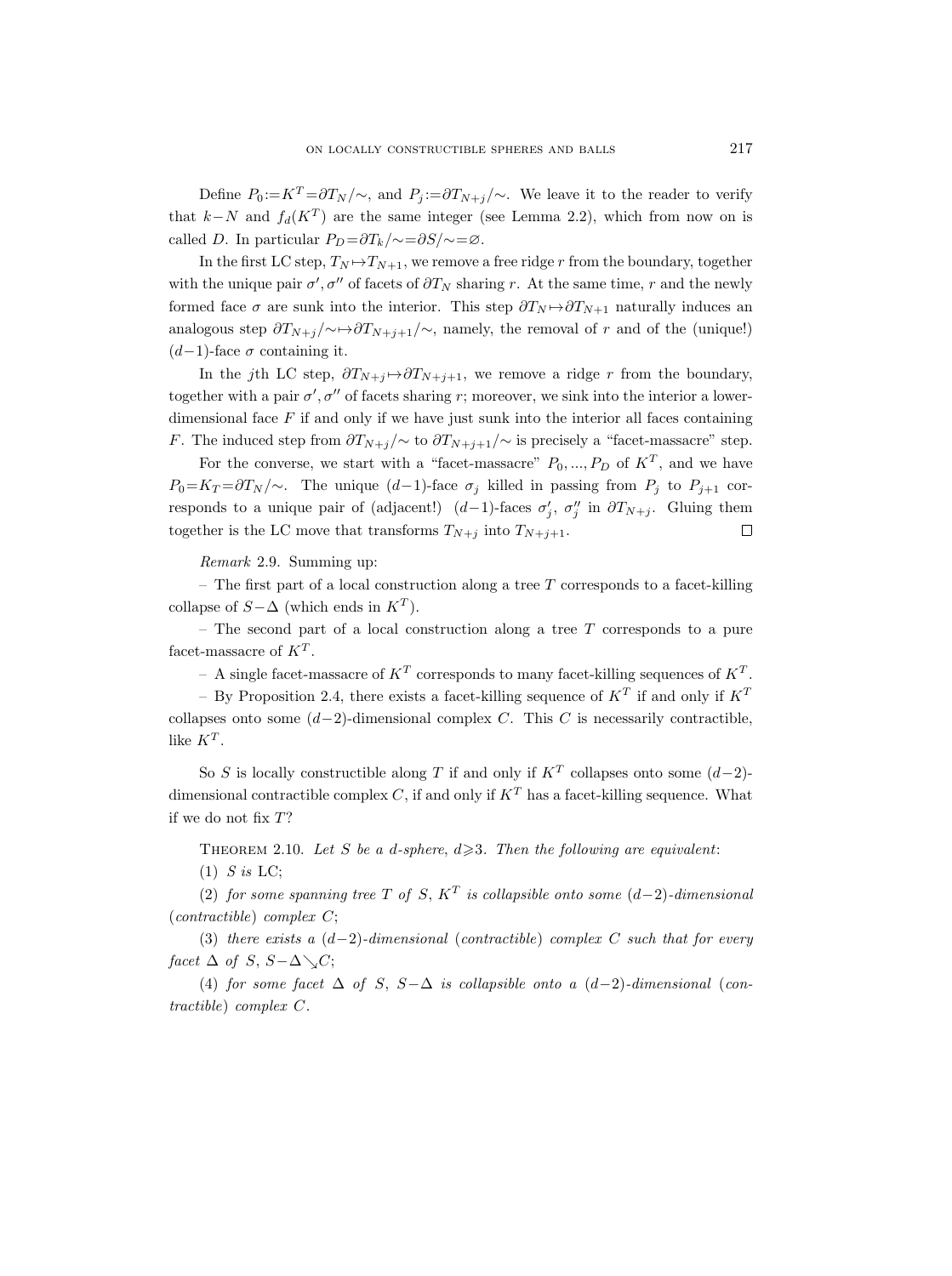*Proof.* S is LC if and only if it is LC along some tree T; thus  $(1) \Leftrightarrow (2)$  follows from Remark 2.9. Besides,  $(2) \Rightarrow (3)$  follows from the fact that  $S - \Delta \searrow K^T$  (Lemma 2.2), where  $K^T$  is independent of the choice of  $\Delta$ . The implication  $(3) \Rightarrow (4)$  is trivial. To show (4)  $\Rightarrow$  (2), take a collapse of S –  $\Delta$  onto some (d–2)-complex C; by Lemma 2.4, there exists some tree T (along which the collapse acts) so that  $S-\Delta\diagdown K^T$  and  $K^T\diagdown C$ .  $\Box$ 

COROLLARY 2.11. Let  $S$  be a 3-sphere. Then the following are equivalent:

- (2)  $K^T$  is collapsible for some spanning tree T of the dual graph of S;
- (3)  $S-\Delta$  is collapsible for every facet  $\Delta$  of S;
- (4)  $S-\Delta$  is collapsible for some facet  $\Delta$  of S.

Proof. This follows from the previous theorem, together with the fact that all contractible 1-complexes are collapsible.  $\Box$ 

We are now in the position to exploit results by Lickorish about collapsibility.

THEOREM 2.12. (Lickorish [36]) Let  $\mathfrak L$  be a knot on m edges in the 1-skeleton of a simplicial 3-sphere S. Suppose that  $S-\Delta$  is collapsible, where  $\Delta$  is some tetrahedron in  $S-\mathfrak{L}$ . Then  $|S|-|\mathfrak{L}|$  is homotopy equivalent to a connected cell complex with one 0-cell and at most m 1-cells. In particular, the fundamental group of  $|S|-|\mathfrak{L}|$  admits a presentation with m generators.

Now assume that a certain sphere S containing a knot  $\mathfrak L$  is LC. By Corollary 2.11, S- $\Delta$  is collapsible, for any tetrahedron  $\Delta$  not in the knot  $\mathfrak{L}$ . Hence by Lickorish's criterion the fundamental group  $\pi_1(|S|-|\mathfrak{L}|)$  admits a presentation with m generators.

Theorem 2.13. Any 3-sphere with a 3-complicated 3-edge knot is not LC. More generally, a 3-sphere with an m-gonal knot cannot be LC if the knot is at least mcomplicated.

*Example 2.14.* As in the construction of the classical "Furch–Bing ball" [16, p. 73]. [9, p. 110], [50], we drill a hole into a finely triangulated 3-ball along a triple pike dive of three consecutive trefoils; we stop drilling one step before destroying the property of having a ball (see Figure 3). If we add a cone over the boundary, the resulting sphere has a three edge knot which is a connected sum of three trefoil knots. By Goodrick [18] the connected sum of  $m$  copies of the trefoil knot is at least  $m$ -complicated. So, this sphere has a knotted triangle, the fundamental group of whose complement has no presentation with three generators. Hence, S cannot be LC.

From this we get a negative answer to the Durhuus–Jonsson conjecture.

Corollary 2.15. Not all simplicial 3-spheres are LC.

 $(1)$  S is LC;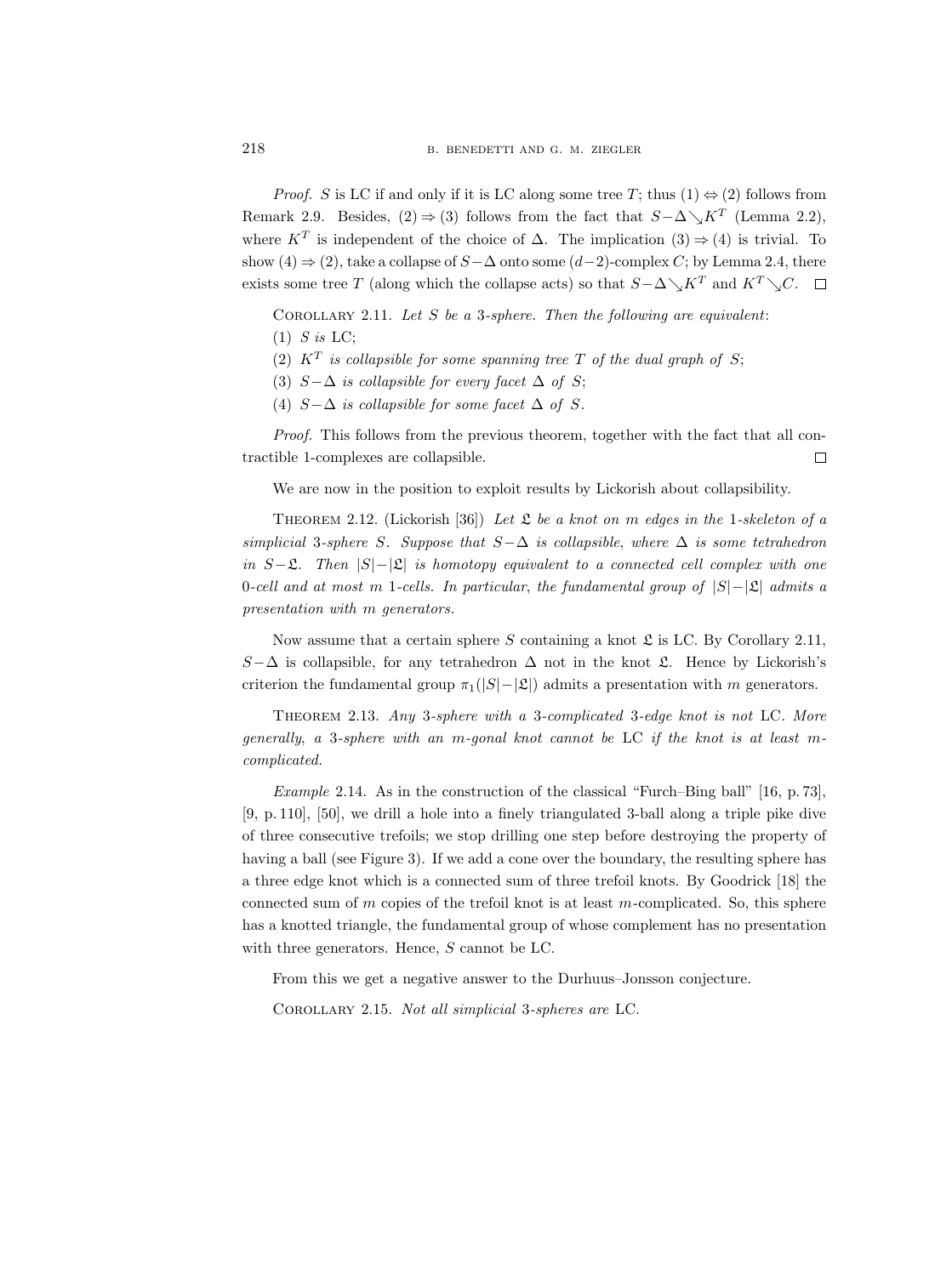

Figure 3. Furch–Bing ball with a (corked) tubular hole along a triple-trefoil knot. The cone over the boundary of this ball is a sphere which is not LC.

Lickorish proved also a higher-dimensional statement, basically by taking successive suspensions of the 3-sphere in Example 2.14.

THEOREM 2.16. (Lickorish [36]) For each  $d \geq 3$ , there exists a PL d-sphere S such that  $S-\Delta$  is not collapsible for any facet  $\Delta$  of S.

To exploit our Theorem 2.10 we need a sphere S such that  $S-\Delta$  is not even collapsible to a  $(d-2)$ -complex. To establish that such a sphere exists, we strengthen Lickorish's result.

Definition 2.17. Let K be a d-manifold, A be an r-simplex in K and  $\hat{A}$  be the barycenter of A. Consider the barycentric subdivision  $sd(K)$  of K. The dual  $A^*$  of A is the subcomplex of  $sd(K)$  given by all flags

$$
A\subset A_0\subset\ldots\subset A_r,
$$

where  $r = \dim A$  and  $\dim A_{i+1} = \dim A_i + 1$  for each i.

 $A^*$  is a cone with apex  $\hat{A}$ , and thus collapsible. If K is PL (see e.g. Hudson [29] for the definition), we can say more:

LEMMA 2.18.  $([29, \text{ Lemma 1.19}])$  Let K be a PL d-manifold (without boundary), and let  $A$  be a simplex in  $K$  of dimension  $r$ . Then

(i)  $A^*$  is a  $(d-r)$ -ball, and

(ii) if A is a face of an  $(r+1)$ -simplex B, then  $B^*$  is a  $(d-r-1)$ -subcomplex of ∂A<sup>∗</sup> .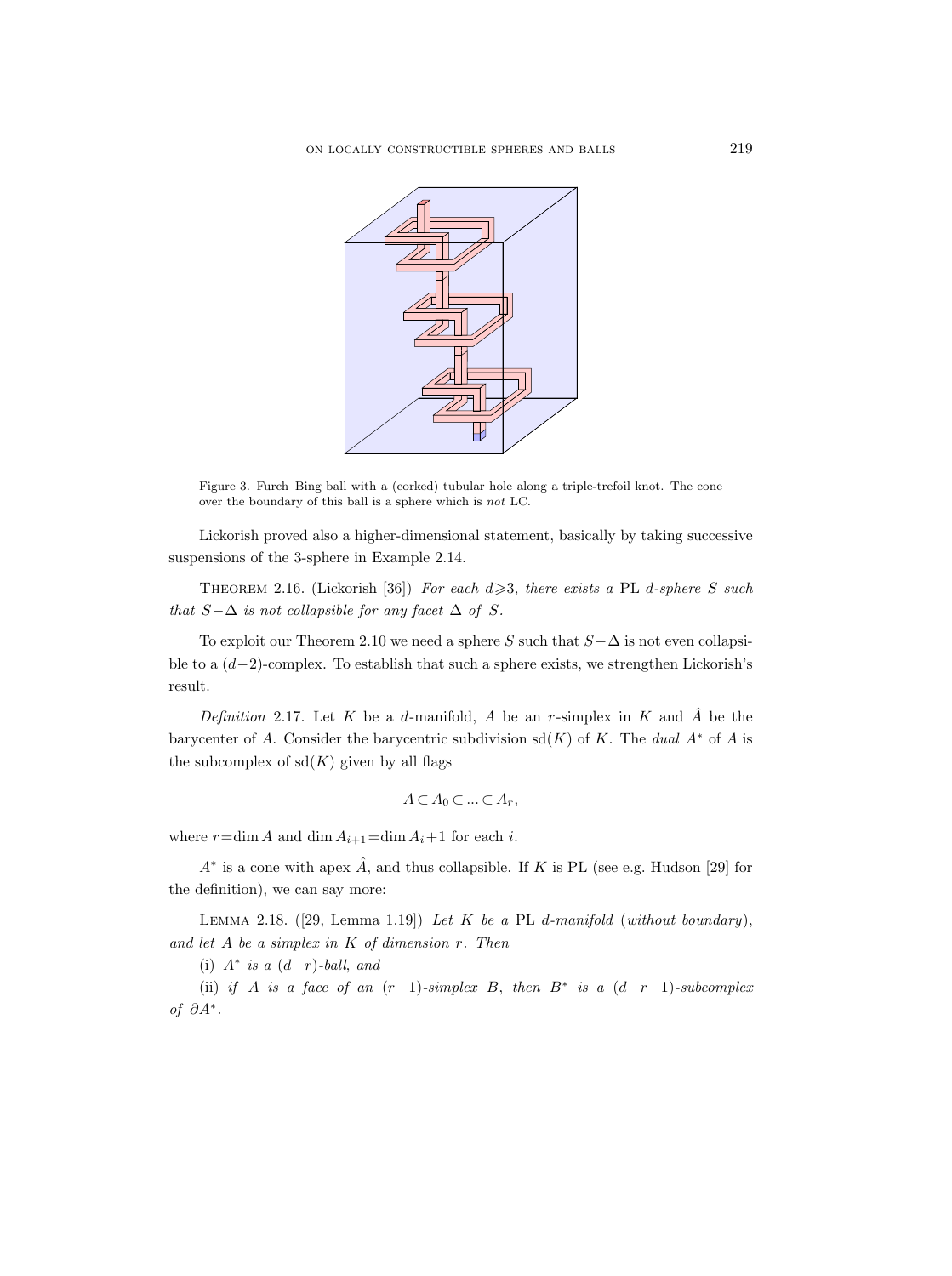We have observed in Lemma 2.2 that for any d-sphere S and any facet  $\Delta$ , the ball  $S-\Delta$  is collapsible onto a  $(d-1)$ -complex: in other words, via collapses one can always get one dimension down. To get two dimensions down is not so easy: our Theorem 2.10 states that  $S-\Delta$  is collapsible onto a  $(d-2)$ -complex precisely when S is LC.

This "number of dimensions down you can get by collapsing" can be related to the minimal presentations of certain homotopy groups. The idea of the next theorem is that if one can get  $k$  dimensions down by collapsing a manifold minus one facet, then the  $(k-1)$ -th homotopy group of the complement of any  $(d-k)$ -subcomplex of the manifold cannot be too complicated to present.

THEOREM 2.19. Let t and d be such that  $0 \le t \le d-2$ , and let K be a PL d-manifold (without boundary). Suppose that  $K-\Delta$  collapses onto a t-complex, for some facet  $\Delta$ of K. Then, for each t-dimensional subcomplex  $\mathfrak L$  of K, the homotopy group

$$
\pi_{d-t-1}(|K| - |\mathfrak{L}|)
$$

has a presentation with  $f_t(\mathfrak{L})$  generators, while  $\pi_i(|K|-|\mathfrak{L}|)$  is trivial for  $i < d-t-1$ .

*Proof.* As usual, we assume that the collapse of  $K-\Delta$  is ordered so that

- first all pairs ((d−1)-face, d-face) are collapsed;
- then all pairs  $((d-2)$ -face,  $(d-1)$ -face) are collapsed;
	- . . .

– finally, all pairs  $(t$ -face,  $(t+1)$ -face) are collapsed.

Let us put together all the faces that appear above, maintaining their order, to form a single list of simplices

 $A_1, ..., A_{2M}$ .

In such a list,  $A_1$  is a free face of  $A_2$ ,  $A_3$  is a free face of  $A_4$  with respect to the complex  $(K-A_1)-A_2$ , and so on. In general,  $A_{2i-1}$  is a face of  $A_{2i}$  for each i, and in addition, if  $j>2i$ ,  $A_{2i-1}$  is not a face of  $A_j$ .

We set  $X_0 = A_0 := \hat{\Delta}$  and define a finite sequence  $X_1, ..., X_M$  of subcomplexes of sd $(K)$ by

$$
X_j := \bigcup_{\substack{i \in \{0,\ldots,2j\} \\ A_i \notin \mathfrak{L}}} A_i^* \quad \text{for } j \in \{1,\ldots,M\}.
$$

None of the  $A_{2i}$ 's can be in  $\mathfrak{L}$ , because  $\mathfrak{L}$  is t-dimensional and dim  $A_{2i} \geqslant \dim A_{2M} = t+1$ . However, exactly  $f_t(\mathfrak{L})$  of the  $A_{2i-1}$ 's are in  $\mathfrak{L}$ . Consider how  $X_j$  differs from  $X_{j-1}$ . There are two cases:

• If  $A_{2j-1}$  is not in  $\mathfrak{L}$ , then

$$
X_j = X_{j-1} \cup A_{2j-1}^* \cup A_{2j}^*.
$$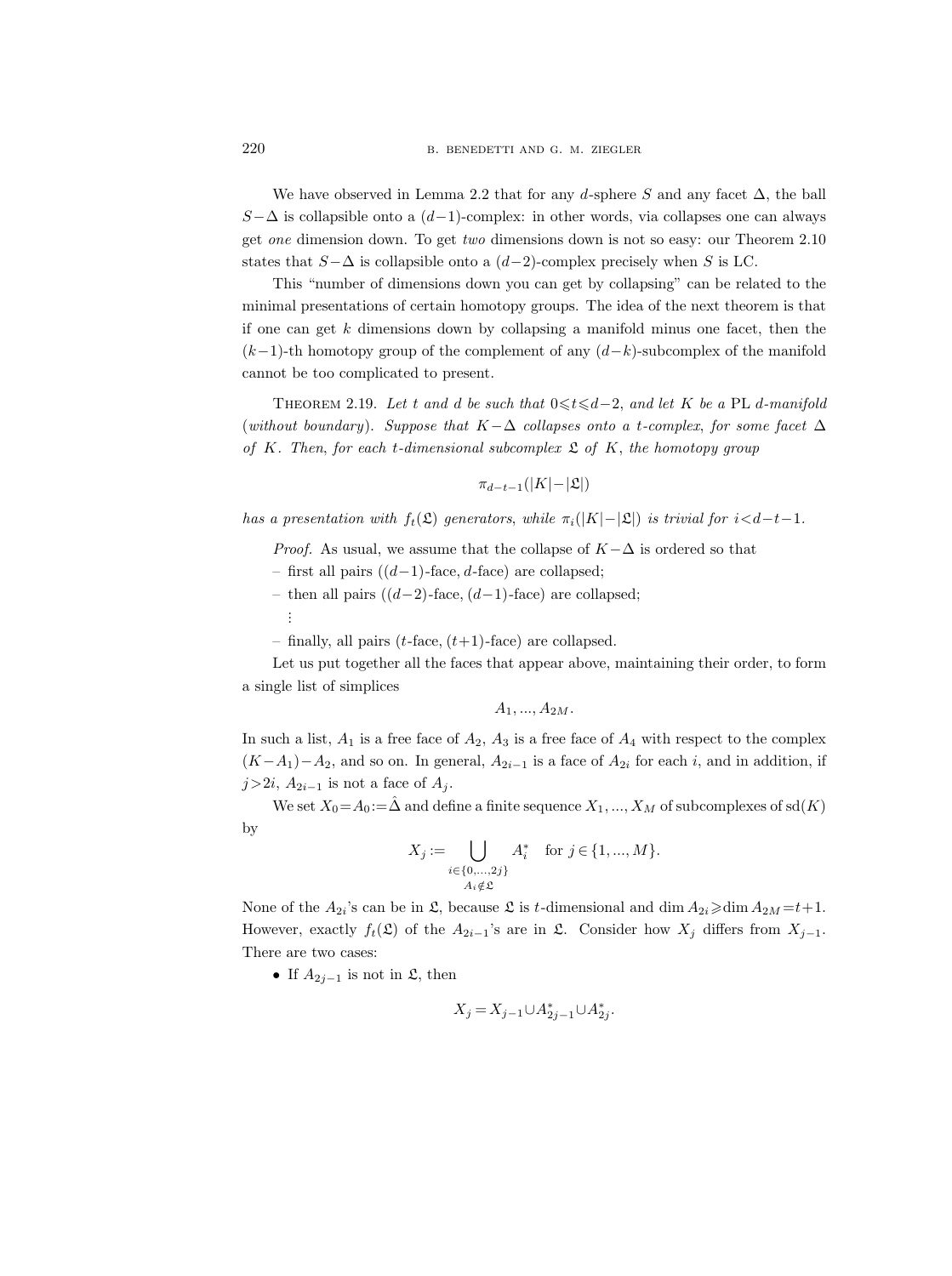By Lemma 2.18, setting  $r = \dim A_{2j-1}$ ,  $A_{2j-1}^*$  is a  $(d-r)$ -ball which contains in its boundary the  $(d-r-1)$ -ball  $A_{2j}^*$ . Thus  $|X_j|$  is just  $|X_{j-1}|$  with a  $(d-r)$ -cell attached via a cell in its boundary, and such an attachment does not change the homotopy type.

• If  $A_{2j-1}$  is in  $\mathfrak{L}$ , then

$$
X_j = X_{j-1} \cup A_{2j}^*.
$$

As this occurs only when dim  $A_{2j-1} = t$ , we have that dim  $A_{2j} = t+1$  and dim  $A_{2j}^* = d-t-1$ ; hence |X<sub>j</sub>| is just |X<sub>j−1</sub>| with a  $(d-t-1)$ -cell attached via its whole boundary.

Only in the second case does the homotopy type of  $|X_j|$  change at all, and this second case occurs exactly  $f_t(\mathfrak{L})$  times. Since  $X_0$  is one point, it follows that  $X_M$  is homotopy equivalent to a bouquet of  $f_t(\mathfrak{L})$  many  $(d-t-1)$ -spheres.

Now let us list by (weakly) decreasing dimension the faces of K that do not appear in the previous list  $A_1, ..., A_{2M}$ . We name the elements of this list

$$
A_{2M+1}, A_{2M+2}, ..., A_F
$$

(where  $F+1$  is the number of non-empty faces of K).

Correspondingly, we recursively define a new sequence of subcomplexes of  $sd(K)$ setting  $Y_0 := X_M$  and

$$
Y_h := \begin{cases} Y_{h-1}, & \text{if } A_{2M+h} \in \mathfrak{L}, \\ Y_{h-1} \cup A_{2M+h}^*, & \text{otherwise.} \end{cases}
$$

Since dim  $A_{2M+h}$  ≤dim  $A_{2M+1}=t$ , we have that  $|Y_h|$  is just  $|Y_{h-1}|$  with possibly a cell of dimension at least d−t attached via its whole boundary. Let us consider the homotopy groups of the  $Y_h$ 's : Recall that  $Y_0$  was homotopy equivalent to a bouquet of  $f_t(\mathfrak{L})$  $(d-t-1)$ -spheres. Clearly, for all h,

$$
\pi_j(Y_h) = 0
$$
 for each  $j \in \{1, ..., d-t-2\}.$ 

Moreover, the higher-dimensional cell attached to  $|Y_{h-1}|$  to get  $|Y_h|$  corresponds to the addition of relators to a presentation of  $\pi_{d-t-1}(Y_{h-1})$  to get a presentation of  $\pi_{d-t-1}(Y_h)$ . This means that for all h the group  $\pi_{d-t-1}(Y_h)$  is generated by (at most)  $f_t(\mathfrak{L})$  elements.

The conclusion follows from the fact that, by construction,  $Y_{F-2M}$  is the subcomplex of sd(K) consisting of all simplices of sd(K) that have no vertex in sd( $\mathfrak{L}$ ); and one can easily prove (see [36, Lemma 1]) that such a complex is a deformation retract of  $|K|-|\mathfrak{L}|.$  $\Box$ 

COROLLARY 2.20. Let S be a PL d-sphere with a  $(d-2)$ -dimensional subcomplex  $\mathfrak{L}$ . If the fundamental group of  $|S|-\mathcal{L}|$  has no presentation with  $f_{d-2}(\mathcal{L})$  generators, then S is not LC.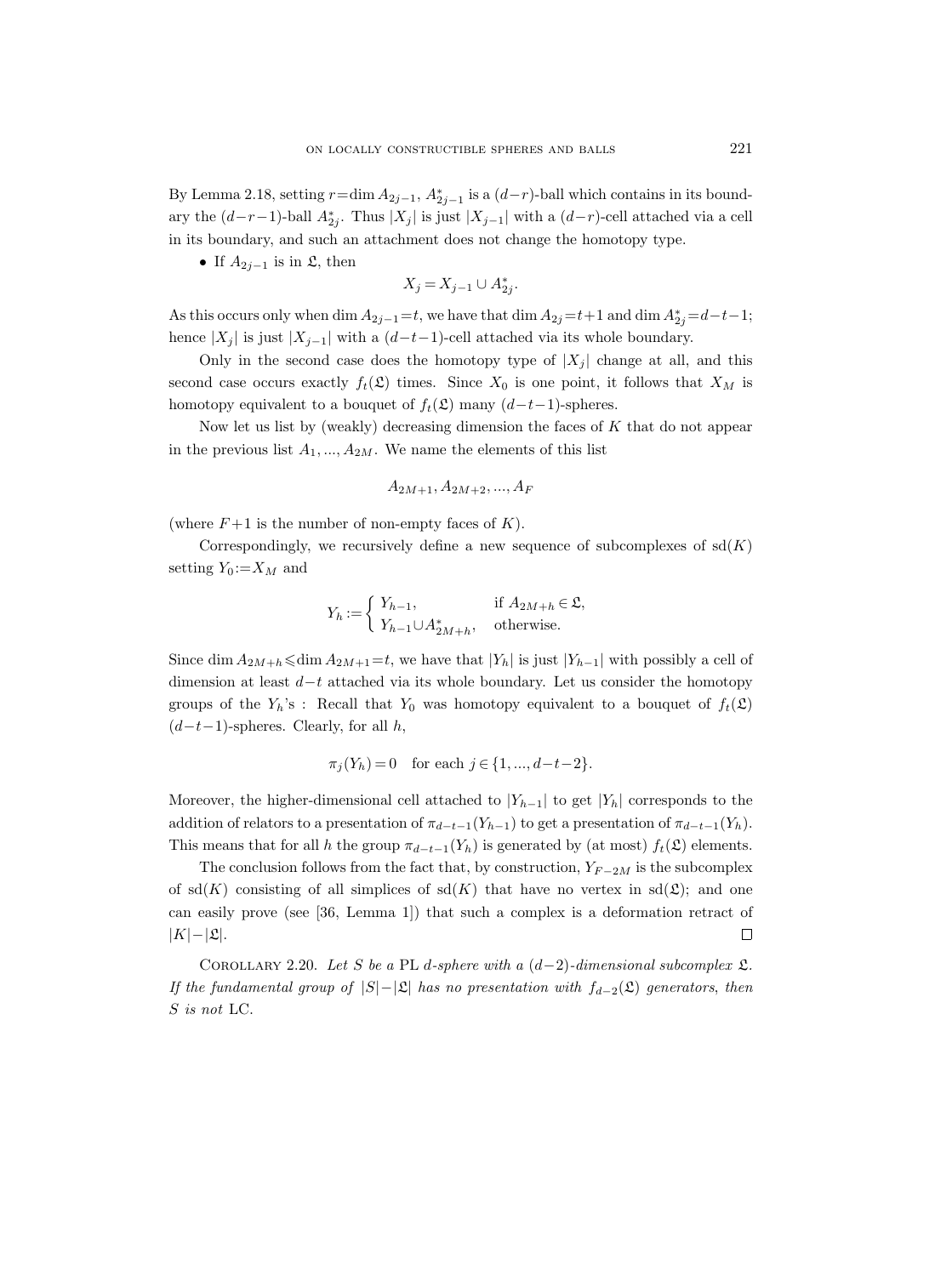*Proof.* Set  $t=d-2$  in Theorem 2.19, and apply Theorem 2.10.

COROLLARY 2.21. Fix an integer  $d \geq 3$ . Let S be a 3-sphere with an m-gonal knot in its 1-skeleton, so that the knot is at least  $(m2^{d-3})$ -complicated. Then the  $(d-3)$ -rd suspension of S is a PL d-sphere which is not LC.

*Proof.* Let S' be the  $(d-3)$ -rd suspension of S, and let  $\mathfrak{L}'$  be the subcomplex of S' obtained taking the  $(d-3)$ -rd suspension of the m-gonal knot  $\mathfrak{L}$ . Since  $|S| - |\mathfrak{L}|$  is a deformation retract of  $|S'|-|\mathcal{L}'|$ , they have the same homotopy groups. In particular, the fundamental group of  $|S'|-|\mathcal{L}'|$  has no presentation with  $m2^{d-3}$  generators. Now  $\mathcal{L}'$ is  $(d-2)$ -dimensional, and

$$
f_{d-2}(\mathfrak{L}') = 2^{d-3} f_1(\mathfrak{L}) = m 2^{d-3},
$$

whence we conclude via Corollary 2.20, since all 3-spheres are PL (and the PL property is maintained by suspensions).  $\Box$ 

COROLLARY 2.22. For every  $d \geq 3$ , not all PL d-spheres are LC.

Theorem 2.19 can be used in connection with the existence of 2-knots, that is, 2 spheres embedded in a 4-sphere in a knotted way (see Kawauchi [32, p. 190]), to see that there are many non-LC 4-spheres beyond those that arise by suspension of 3-spheres. Thus, being "non-LC" is not simply induced by classical knots.

## 2.2. Many spheres are LC

Next we show that all constructible manifolds are LC.

LEMMA 2.23. Let C be a d-pseudomanifold. If C can be split in the form  $C=$  $C_1\cup C_2$ , where  $C_1$  and  $C_2$  are LC d-pseudomanifolds and  $C_1\cap C_2$  is a strongly connected  $(d-1)$ -pseudomanifold, then C is LC.

*Proof.* Notice first that  $C_1 \cap C_2 = \partial C_1 \cap \partial C_2$ . In fact, every ridge of C belongs to at most two facets of C, and hence every  $(d-1)$ -face  $\sigma$  of  $C_1 \cap C_2$  is contained in exactly one d-face of  $C_1$  and in exactly one d-face of  $C_2$ .

Each  $C_i$  is LC; let us fix a local construction for each of them, and call  $T_i$  the tree along which  $C_i$  is locally constructed. Choose some  $(d-1)$ -face  $\sigma$  in  $C_1 \cap C_2$ , which thus specifies a  $(d-1)$ -face in the boundary of  $C_1$  and of  $C_2$ . Let  $C'$  be the pseudomanifold obtained attaching  $C_1$  to  $C_2$  along the two copies of  $\sigma$ .  $C'$  can be locally constructed along the tree obtained by joining  $T_1$  and  $T_2$  by an edge across  $\sigma$ : Just redo the same moves of the local constructions of the  $C_i$ 's. So  $C'$  is LC.

 $\Box$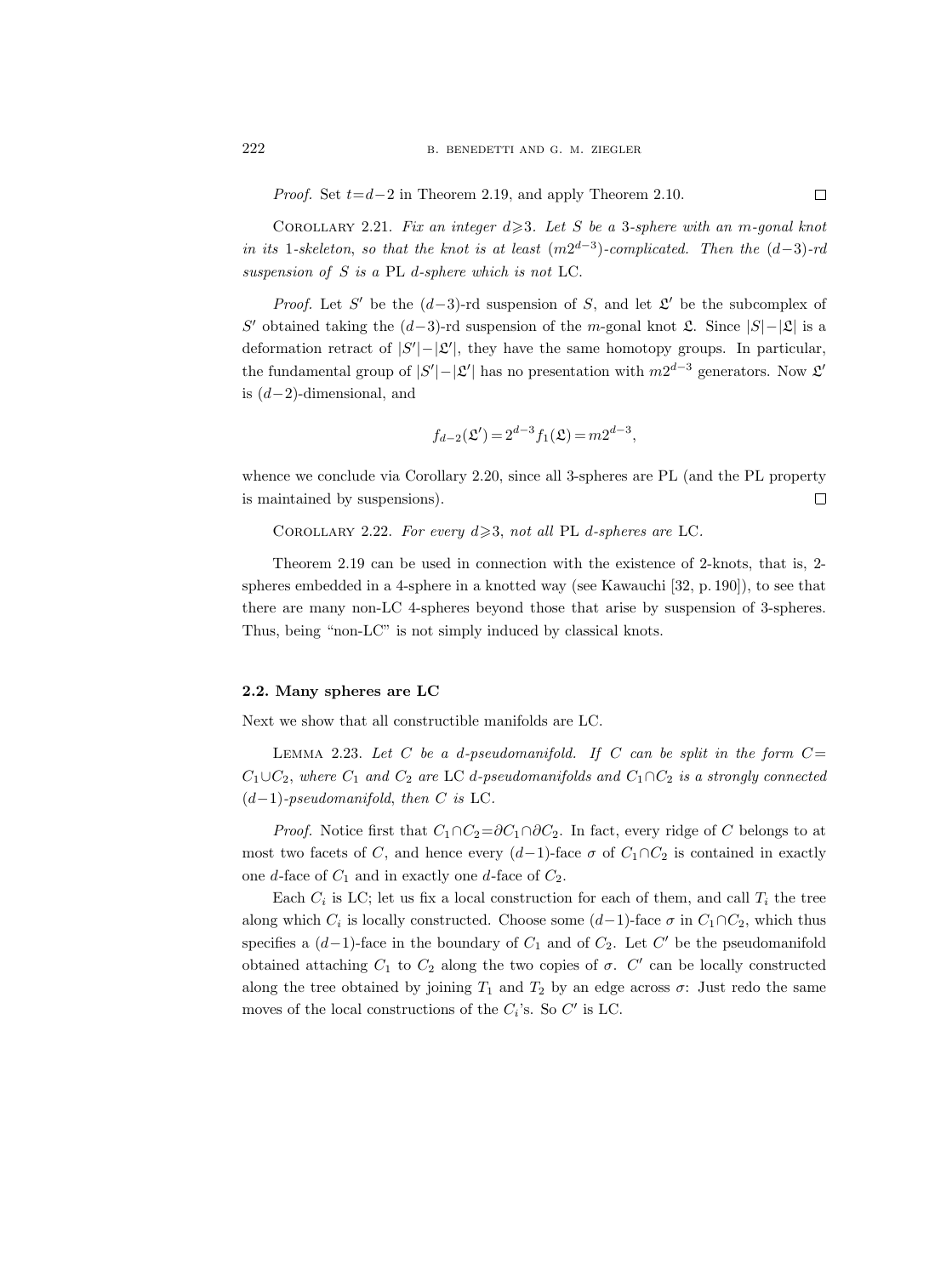

Figure 4. Gluing the simplicial 3-balls along the shaded 2-dimensional subcomplex gives an LC, non-constructible 3-pseudomanifold.

If  $C_1 \cap C_2$  consists of one simplex only, then  $C' \equiv C$  and we are already done. Otherwise, by the strongly connectedness assumption, the facets of  $C_1 \cap C_2$  can be labeled  $0, \ldots, m$ , so that

(i) the facet labeled by 0 is  $\sigma$ ;

(ii) each facet labeled by  $k \geq 1$  is adjacent to some facet labeled j with  $j \lt k$ .

Now, for each  $i \geqslant 1$ , glue together the two copies of the facet i inside C'. All these gluings are local because of the labeling chosen, and we eventually obtain C. Thus, C is LC.  $\Box$ 

Since all constructible simplicial complexes are pure and strongly connected [10], we obtain for simplicial d-pseudomanifolds that

{constructible} 
$$
\subseteq
$$
 {LC}.

The previous containment is strict: Let  $C_1$  and  $C_2$  be two LC simplicial 3-balls on 7 vertices consisting of 7 tetrahedra, as indicated in Figure 4. (The 3-balls are cones over the subdivided triangles on their fronts.)

Glue them together in the shaded strongly connected subcomplex in their boundary (which uses 5 vertices and 4 triangles). The resulting simplicial complex  $C$ , on 9 vertices and 14 tetrahedra, is LC by Lemma 2.23, but the link of the top vertex is an annulus, and hence not LC. In fact, the complex  $C$  is not constructible, since the link of the top vertex is not constructible. Also,  $C$  is not 2-connected, it retracts to a 2-sphere. So, LC d-pseudomanifolds are not necessarily  $(d-1)$ -connected. Since all constructible d-complexes are (d−1)-connected, and every constructible d-pseudomanifold is either a d-sphere or a d-ball [25, Proposition 1.4, p. 374], the previous argument produces many examples of d-pseudomanifolds with boundary which are LC but not constructible. 14 tetrahedra, is LC by Lemma 2.23, but the link of the top vertex is an annulus,<br>hence not LC. In fact, the complex C is not constructible, since the link of the<br>vertex is not constructible. Also, C is not 2-connected, i and hence not LC. In fact, the complex C is not constructible, since the link of the<br>50, LC d-pseudomanifolds are not necessarily (d-1)-connected. Since all constructible<br>4-complexes are (d-1)-connected, and every constr

None of these examples, however, will be a sphere (or a ball). We will prove in Theorem 3.16 that there are LC 3-balls which are not constructible; we show now that for d-spheres, for every  $d \ge 3$ , the containment {constructible} $\subseteq$ {LC} is strict.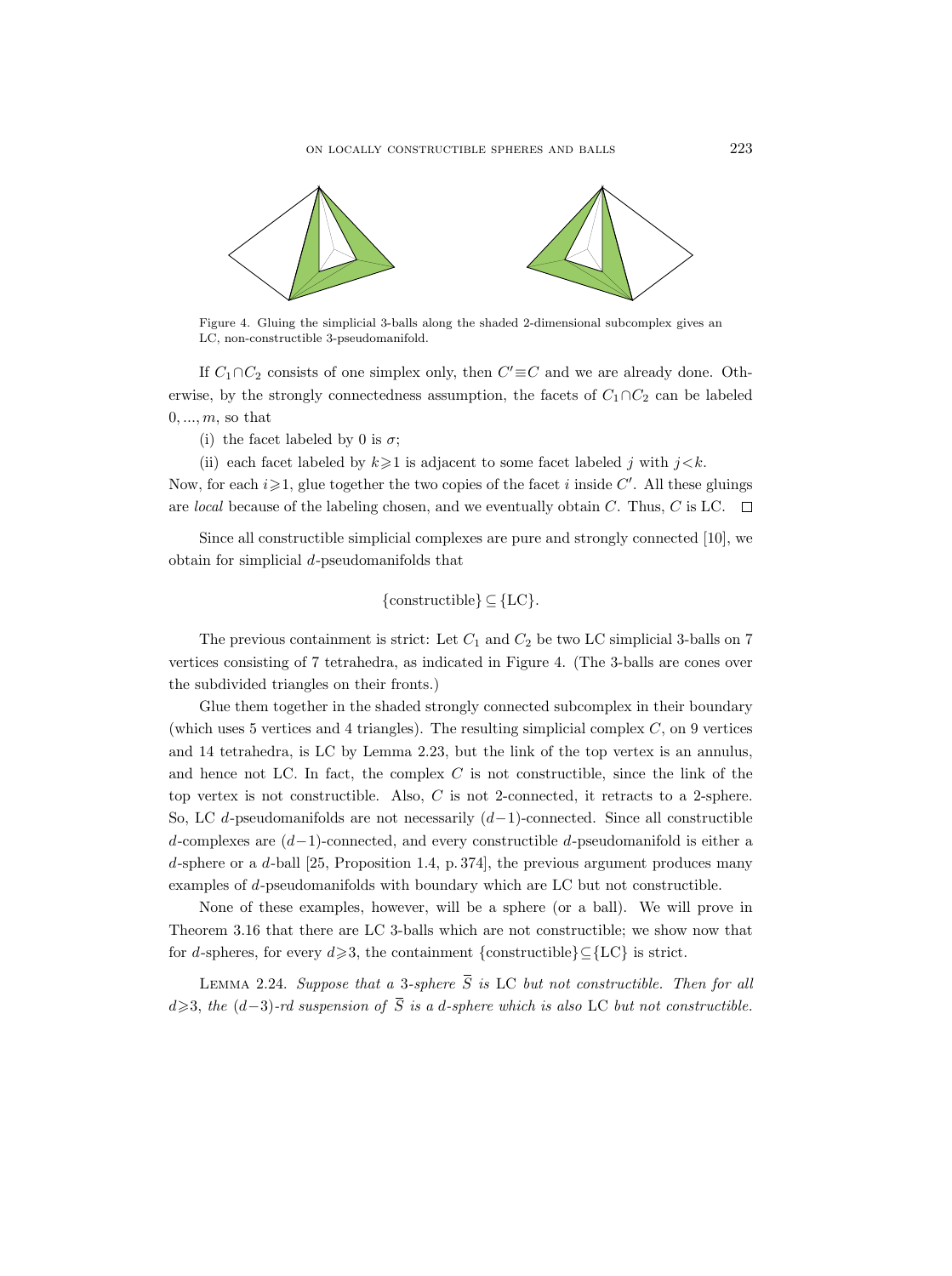*Proof.* Whenever S is an LC sphere,  $v * S$  is an LC  $(d+1)$ -ball. (The proof is straightforward from the definition of "local construction".) Thus the suspension  $(v*S) \cup (w*S)$ is also LC by Lemma 2.23. On the other hand, the suspension of a non-constructible sphere is a non-constructible sphere [26, Corollary 2]. B. BENEDETTI AND G. M. ZIEGLER<br> *Proof.* Whenever S is an LC sphere,  $v*S$  is an LC  $(d+1)$ -ball. (The proof is straight-<br>
and from the definition of "local construction".) Thus the suspension  $(v*S)(w*S)$ <br>
so LC by Lemma 2.23.

really exists. This will be established in Example 2.26, using Corollary 2.11 as follows.

LEMMA 2.25. Let B be a 3-ball, v be an external point and B∪v $* \partial B$  be the 3-sphere obtained by adding to B a cone over its boundary. If B is collapsible, then B∪v∗∂B is LC.

*Proof.* By Corollary 2.11, and since  $B$  is collapsible, all we need to prove is that  $(B\cup v*\partial B)-(v*\sigma)$  collapses onto B, for some triangle  $\sigma$  in the boundary of B.

As all 2-balls are collapsible, and  $\partial B-\sigma$  is a 2-ball, there is some vertex P in  $\partial B$ such that  $\partial B-\sigma\searrow P$ . This naturally induces a collapse of  $v*\partial B-v*\sigma$  onto  $\partial B\cup v*P$ , according to the correspondence

 $\sigma$  is a free face of  $\Sigma \iff v * \sigma$  is a free face of  $v * \Sigma$ .

Collapsing the edge  $v * P$  down to P, we get that  $v * \partial B - v * \sigma \setminus \partial B$ .

In the collapse given here, the pairs of faces removed are all of the form  $(v*\sigma, v*\Sigma)$ ; thus, the  $(d-1)$ -faces in  $\partial B$  are removed together with subfaces (and not with superfaces) in the collapse. This means that the freeness of the faces in  $\partial B$  is not needed; so when we glue back B the collapse  $v * \partial B - v * \sigma \setminus \partial B$  can be read off as  $B \cup v * \partial B - v * \sigma \setminus B$ .

Example 2.26. In [37], Lickorish and Martin described a collapsible 3-ball  $B$  with a knotted spanning edge. This was also obtained independently by Hamstrom and Jerrard [27]. The knot is an arbitrary 2-bridge index knot (for example, the trefoil knot).  $\sigma$  is a free face of  $\Sigma \iff v*\sigma$  is a free face of  $v*\Sigma$ .<br>Collapsing the edge  $v*P$  down to  $P$ , we get that  $v*\partial B - v*\sigma \searrow \partial B$ .<br>In the collapse given here, the pairs of faces removed are all of the form  $(v*\sigma, v*\Sigma)$ ;<br>thus, t (by Lemma 2.25; see also [36]) but not constructible (because it is knotted; see [22, p. 54] or [26]).

Remark 2.27. In his 1991 paper [36, p. 530], Lickorish announced (for a proof see [7, pp. 100–103) that "with a little ingenuity" one can get a sphere  $S$  with a 2-complicated triangular knot (the double trefoil), such that  $S-\Delta$  is collapsible. Such a sphere is LC by Corollary 2.11. See Remark 2.32.

*Example* 2.28. The triangulated knotted 3-sphere  $S_{13,56}^3$  realized by Lutz [38] has 13 vertices and 56 facets. Since it contains a 3-edge trefoil knot in its 1-skeleton,  $S_{13,56}^3$ cannot be constructible, according to Hachimori and Ziegler [26].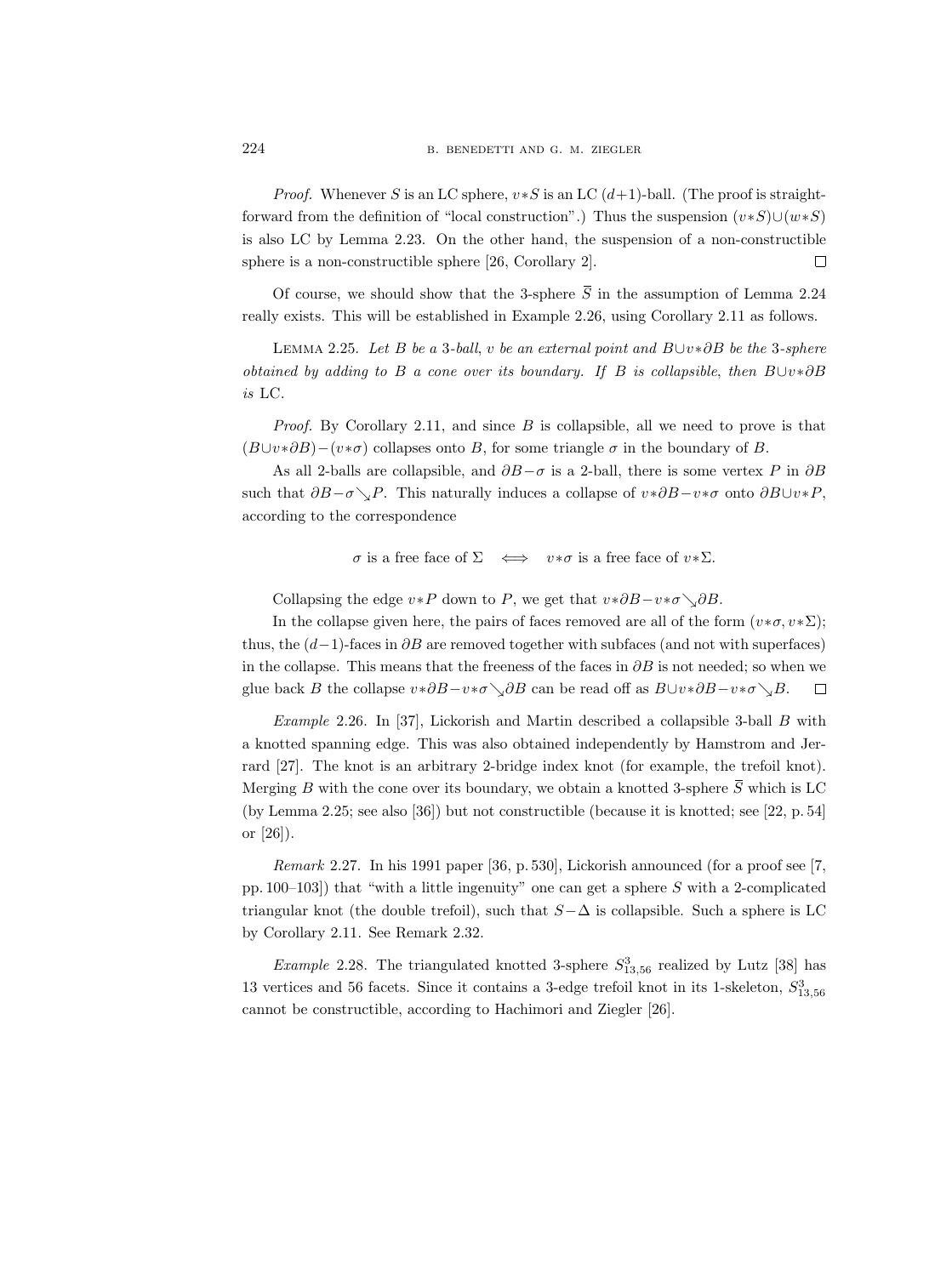Let  $B_{13,55}$  be the 3-ball obtained removing the facet  $\Delta = \{1, 2, 6, 9\}$  from  $S_{13,56}^3$ . Let  $\sigma$ be the triangle  $\{2, 6, 9\}$ . Then  $B_{13,55}^3$  collapses to the 2-disk  $\partial \Delta - \sigma$  (F. H. Lutz, personal communication; see [7, pp. 106–107]). All 2-disks are collapsible. In particular,  $B_{13,55}^3$  is collapsible, so  $S_{13,56}^3$  is LC.

COROLLARY 2.29. For each  $d \geqslant 3$ , not all LC d-spheres are constructible. In particular, a knotted 3-sphere can be LC (but is not constructible) if the knot is just 1 complicated or 2-complicated.

The knot in the 1-skeleton of the ball  $B$  in Example 2.26 consists of a path on the boundary of  $B$  together with a "spanning edge", that is, an edge in the interior of  $B$  with both extremes on  $\partial B$ . This edge determines the knot, in the sense that any other path on ∂B between the two extremes of this edge closes it up into an equivalent knot. For these reasons such an edge is called a *knotted spanning edge*. More generally, a *knotted* spanning arc is a path of edges in the interior of a 3-ball, such that both extremes of the path lie on the boundary of the ball, and any boundary path between these extremes closes it into a knot. (According to this definition, the relative interior of a knotted spanning arc is allowed to intersect the boundary of the 3-ball; this is the approach of Hachimori and Ehrenborg in [15].)

The Example 2.26 can then be generalized by adopting the idea that Hamstrom and Jerrard used to prove their "Theorem B" [27, p. 331], as follows.

THEOREM 2.30. Let K be any 2-bridge knot (e.g. the trefoil knot). For any positive integer m, there exists a collapsible 3-ball  $B_m$  with a knotted spanning arc of m edges, such that the knot is the connected union of m copies of K.

*Proof.* By the work of Lickorish–Martin [37] (see also [27] and Example 2.26), there exists a collapsible 3-ball B with a knotted spanning edge  $[x, y]$ , the knot being K. So if  $m=1$  we are already done.

Otherwise, take m copies  $B^{(1)},...,B^{(m)}$  of the ball B and glue them all together by identifying the vertex  $y^{(i)}$  of  $B^{(i)}$  with the vertex  $x^{(i+1)}$  of  $B^{(i+1)}$ , for each i in  $\{1, ..., m-1\}$ . The result is a cactus of 3-balls  $C_m$ . By induction on m, it is easy to see that a cactus of m collapsible 3-balls is collapsible. To obtain a 3-ball from  $C_m$ , we thicken the junctions between the 3-balls by attaching  $m-1$  square pyramids with apex  $y^{(i)} \equiv x^{(i+1)}$ . Each pyramid can be triangulated into two tetrahedra to make the final complex simplicial. Let  $B_m$  be the resulting 3-ball. All the spanning edges of the  $B^{(i)}$ 's are concatenated in  $B_m$  to yield a knotted spanning arc of m edges, the knot being equivalent to the connected union of  $m$  copies of  $K$ . Moreover, the "extra pyramids" introduced can be collapsed away. This yields a collapse of the ball  $B<sub>m</sub>$  onto the complex  $\Box$  $C_m$ , which is collapsible.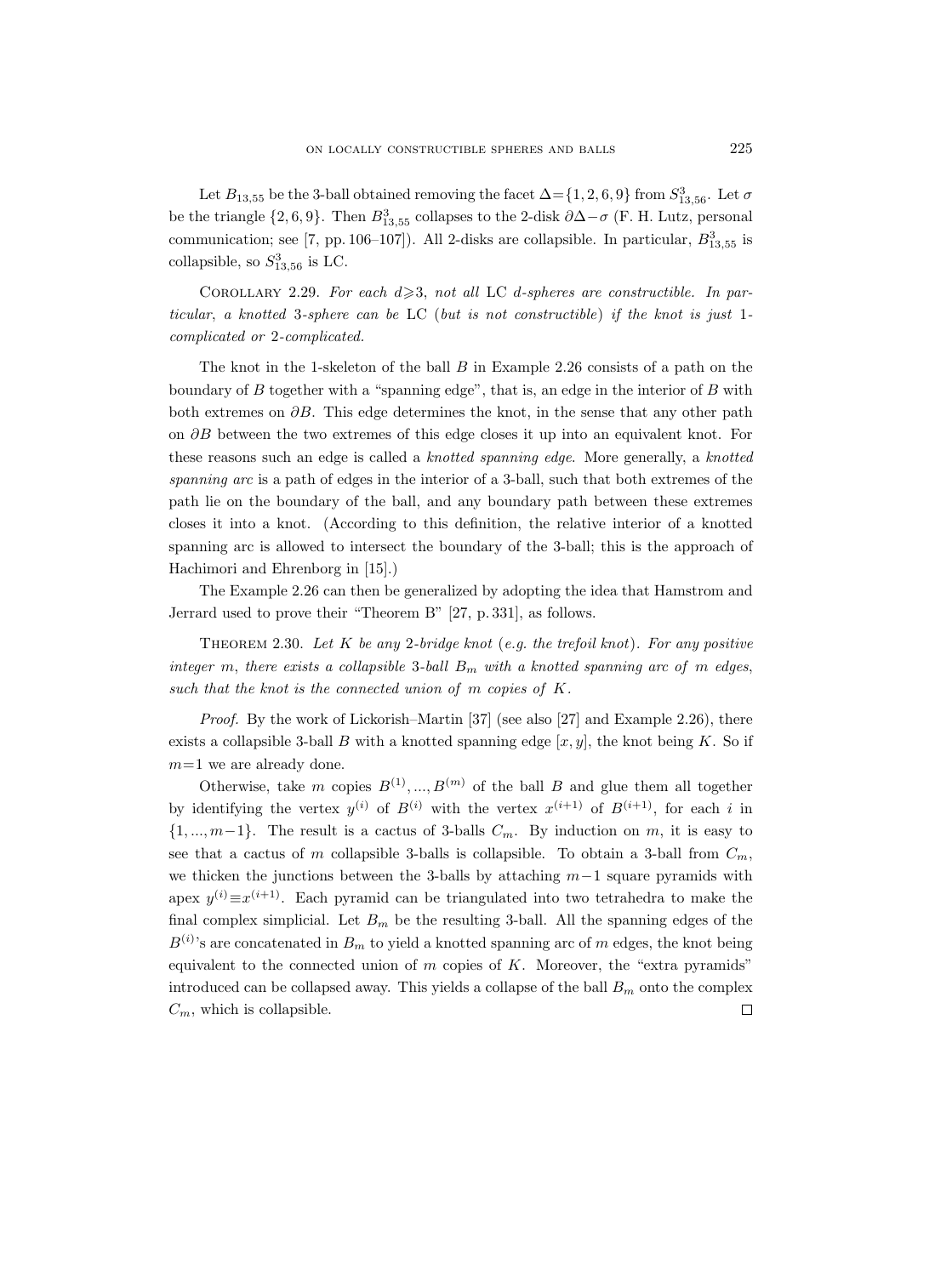COROLLARY 2.31. A 3-sphere with an m-complicated  $(m+2)$ -gonal knot can be LC.

*Proof.* Let  $S_m = B_m \cup (v * \partial B_m)$ , where  $B_m$  is the 3-ball constructed in the previous theorem. By Lemma 2.25,  $S_m$  is LC. The spanning arc of m edges is closed up in v to form an  $(m+2)$ -gon.  $\Box$ 

Remark 2.32. The bound given by Corollary 2.31 can be improved: In fact, for each positive integer m there exists an LC 3-sphere with an  $(m+1)$ -complicated  $(m+2)$ -gonal knot. The proof is rather long, so we preferred to omit it, referring the reader to [7, pp. 100–103].

The spheres mentioned in Corollary 2.31 and Remark 2.32 are not vertex decomposable, not shellable and not constructible, because of the following result about the bridge index.

Theorem 2.33. (Ehrenborg, Hachimori, Shimokawa, [15], [25]) Suppose that a 3 sphere (or a 3-ball) S contains a knot of m edges.

- If the bridge index of the knot exceeds  $\frac{1}{3}m$ , then S is not vertex decomposable;
- If the bridge index of the knot exceeds  $\frac{1}{2}m$ , then S is not constructible.

The bridge index of a t-complicated knot is at least  $t+1$ . So, if a knot is at least  $\left\lfloor \frac{1}{3}m \right\rfloor$ -complicated, its bridge index automatically exceeds  $\frac{1}{3}m$ . Thus, Ehrenborg-Hachimori–Shimokawa's theorem, the results of Hachimori and Ziegler in [26], the previous examples, and our present results blend into the following new hierarchy.

THEOREM 2.34. A 3-sphere with a non-trivial knot consisting of

| 3 edges, 1-complicated                      | is not constructible, but can be LC;             |
|---------------------------------------------|--------------------------------------------------|
| 3 edges, 2-complicated                      | <i>is not constructible, but can be</i> LC;      |
| 3 edges, 3-complicated or more              | <i>is not</i> LC:                                |
| 4 edges, 1-complicated                      | <i>is not vertex dec., but can be shellable;</i> |
| 4 edges, 2- or 3-complicated                | is not constructible, but can be LC;             |
| 4 edges, 4-complicated or more              | is not $LC$ :                                    |
| 5 edges, 1-complicated                      | <i>is not vertex dec., but can be shellable;</i> |
| $5$ edges, $2$ -, $3$ - or $4$ -complicated | <i>is not constructible, but can be</i> LC;      |
| 5 edges, 5-complicated or more              | is not $LC$ :                                    |
| 6 edges, 1-complicated                      | can be vertex decomposable;                      |
| 6 edges, 2-complicated                      | <i>is not vertex dec., but can be</i> LC;        |
| $6$ edges, $3$ -, $4$ or $5$ -complicated   | is not constructible, but can be LC;             |
| 6 edges, 6-complicated or more              | is not $LC$ :                                    |
|                                             |                                                  |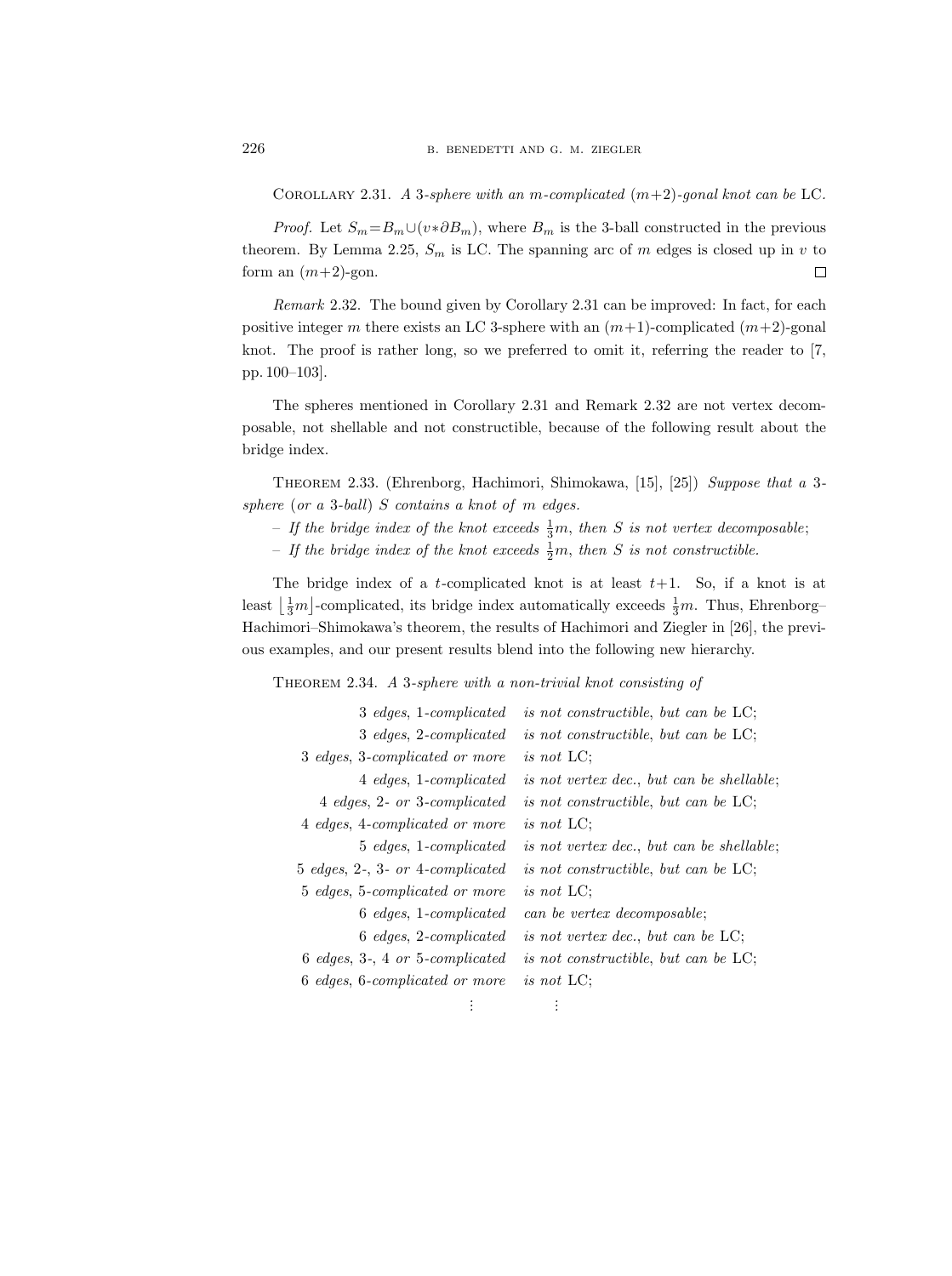| m edges, k-complicated, $k \geqslant \lfloor \frac{1}{3}m \rfloor$ | is not vertex decomposable;   |
|--------------------------------------------------------------------|-------------------------------|
| m edges, k-complicated, $k \geqslant  \frac{1}{2}m $               | <i>is not constructible</i> : |
| m edges, k-complicated, $k \leq m-1$ can be LC;                    |                               |
| m edges, k-complicated, $k \geq m$                                 | is not LC.                    |

The same conclusions are valid for 3-balls which contain a knot, up to replacing the word "LC", wherever it occurs, with the word "collapsible". (See Lemma 2.25, Corollary 3.12 and [26].)

One may also derive from Zeeman's theorem ("any PL simplicial ball admits a collapsible subdivision" [48, Chapter III, Theorem 4]) that any 3-sphere will become LC after a suitable subdivision. On the other hand, there is no fixed number  $r$  of barycentric subdivisions that is sufficient to make all 3-spheres LC. (For this use sufficiently complicated knots, together with Theorem 2.13.)

## 3. On LC balls

The combinatorial topology of d-balls and that of d-spheres are intimately related: Removing any facet  $\Delta$  from a d-sphere S we obtain a d-ball  $S-\Delta$ , and adding a cone over the boundary of a d-ball B we obtain a d-sphere  $S_B$ . We do have a combinatorial characterization of LC  $d$ -balls, which we will reach in Theorem 3.10; it is a bit more complicated, but otherwise analogous to the characterization of LC d-spheres as given in Main theorem 1.

THEOREM 3.1. For simplicial d-balls, we have the following hierarchy:

$$
\left\{\begin{matrix} \text{vertex} \\ \text{decomp.} \end{matrix}\right\} \subsetneq \{\text{shellable}\}\nsubseteq \{\text{construct.}\}\nsubseteq \{\text{LC}\}\nsubseteq \left\{\begin{matrix} \text{collapsible onto a} \\ (d-2)\text{-complex} \end{matrix}\right\}\nsubseteq \{\text{all } d\text{-balls}\}.
$$

Proof. The first two inclusions are known. We have already seen that all constructible complexes are LC (Lemma 2.23). Every LC d-ball is collapsible onto a  $(d-2)$ complex by Corollary 3.11.

Let us see next that all inclusions are strict for  $d=3$ : For the first inclusion this follows from Lockeberg's example of a 4-polytope whose boundary is not vertex decomposable. For the second inclusion, take Ziegler's non-shellable ball from [50], which is constructible by construction. A non-constructible 3-ball which is LC will be provided by Theorem 3.16. A collapsible 3-ball which is not LC will be given in Theorem 3.23. Finally, Bing and Goodrick showed that not every 3-ball is collapsible [9], [18].

To show that the inclusions are strict for all  $d \geqslant 3$ , we argue as follows. For the first four inclusions we get this from the case  $d=3$ , since

– cones are always collapsible,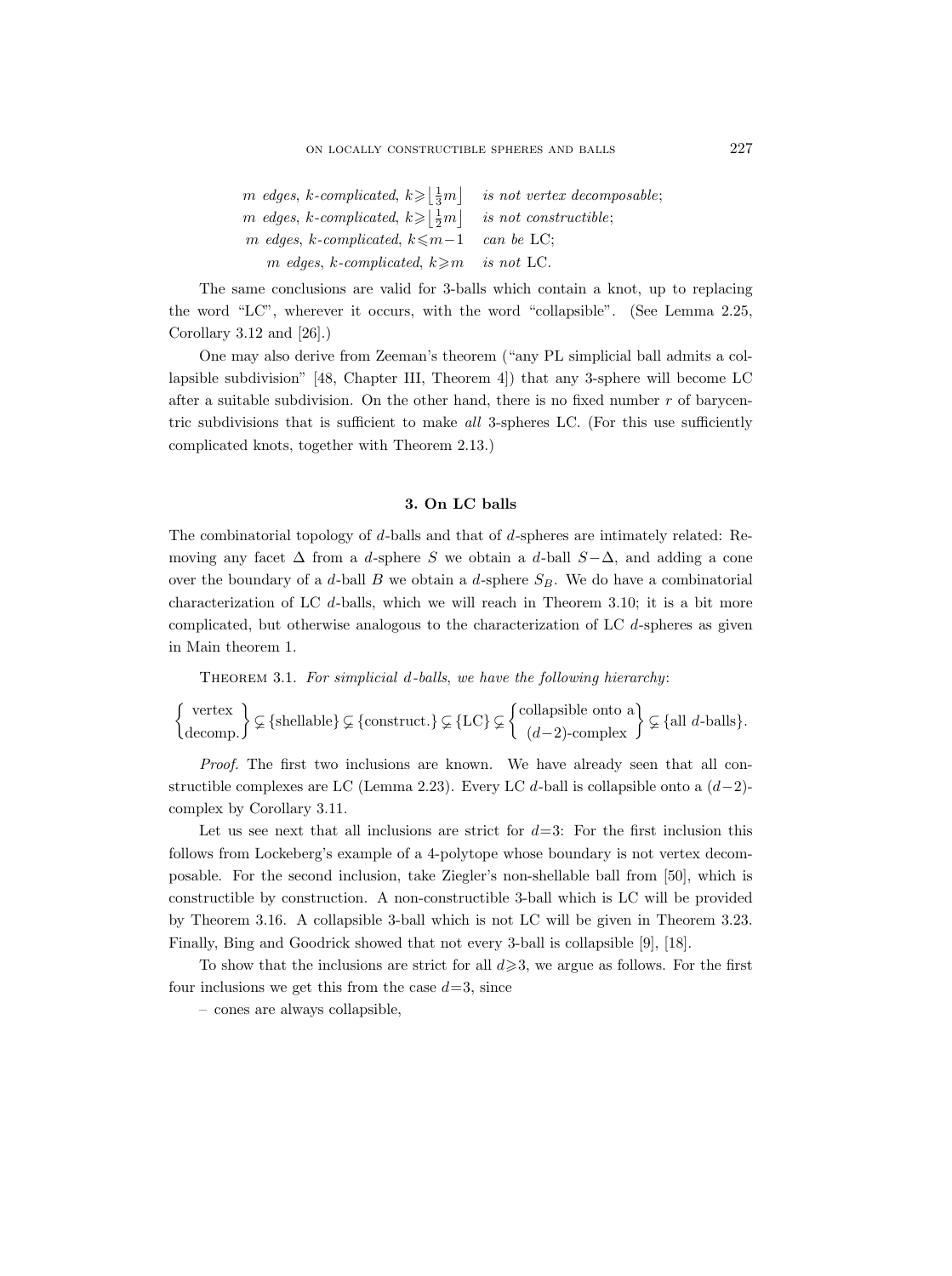– the cone  $v * B$  is vertex decomposable (resp. shellable, constructible) if and only if  $B$  is,

– and in Proposition 3.25 we will show that  $v*B$  is LC if and only if B is.

For the last inclusion and  $d \geqslant 3$ , we look at the d-balls obtained by removing a facet from a non-LC d-sphere. These exist by Corollary 2.21; they do not collapse onto a  $(d-2)$ -complex by Theorem 2.10.  $\Box$ 

#### 3.1. Local constructions for d-balls

We begin with a relative version of the notions of "facet-killing sequence" and "facet massacre", which we introduced in §2.1.

Definition 3.2. Let P be a pure d-complex. Let Q be a proper subcomplex of P, either pure d-dimensional or empty. A *facet-killing sequence* of  $(P, Q)$  is a sequence  $P_0, ..., P_t$  of simplicial complexes such that  $t=f_d(P)-f_d(Q), P_0=P$  and  $P_{i+1}$  is obtained from  $P_i$  removing a pair  $(\sigma, \Sigma)$  such that  $\sigma$  is a free  $(d-1)$ -face of  $\Sigma$  which does not lie in Q (which also implies that  $\Sigma \notin Q$ ).

It is easy to see that  $P_t$  has the same d-faces as  $Q$ . The version of facet killing sequences given in Definition 2.3 is a special case of this one, namely the case when  $Q$  is empty.

Definition 3.3. Let  $P$  be a pure d-dimensional simplicial complex. Let  $Q$  be either the empty complex, or a pure d-dimensional proper subcomplex of  $P$ . A pure facet*massacre* of  $(P, Q)$  is a sequence  $P_0, ..., P_t$  of (pure) complexes such that  $t = f_d(P) - f_d(Q)$ ,  $P_0 = P$ , and  $P_{i+1}$  is obtained from  $P_i$  removing

(a) a pair  $(\sigma, \Sigma)$  such that  $\sigma$  is a free  $(d-1)$ -face of  $\Sigma$  which does not lie in  $Q$ , and

(b) all inclusion-maximal faces of dimension smaller than d which are left after the removal of type (a) or, recursively, after removals of type (b).

Necessarily  $P_t = Q$  (and when  $Q = \emptyset$  we recover the notion of facet-massacre of P introduced in Definition 2.5). It is easy to see that a step  $P_i \rightarrow P_{i+1}$  can be factorized (not in a unique way) into an elementary collapse followed by a removal of faces of dimensions smaller than d which makes  $P_{i+1}$  a pure complex. Thus, a single pure facet-massacre of  $(P, Q)$  corresponds to many facet-killing sequences of  $(P, Q)$ .

We will apply both definitions to the pair  $(P,Q)=(K^T,\partial B)$ , where  $K^T$  is defined for balls as follows.

Definition 3.4. If B is a d-ball with N facets, and T is a spanning tree of the dual graph of B, define  $K^T$  as the subcomplex of B formed by all  $(d-1)$ -faces of B which are not hit by T.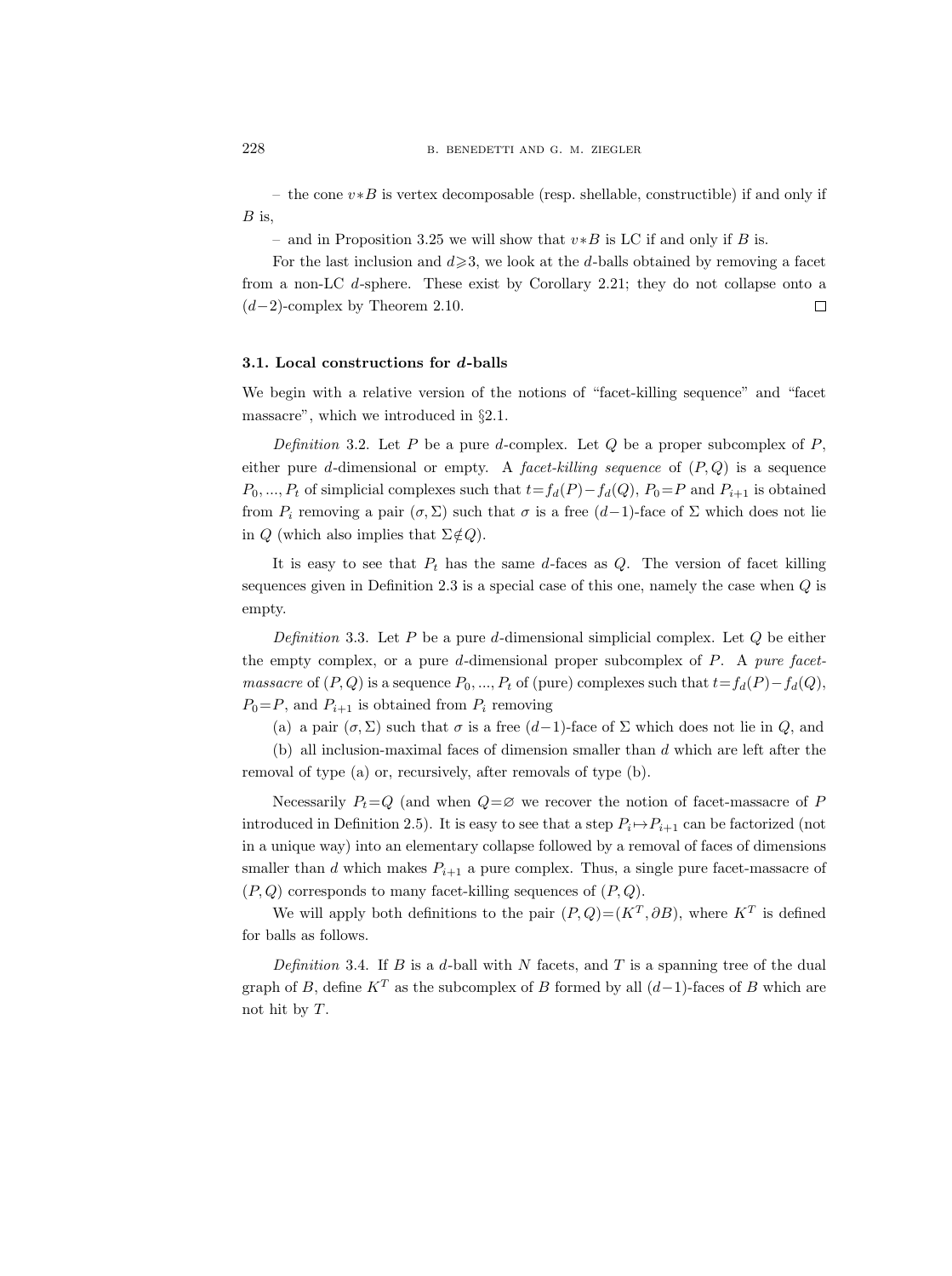Lemma 3.5. Under the previous notation,

(i)  $K^T$  is a pure  $(d-1)$ -dimensional simplicial complex, containing  $\partial B$  as a subcomplex ;

(ii)  $K^T$  has  $D+\frac{1}{2}b$  facets, where  $D:=\frac{1}{2}(dN-N+2)$  and b is the number of facets in ∂B;

(iii)  $B - \Delta \searrow K^T$  for any d-simplex  $\Delta$  of B;

(iv)  $K^T$  is homotopy equivalent to a  $(d-1)$ -dimensional sphere.

We introduce another convenient piece of terminology.

Definition 3.6. Let B be a simplicial d-ball. A seepage is a  $(d-1)$ -dimensional subcomplex C of B whose  $(d-1)$ -faces are exactly given by the boundary of B.

A seepage is not necessarily pure; actually there is only one pure seepage, namely  $\partial B$  itself. Since  $K^T$  contains  $\partial B$ , a collapse of  $K^T$  onto a seepage must remove all the  $(d-1)$ -faces of K<sup>T</sup> which are not in  $\partial B$ : this is what we called a facet-killing sequence of  $(K^T, \partial B)$ .

PROPOSITION 3.7. Let B be a d-ball, and  $\Delta$  be a d-simplex of B. Let C be a seepage of ∂B. Then,

$$
B-\Delta \searrow C \iff there exists T such that K^T \searrow C.
$$

Proof. The proof is analogous to that of Proposition 2.4. The crucial assumption is that no face of  $\partial B$  is removed in the collapse (since all boundary faces are still present in the final complex  $C$ ).  $\Box$ 

If we fix a spanning tree  $T$  of the dual graph of  $B$ , we then have a one-to-one correspondence between the following sets:

(i) the set of collapses  $B - \Delta \searrow K^T$ ;

- (ii) the set of "natural labelings" of T, where  $\Delta$  is labeled by 1;
- (iii) the set of the first parts  $(T_1, ..., T_N)$  of local constructions for B, with  $T_1 = \Delta$ .

THEOREM 3.8. Let B be a d-ball. Fix a facet  $\Delta$  and a spanning tree T of the dual graph of B, rooted at  $\Delta$ . The second part of a local construction for B along T corresponds bijectively to a facet-massacre of  $(K^T, \partial B)$ .

*Proof.* Let us start with a local construction  $(T_1, ..., T_{N-1},)T_N, ..., T_k$  for B along T. Topologically,  $B=T_N/\sim$ , where  $\sim$  is the equivalence relation determined by the gluing, and  $K^T = \partial T_N / \! \sim$ .

 $K^T$  has  $D+\frac{1}{2}b$  facets (see Lemma 3.5), and all of them, except the b facets in the boundary, represent gluings. Thus we have to describe a sequence  $P_0, ..., P_t$  with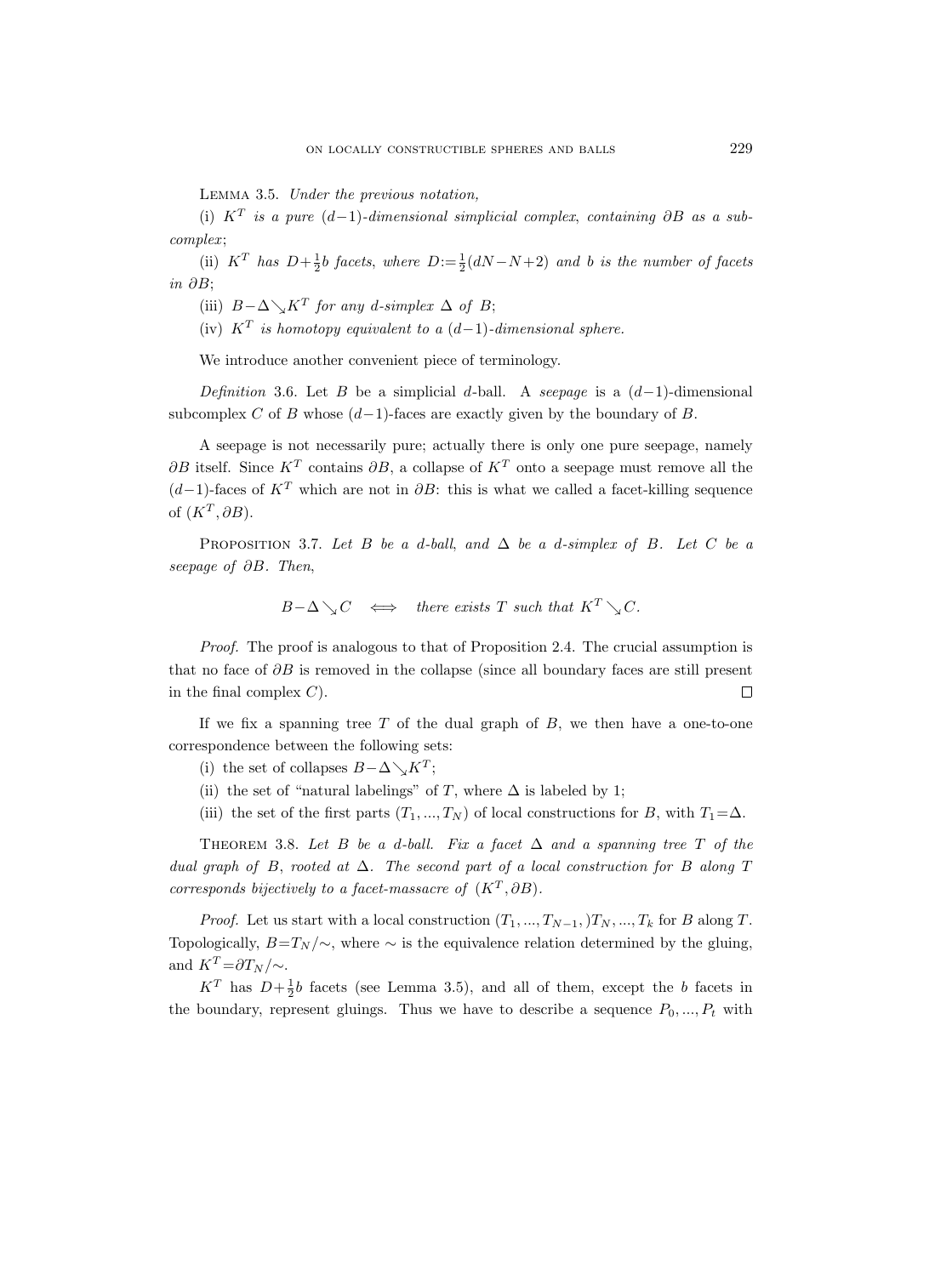$t=D-\frac{1}{2}b$ . But the local construction  $(T_1, ..., T_{N-1},)T_N, ..., T_k$  produces B (which has b facets in the boundary) from  $T_N$  (which has 2D facets in the boundary, cf. Lemma 4.1) in  $k-N$  steps, each removing a pair of facets from the boundary. So,  $2D-2(k-N)=b$ , which implies that  $k-N=t$ .

Define  $P_0 := K_T = \frac{\partial T_N}{\partial \alpha}$  and  $P_i := \frac{\partial T_{N+i}}{\partial \alpha}$ . In the first LC step,  $T_N \rightarrow T_{N+1}$ , we remove a free ridge r from the boundary, together with the unique pair  $\sigma', \sigma''$  of facets of  $\partial T_N$  sharing r. At the same time, r and the newly formed face  $\sigma$  are sunk into the interior; so obviously neither  $\sigma$  nor r will appear in  $\partial B$ . This step  $\partial T_N \rightarrow \partial T_{N+1}$  naturally induces an analogous step  $\frac{\partial T_{N+j}}{\partial Y_{N+j+1}}$ , namely, the removal of r and of the unique  $(d-1)$ -face  $\sigma$  containing it, with r not in  $\partial B$ .

The rest is analogous to the proof of Theorem 2.8.

Thus,  $B$  can be locally constructed along a tree T if and only if  $K<sup>T</sup>$  collapses onto some seepage. What if we do not fix the tree  $T$  or the facet  $\Delta$ ?

 $\Box$ 

LEMMA 3.9. Let B be a d-ball, let  $\sigma$  be a  $(d-1)$ -face in the boundary ∂B, and let Σ be the unique facet of B containing σ. Let C be a subcomplex of B. If C contains ∂B, the following are equivalent:

- (1)  $B-\Sigma\setminus C;$
- (2)  $(B-\Sigma)-\sigma \setminus C-\sigma;$
- (3)  $B\setminus C-\sigma$ .

THEOREM 3.10. Let  $B$  be a d-ball. Then the following are equivalent:

 $(1)$  B is LC;

(2)  $K^T$  collapses onto some seepage C for some spanning tree T of the dual graph of  $B$ ;

- (3) there exists a seepage C such that  $B-\Delta\searrow C$  for every facet  $\Delta$  of B;
- (4)  $B-\Delta\searrow C$  for some facet  $\Delta$  of B and for some seepage C;
- (5) there exists a seepage C such that  $B\_{\mathcal{C}}C-\sigma$  for every facet  $\sigma$  of  $\partial B$ ;
- (6)  $B \setminus C-\sigma$  for some facet  $\sigma$  of  $\partial B$  and for some seepage C.

*Proof.* The equivalences  $(1) \Leftrightarrow (2) \Leftrightarrow (3) \Leftrightarrow (4)$  are established analogously to the proof of Theorem 2.10. Finally, Lemma 3.9 implies that  $(3) \Rightarrow (5) \Rightarrow (6) \Rightarrow (4)$ .  $\Box$ 

COROLLARY 3.11. Every LC d-ball collapses onto a  $(d-2)$ -complex.

*Proof.* By Theorem 3.10, the ball B collapses onto the union of the boundary of B minus a facet with some  $(d-2)$ -complex. The boundary of B minus a facet is a  $(d-1)$ ball; thus it can be collapsed down to dimension  $d-2$ , and the additional  $(d-2)$ -complex  $\Box$ will not interfere.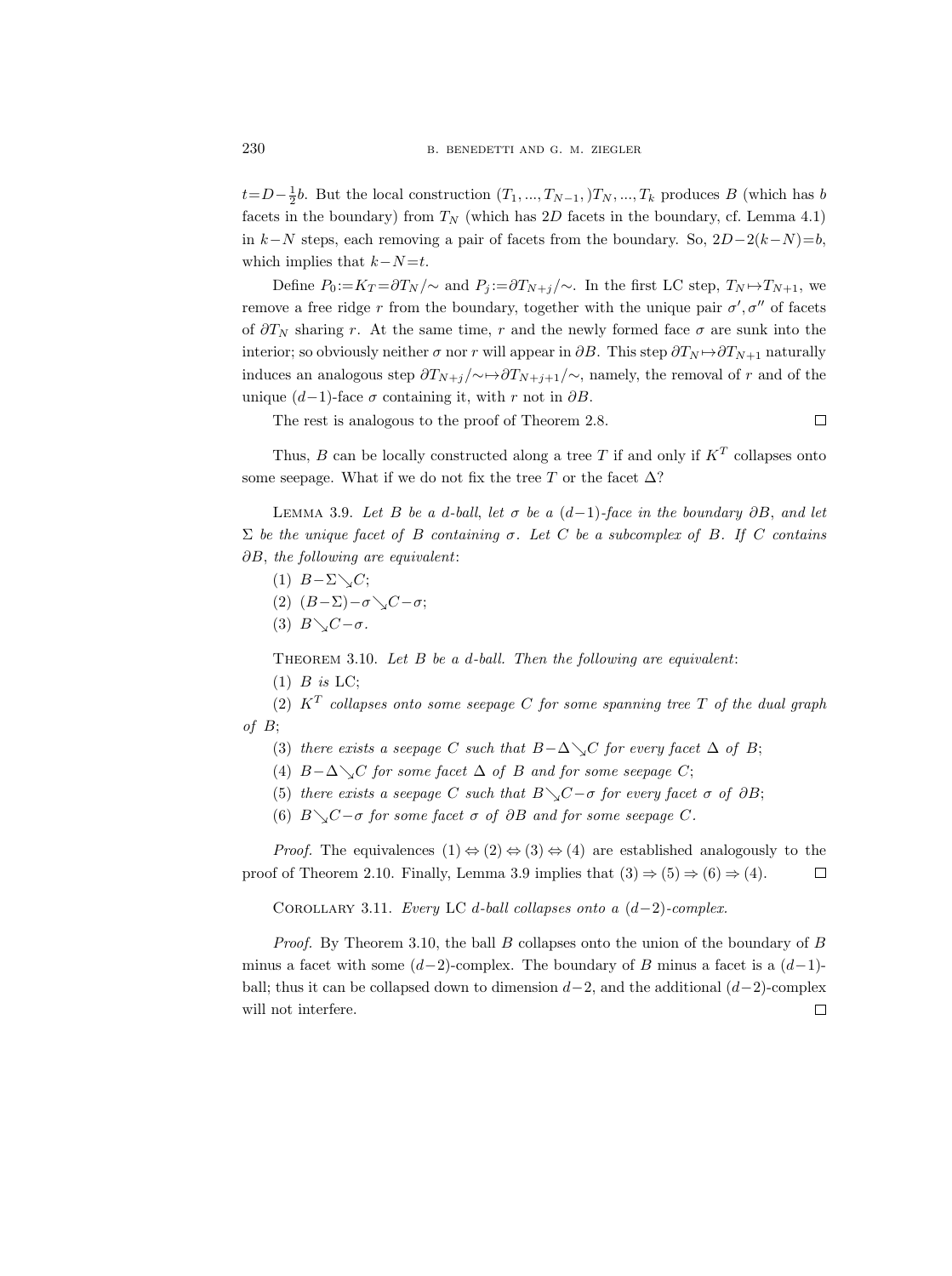

Figure 5. A seepage of a 3-ball.

COROLLARY 3.12. Let  $B$  be a 3-ball. Then the following are equivalent:  $(1)$  B is LC;

- (2)  $K^T \setminus \partial B$  for some spanning tree T of the dual graph of B;
- (3)  $B-\Delta\_{\partial}BB$  for every facet  $\Delta$  of B;
- (4)  $B-\Delta\diagdown\partial B$  for some facet  $\Delta$  of B;
- (5)  $B \setminus \partial B \sigma$  for every facet  $\sigma$  of  $\partial B$ ;
- (6)  $B \setminus \partial B \sigma$  for some facet  $\sigma$  of  $\partial B$ .

*Proof.* When B has dimension 3, any seepage C of  $\partial B$  is a 2-complex containing  $\partial B$ , plus some edges and vertices. If a complex homotopy equivalent to  $S^2$  collapses onto C, then C is also homotopy equivalent to  $S^2$ ; thus C can only be  $\partial B$  with some trees attached (see Figure 5), which implies that  $C\searrow \partial B$ .  $\Box$ 

Corollary 3.13. All LC 3-balls are collapsible.

*Proof.* If B is LC, it collapses to some 2-ball  $\partial B-\sigma$ , but all 2-balls are collapsible.

 $\Box$ 

Corollary 3.14. All constructible 3-balls are collapsible.

For example, Ziegler's ball, Grünbaum's ball and Rudin's ball are collapsible (see  $[50]$ .

Remark 3.15. The locally constructible 3-balls with  $N$  facets are precisely the 3-balls which admit a "special collapse", namely such that after the first elementary collapse, in the next  $N-1$  collapses, no triangle of  $\partial B$  is collapsed away. Such a collapse acts along a dual (directed) tree of the ball, whereas a generic collapse acts along an acyclic graph that might be disconnected.

One could argue that maybe "special collapses" are not that special: Perhaps every collapsible 3-ball has a collapse that removes only one boundary triangle in its topdimensional phase? This is not so: We will produce a counterexample in the next subsection (Theorem 3.23).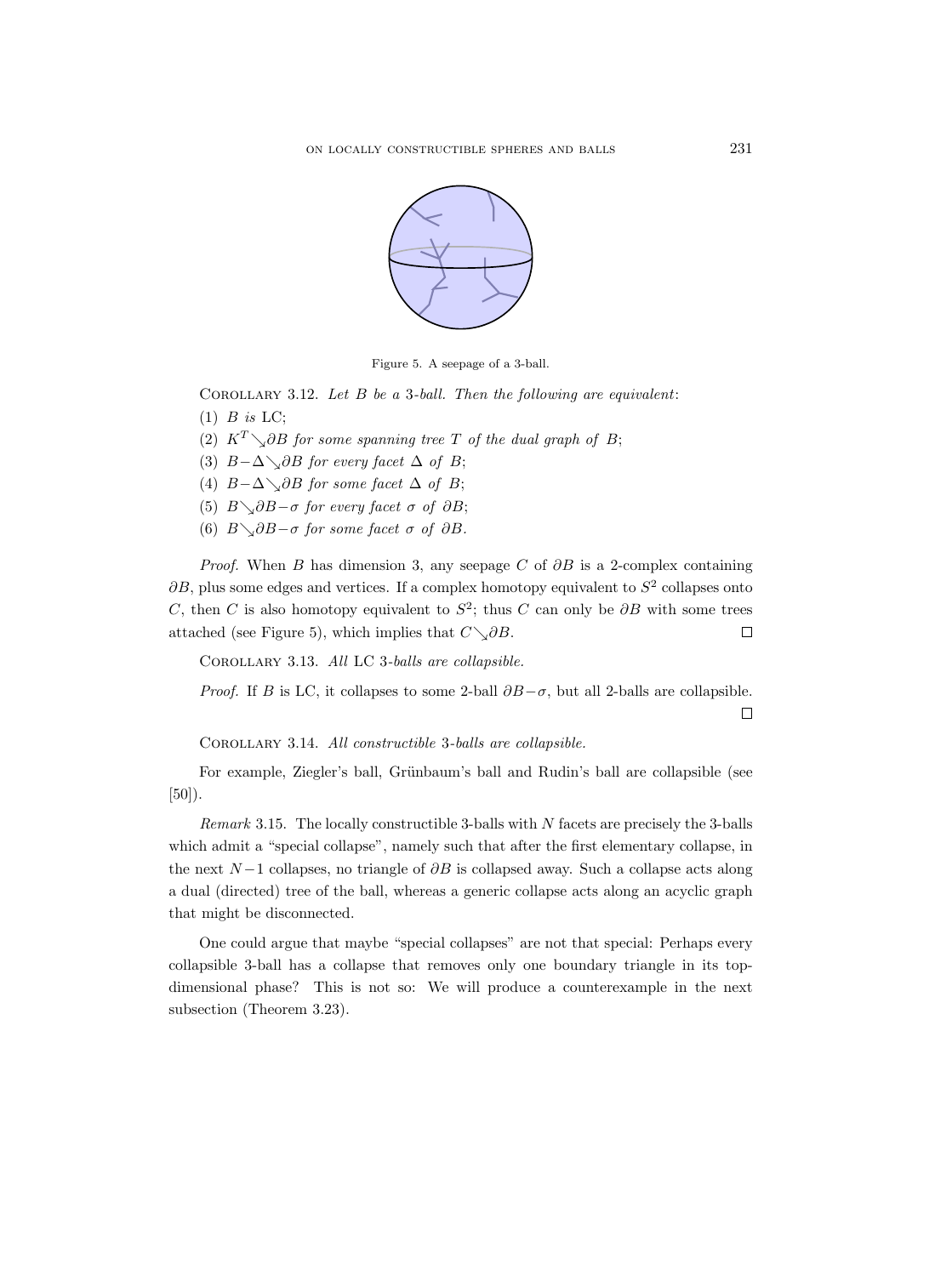THEOREM 3.16. For every  $d \geqslant 3$ , not all LC d-balls are constructible.

*Proof.* If B is a non-constructible d-ball and v is a new vertex, then  $v * B$  is a nonconstructible  $(d+1)$ -ball. Also, it is easy to see that if B is LC then  $v*B$  is also LC (cf. Proposition 3.25). Therefore, it suffices to prove the claim for  $d=3$ .

In Example 2.28 we described the 3-ball  $B_{13,55}$  which collapses onto its boundary minus a facet. By Corollary 3.12,  $B_{13,55}$  is LC. At the same time,  $B_{13,55}$  contains a 3-edge trefoil knot, which prevents  $B_{13,55}$  from being constructible [26, Theorem 1].  $\Box$ 

## 3.2. 3-balls without interior vertices.

Here we show that a simplicial 3-ball with all vertices on the boundary cannot contain any knotted spanning edge if it is LC, but might contain some if it is collapsible. We use this fact to establish our hierarchy for d-balls (Theorem 3.1).

Let us fix some notation first. Recall that by Theorem 1.2, each connected component of the boundary of a simplicial LC 3-pseudomanifold is homeomorphic to a simplyconnected union of 2-spheres, any two of which share at most one point. Let us call the points shared by two or more spheres in the boundary of an LC 3-pseudomanifold pinch points.

Definition 3.17. (Steps of types  $(i)$ –(ix) in LC constructions) Any admissible step in a local construction of a 3-pseudomanifold falls into one of the following nine types:

- (i) attaching a tetrahedron along a triangle;
- (ii) identifying two boundary triangles which share exactly 1 edge;
- (iii) identifying two boundary triangles which share 1 edge and the opposite vertex;
- (iv) identifying two b. t. which share 2 edges that meet in a pinch point;
- (v) identifying two b. t. which share 2 edges that do not meet in a pinch point;
- (vi) identifying two b. t. which share 3 edges, all of whose vertices are pinch points;
- (vii) identifying two b. t. which share 3 edges, two of whose vertices are pinch points;
- (viii) identifying two b. t. which share 3 edges, one of whose vertices is a pinch point;
- (ix) identifying two b. t. which share 3 edges, none of whose vertices is a pinch point.

For example, the first  $N-1$  steps of any local construction of a 3-pseudomanifold with  $N$  tetrahedra are all of type (i); the last step in the local construction of a 3-sphere is necessarily of type (ix).

Table 1 summarizes the distinguished effects of the steps. The asterisk recalls that a type (iii) step almost disconnects the boundary, by pinching it in a point.

Now, let B be an LC 3-ball *without* interior vertices. Steps of type  $(v)$ ,  $(vii)$ ,  $(viii)$ and (ix) sink one, one, two and three vertices into the interior, respectively, so they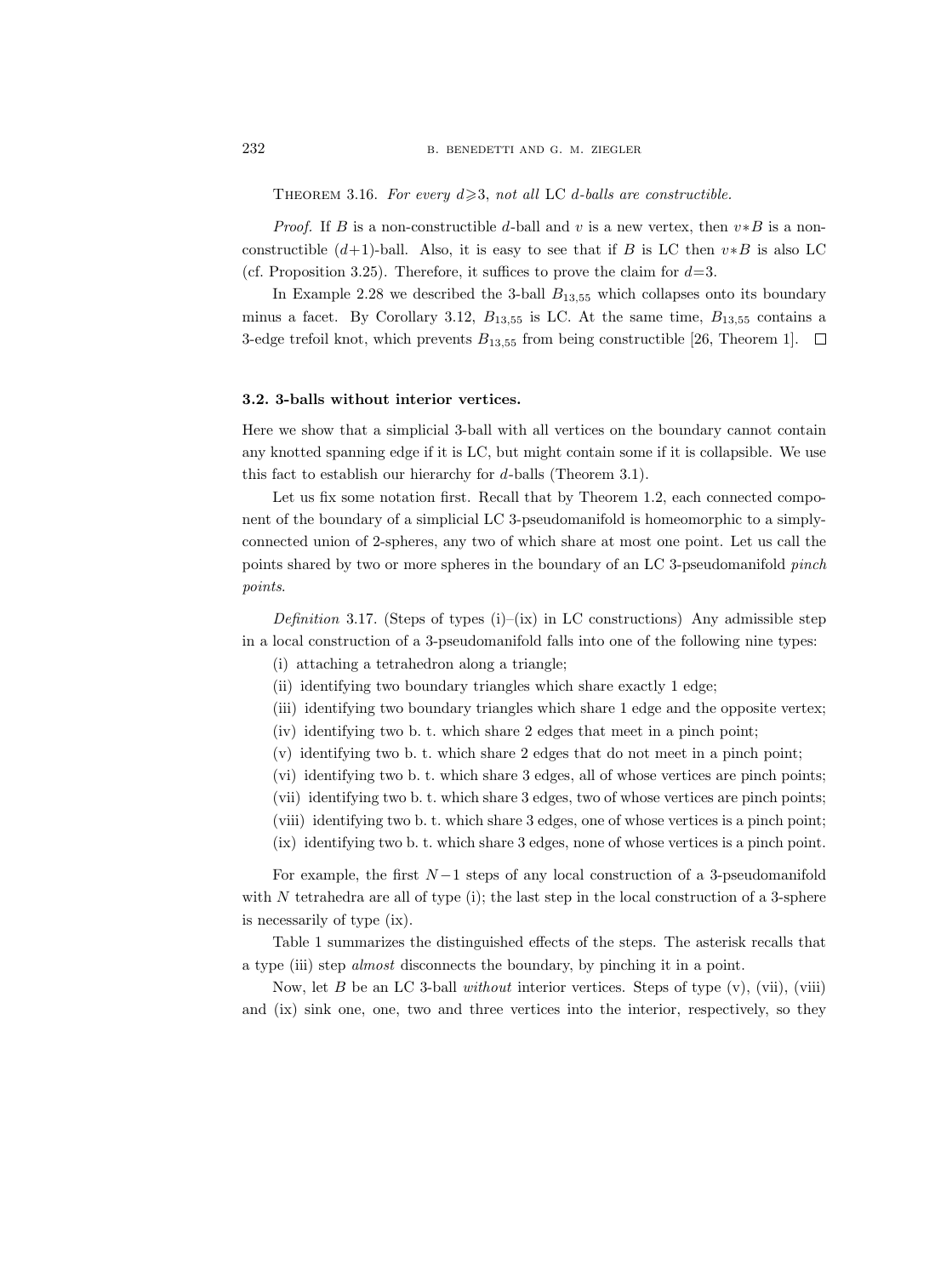| step   | number of         | number of connected        |
|--------|-------------------|----------------------------|
| type   | interior vertices | components of the boundary |
| (i)    | $+0$              | $+0$                       |
| (ii)   | $+0$              | $+0$                       |
| (iii)  | $+0$              | $+0(*)$                    |
| (iv)   | $+0$              | $+1$                       |
| (v)    | $+1$              | $+0$                       |
| (vi)   | $+0$              | $+3$                       |
| (vii)  | $+1$              | $+2$                       |
| (viii) | $+2$              | $+0$                       |
| (ix)   | $+3$              | $^{-1}$                    |
|        |                   |                            |

Table 1.

cannot occur in the local construction of B. Furthermore, any identification of type (iv) or (vi) increases the number of connected components in the boundary; hence it must be followed by at least one step of type (ix), which destroys a connected component of the boundary. Yet (ix) is forbidden, so no identification of type (iv) or (vi) can occur. Finally, the "pinching step" (iii) needs to be followed by one of the steps (vi), (vii), (viii) and (ix) in order to restore the ball topology—but such steps are forbidden. This leads us to the following lemma.

Lemma 3.18. Let B be an LC 3-pseudomanifold. The following are equivalent:

- (1) in some local construction for  $B$  all steps are of type (i) or (ii);
- (2) in every local construction for  $B$  all steps are of type (i) or (ii);
- (3) B is a 3-ball without interior vertices.

We will use Lemma 3.18 to obtain examples of non-LC 3-balls. We already know that non-collapsible balls are not LC, by Corollary 3.13: so a 3-ball with a knotted spanning edge cannot be LC if the knot is the sum of two or more trefoil knots. (See also Bing [9] and Goodrick [18].) What about balls with a spanning edge realizing a single trefoil knot?

PROPOSITION 3.19. An LC 3-ball without interior vertices does not contain any knotted spanning edge.

Proof. An LC 3-ball B without interior vertices is obtained from a tree of tetrahedra via local gluings of type (ii), by Lemma 3.18. A tree of tetrahedra has no interior edge. Each type-(ii) step preserves the existing spanning edges (because it does not sink vertices into the interior), and creates one more spanning edge e, clearly unknotted (because the other two edges of the sunk triangle form a boundary path which "closes up" the edge  $e$ onto an  $S<sup>1</sup>$  bounding a disk inside B). It is easy to verify that the subsequent type-(ii)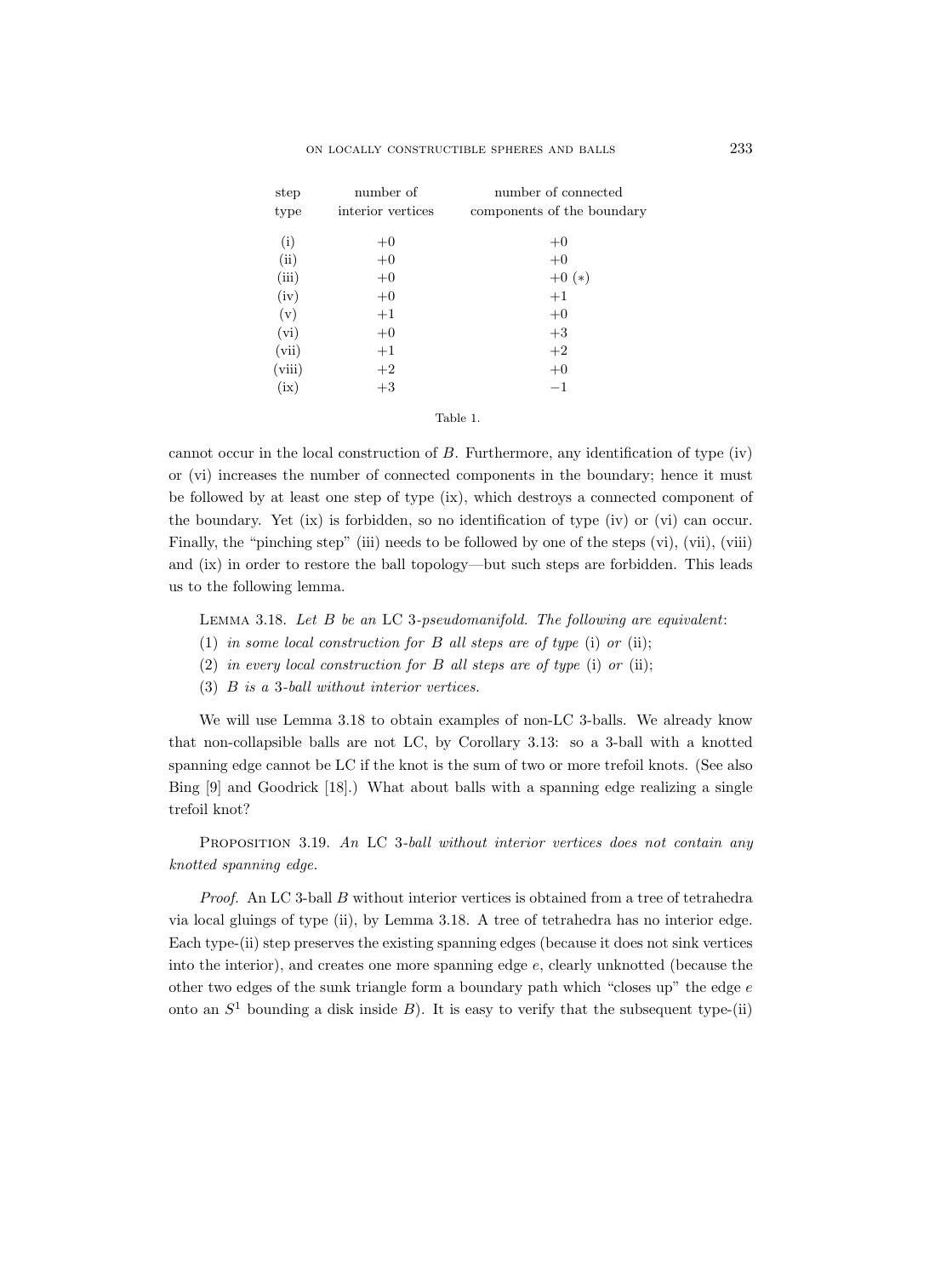steps leave such an edge e spanning and unknotted.

Remark 3.20. The presence of knots/knotted spanning edges is not the only obstruction to local constructibility. Bing's thickened house with two rooms [9], [24] is a 3-ball  $B$  with all vertices on the boundary, so that every interior triangle of  $B$  has at most one edge on the boundary  $\partial B$ . Were B LC, every step in its local construction would be of type (ii) (by Lemma 3.18); in particular, the last triangle to be sunk into the interior of  $B$  would have exactly two edges on the boundary of  $B$ . Thus Bing's thickened house with two rooms cannot be LC, even if it does not contain a knotted spanning edge.

Example 3.21. Furch's 3-ball [16, p. 73], [9, p. 110] can be triangulated without interior vertices (see e.g. [24]). Since it contains a knotted spanning edge, by Proposition 3.19 Furch's ball is not LC.

Remark 3.22. In [21, Lemma 2], Hachimori claimed that any 3-ball C obtained from a constructible 3-ball  $C'$  via a type-(ii) step is constructible. This would imply by Lemma 3.18 that all LC 3-balls without interior vertices are constructible, which is stronger than Proposition 3.19, since constructible 3-balls do not contain knotted spanning edges [26, Lemma 1]. Unfortunately, Hachimori's proof [21, p. 227] is not satisfactory: If  $C' = C'_1 \cup C'_2$  is a constructible decomposition of  $C'$ , and  $C_i$  is the subcomplex of C with the same facets as  $C_i$ ,  $C = C_1 \cup C_2$  need not be a constructible decomposition for C. (For example, if the two glued triangles both lie on  $\partial C_1'$ , and if the two vertices which the triangles do not have in common lie in  $C'_1 \cap C'_2$ , then  $C_1 \cap C_2$  is not a 2-ball, and one of  $C_1$  and  $C_2$  is not a 3-ball.)

At present we do not know whether Hachimori's claim is true: Does  $C'$  admit a different constructible decomposition which survives the type-(ii) step? On this depends the correctness of the algorithm [21, p. 227], [22, p. 101] to test constructibility of 3-balls without interior vertices by cutting them open along triangles with exactly two boundary edges. However, we point out that Hachimori's algorithm can be validly used to decide the local constructibility of 3-balls without interior vertices: In fact, by Lemma 3.18, the algorithm proceeds by reversing the LC-construction of the ball.

We can now move on to complete the proof of our Theorem 3.1. Inspired by Proposition 3.19, we show that a *collapsible* 3-ball without interior vertices may contain a knotted spanning edge. Our construction is a tricky version of Lickorish–Martin's (see Example 2.26).

Theorem 3.23. Not all collapsible 3-balls are LC.

*Proof.* Start with a large  $m \times m \times 1$  pile of cubes, triangulated in the standard way, and take away two distant cubes, leaving only their bottom squares  $X$  and  $Y$ . The 3-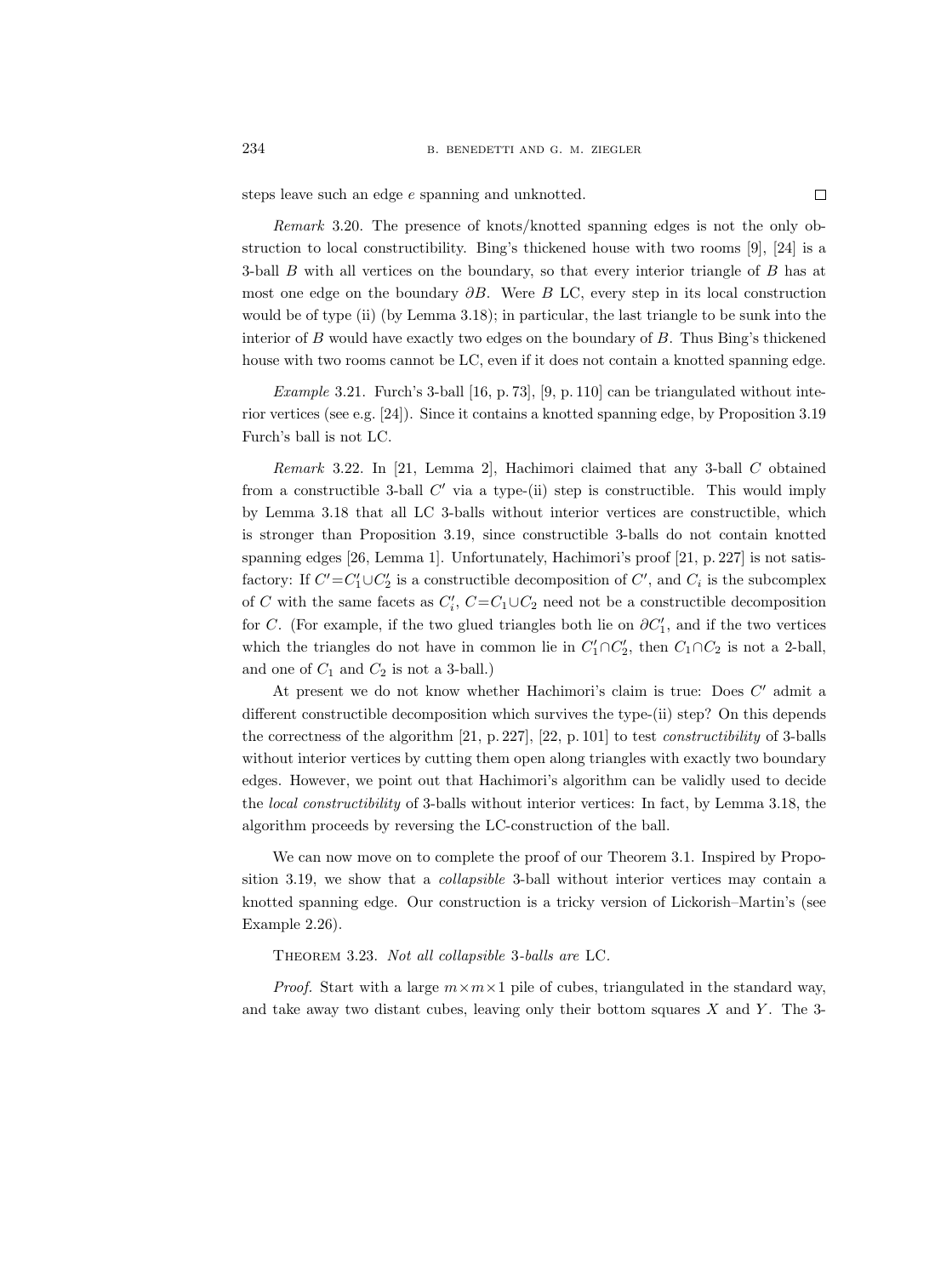

Figure 6. C and  $C'$  are obtained from a 3-ball drilling away two tubular holes, and then "corking" the holes on the bottom with 2-dimensional membranes.

complex C obtained can be collapsed vertically onto its square basis; in particular, it is collapsible, and has no interior vertices.

Let  $C'$  be a 3-ball with two tubular holes drilled away, but where  $(1)$  each hole has been corked at a bottom with a 2-disk, and (2) the tubes are disjoint but intertwined, so that a closed path that passes through both holes and between these traverses the top (resp. bottom) face of  $C'$  yields a trefoil knot (see Figure 6).

 $C$  and  $C'$  are homeomorphic. Any homeomorphism induces a collapsible triangulation on  $C'$  with no interior vertices. X and Y correspond via the homeomorphism to the corking membranes of  $C'$ , which we will call correspondingly  $X'$  and  $Y'$ . To get from  $C'$ to a ball with a knotted spanning edge we will carry out two more steps:

(i) create a single edge  $[x', y']$  which goes from X' to Y';

(ii) thicken the "bottom" of C' a bit, so that C' becomes a 3-ball and  $[x', y']$  becomes an interior edge (even if its extremes are still on the boundary).

We perform both steps by adding cones over 2-disks to the complex. Such steps preserve collapsibility, but in general they produce interior vertices; thus we choose "specific" disks with few interior vertices.

(i) Provided m is large enough, one finds a "nice" strip  $F_1, ..., F_k$  of triangles on the bottom of C', such that  $F_1 \cup ... \cup F_k$  is a disk without interior vertices,  $F_1$  has a single vertex  $x'$  in the boundary of  $X'$ , while  $F_k$  has a single vertex  $y'$  in the boundary of  $Y'$ , and the whole strip intersects  $X' \cup Y'$  only in x' and y'. Then we add a cone to C', setting

$$
C_1 := C' \cup (y' * (F_1 \cup ... \cup F_{k-1})).
$$

(An explicit construction of this type is carried out in [26, pp. 164-165].) Thus one obtains a collapsible 3-complex  $C_1$  with no interior vertex, and with a direct edge from  $X'$  to  $Y'$ .

(ii) Let R be a 2-ball inside the boundary of  $C_1$  which contains in its interior the 2-complex  $X' \cup Y' \cup [x', y']$ , and such that every interior vertex of R lies either in X' or in Y'. Take a new point z' and define  $C_2 := C_1 \cup (z' * R)$ .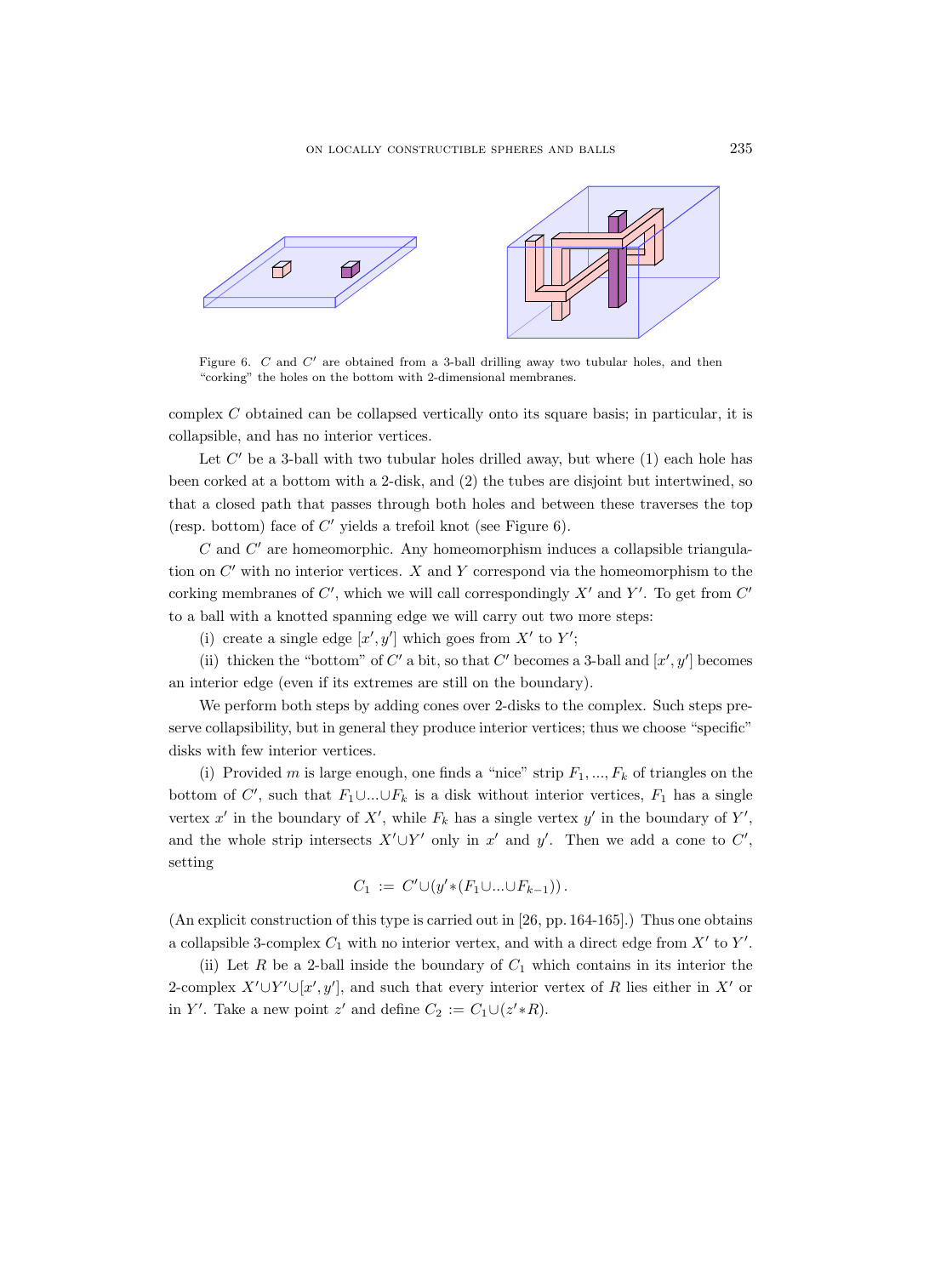As  $z' * R$  collapses onto R, it is easy to verify that  $C_2$  is a collapsible 3-ball with a knotted spanning edge  $[x', y']$ . By Proposition 3.19,  $C_2$  is not LC.  $\Box$ 

COROLLARY 3.24. There exists a collapsible 3-ball  $B$  such that for any boundary facet  $\sigma$ , the ball B does not collapse onto  $\partial B-\sigma$ .

Theorem 3.23 can be extended to higher dimensions by taking cones. In fact, even though the link of an LC complex need not be LC, the link of an LC closed star is indeed LC.

PROPOSITION 3.25. Let  $C$  be a d-pseudomanifold and v be a new point. Then  $C$  is LC if and only if  $v * C$  is LC.

*Proof.* The implication "if C is LC, then  $v * C$  is LC" is straightforward. For the converse, assume  $T_i$  and  $T_{i+1}$  are intermediate steps in the local construction of  $v * C$ , so that passing from  $T_i$  to  $T_{i+1}$  we glue together two adjacent d-faces  $\sigma'$  and  $\sigma''$  of  $\partial T_i$ . Let F be any  $(d-1)$ -face of  $T_i$ . If F does not contain v, then F is in the boundary of  $v * C$ , so  $F \in \partial T_{i+1}$ . Therefore, F cannot belong to the intersection of  $\sigma'$  and  $\sigma''$ , which is sunk into the interior of  $T_{i+1}$ .

So, every  $(d-1)$ -face in the intersection  $\sigma' \cap \sigma''$  must contain the vertex v. This implies that  $\sigma' = v * S'$  and  $\sigma'' = v * S''$ , with S' and S'' being *distinct*  $(d-1)$ -faces. S' and S'' must share some  $(d-2)$ -face, otherwise  $\sigma'$  and  $\sigma''$  would not be adjacent. So from a local construction of v∗C we can read off a local construction of C.  $\Box$ 

COROLLARY 3.26. For every  $d \geq 3$ , not all collapsible d-balls are LC.

*Proof.* All cones are collapsible. If B is a non-LC d-ball, then  $v*B$  is a non-LC  $(d+1)$ -ball by Proposition 3.25.  $\Box$ 

We conclude this chapter observing that Chillingworth's theorem, "every geometric triangulation of a convex 3-dimensional polytope is collapsible", can be strengthened as follows.

Theorem 3.27. (Chillingworth [13]) Every 3-ball embeddable as a convex subset of the Euclidean 3-space  $\mathbb{R}^3$  is LC.

Proof. The argument of Chillingworth for collapsibility runs showing that

$$
B\searrow \partial B-\sigma,
$$

where  $\sigma$  is any triangle in the boundary of B. Now Theorem 3.12 ends the proof.  $\Box$ 

Thus any subdivided 3-simplex is LC. If Hachimori's claim is true (see Remark 3.22), then any subdivided 3-simplex with all vertices on the boundary is also constructible. (So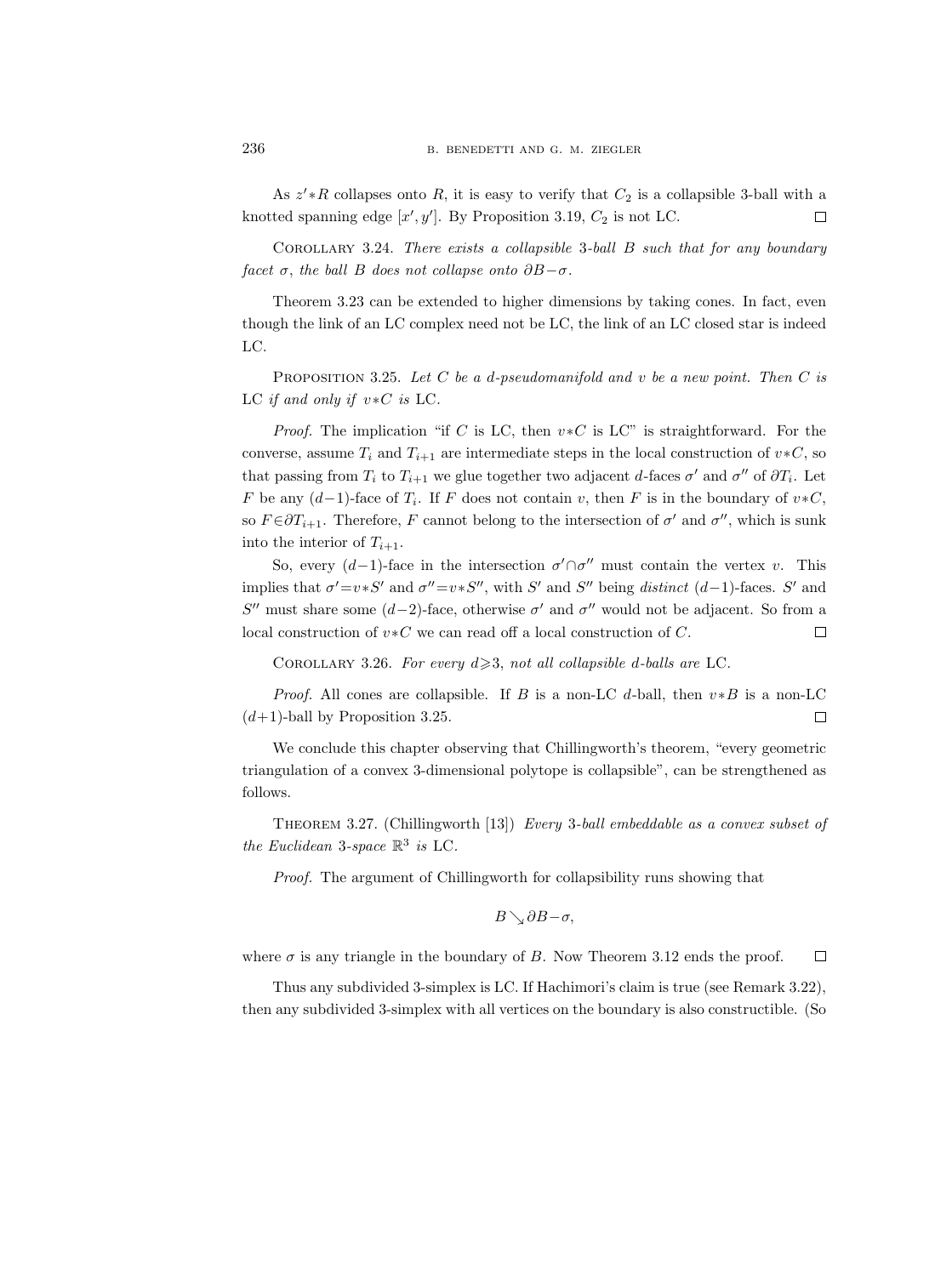far we can only exclude the presence of knotted spanning edges in it, see Lemma 3.18.) However, a subdivided 3-simplex might be non-shellable even if it has all vertices on the boundary (Rudin's ball is an example).

### 4. Upper bounds on the number of LC d-spheres.

For fixed  $d \geq 2$  and a suitable constant C which depends on d, there are less than  $C^N$ combinatorial types of LC  $d$ -spheres with  $N$  facets. Our proof for this fact is a  $d$ dimensional version of the main theorem of Durhuus and Jonsson [14], and allows us to determine an explicit constant  $C$ , for any  $d$ . It consists of two different phases:

(1) we observe that there are less trees of  $d$ -simplices than planted plane  $d$ -ary trees, which are counted by order- $d$  Fuss–Catalan numbers;

(2) we count the number of "LC matchings" according to ridges in the tree of simplices.

## 4.1. Counting the trees of d-simplices.

We will here establish that there are less than

$$
C_d(N) := \frac{1}{(d-1)N+1} \binom{dN}{N}
$$

trees of  $N$  d-simplices.

LEMMA 4.1. Every tree of N d-simplices has  $(d-1)N+2$  boundary facets of dimension  $d-1$  and  $N-1$  interior faces of dimension  $d-1$ .

It has  $\frac{1}{2}d((d-1)N+2)$  faces of dimension d-2, all of which lie in the boundary.

By rooted tree of simplices we mean a tree of simplices  $B$  together with a distinguished facet  $\delta$  of  $\partial B$ , whose vertices have been labeled 1, ..., d. Rooted trees of  $d$ -simplices are in bijection with "planted plane  $d$ -ary trees", that is, plane rooted trees such that every non-leaf vertex has exactly  $d$  (left-to-right ordered) sons; cf. [39].

**PROPOSITION 4.2.** There is a bijection between rooted trees of  $N$  d-simplices and planted plane d-ary trees with N non-leaf vertices, which in turn are counted by the Fuss–Catalan numbers  $C_d(N)$ . Thus, the number of combinatorially-distinct trees of N d-simplices satisfies

$$
\frac{1}{(d-1)N+2} \frac{1}{d!} C_d(N) \leq \#\{\text{trees of } N \text{ } d\text{-simplices}\} \leq C_d(N).
$$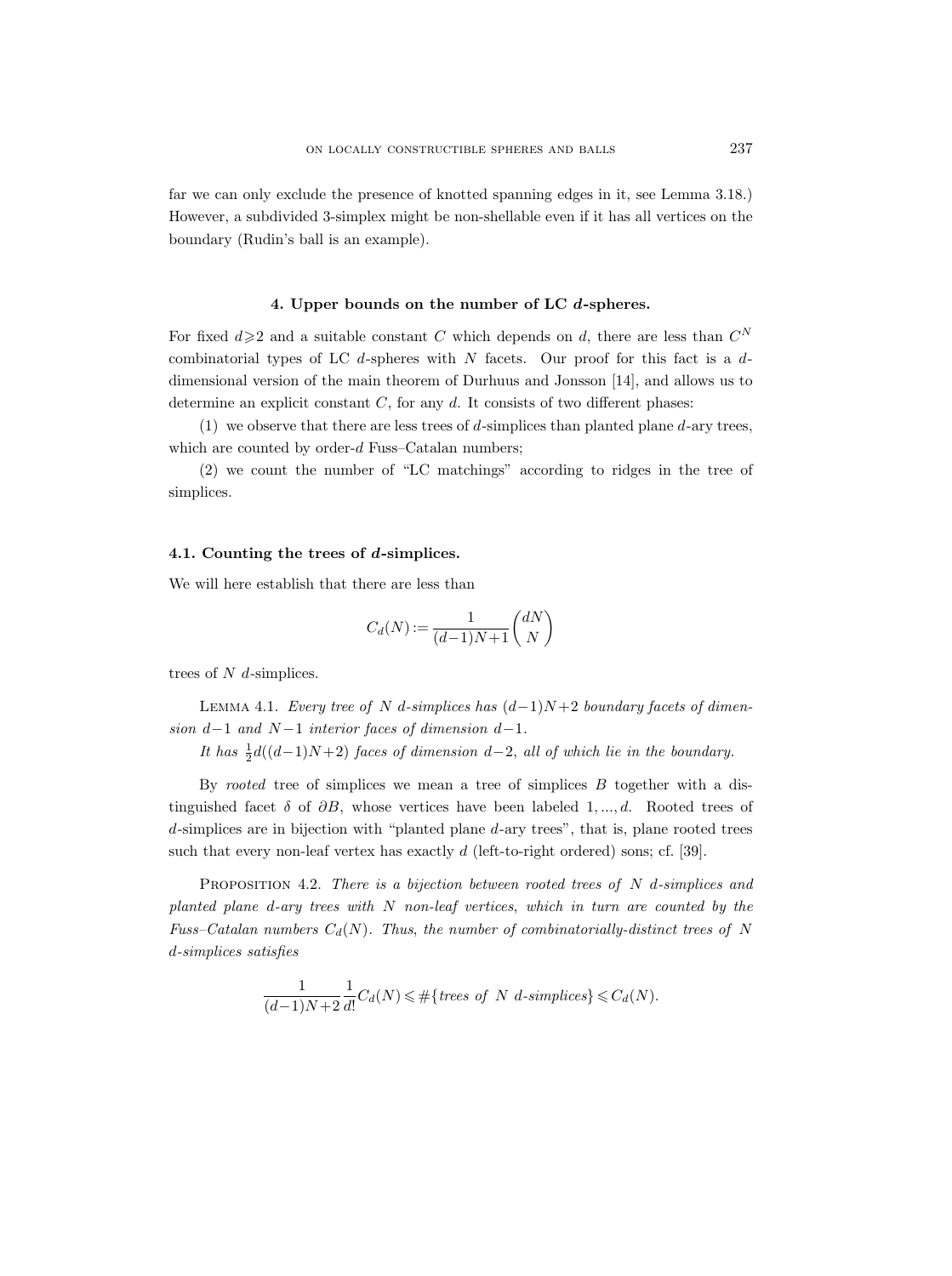*Proof.* Given a rooted tree of d-simplices with a distinguished facet  $\delta$  in its boundary, there is a unique extension of the labeling of the vertices of  $\delta$  to a labeling of all the vertices by labels  $1, \ldots, d+1$ , such that no two adjacent vertices get the same label. Thus each d-simplex receives all  $d+1$  labels exactly once.

Now, label each  $(d-1)$ -face by the unique label that none of its vertices has. With this we get an edge-labeled rooted  $d$ -ary tree whose non-leaf vertices correspond to the N d-simplices; the root corresponds to the d-simplex which contains  $\delta$ , and the labeled edges correspond to all the  $(d-1)$ -faces other than  $\delta$ . We get a plane tree by ordering the down-edges at each non-leaf vertex left to right according to the label of the corresponding  $(d-1)$ -face.

The whole process is easily reversed, so that we can get a rooted tree of  $d$ -simplices from an arbitrary planted plane d-ary tree.

There are exactly  $C_d(N)$  planted plane d-ary trees with N interior vertices (see e.g. Aval [5]; the integers  $C_2(N)$  are the "Catalan numbers", which appear in many combinatorial problems, see e.g. Stanley [44, Exercise 6.19]). Any tree of  $N$  d-simplices has exactly  $(d-1)N+2$  boundary facets, so it can be rooted in exactly  $((d-1)N+2)d!$  ways, which however need not be inequivalent. This explains the first inequality claimed in the lemma. Finally, combinatorially-inequivalent trees of d-simplices also yield inequivalent rooted trees, whence the second inequality follows.  $\Box$ 

COROLLARY 4.3. The number of trees of  $N$  d-simplices, for  $N$  large, is bounded by

$$
\binom{dN}{N} \sim \left(d\left(\frac{d}{d-1}\right)^{d-1}\right)^N < (de)^N.
$$

## 4.2. Counting the matchings in the boundary.

We know from the previous section that there are exponentially many trees of  $N$  dsimplices. Our goal is to find an exponential upper bound for the LC spheres obtainable by a matching of adjacent facets in the boundary of one fixed tree of simplices.

THEOREM 4.4. Fix  $d \geq 2$ . The number of combinatorially distinct LC d-spheres (or LC  $d$ -balls) with  $N$  facets, for  $N$  large, is not larger than

$$
\left(d\left(\frac{d}{d-1}\right)^{d-1}2^{(2d^2-d)/3}\right)^N.
$$

*Proof.* Let us fix a tree of  $N$  d-simplices  $B$ . We adopt the word "couple" to denote a pair of facets in the boundary of B which are glued to one another during the local construction of S.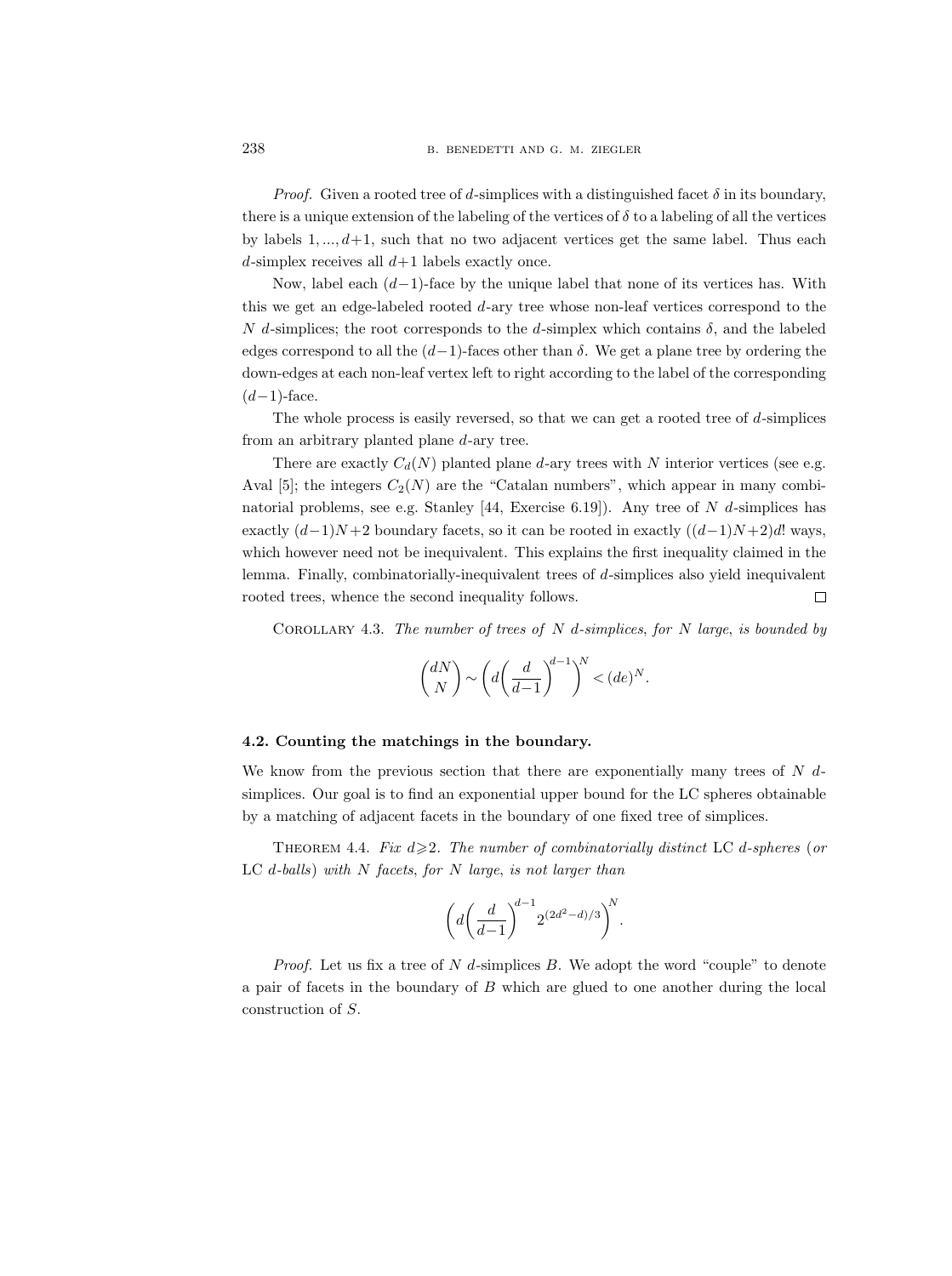Let us set  $D := \frac{1}{2}(2+N(d-1))$ , which is an integer. By Lemma 4.1, the boundary of the tree of  $N$  d-simplices contains  $2D$  facets, so each perfect matching is just a set of D pairwise disjoint couples. We are going to partition every perfect matching into "rounds". The first round will contain couples which are adjacent in the boundary of the tree of simplices. Recursively, the  $(i+1)$ -th round will consist of all pairs of facets that become adjacent only after a pair of facets are glued together in the ith round.

Selecting a pair of adjacent facets is the same as choosing the ridge between them; and by Lemma 4.1, the boundary contains  $dD$  ridges. Thus the first round of identifications consists in choosing  $n_1$  ridges out of dD, where  $n_1$  is some positive integer. After each identification, at most  $d-1$  new ridges are created; so, after this first round of identifications, there are at most  $(d-1)n_1$  new pairs of adjacent facets.

In the second round, we identify  $2n_2$  of these newly adjacent facets: as before, it is a matter of choosing  $n_2$  ridges, out of the at most  $(d-1)n_1$  just created ones. Once this is done, at most  $(d-1)n_2$  ridges are created. And so on.

We proceed this way until all the  $2 D$  facets in the boundary of  $B$  have been matched (after f steps, say). Clearly  $n_1 + ... + n_f = D$ , and since the  $n_i$ 's are positive integers,  $f \le D$ must hold. This means there are at most

 $\overline{D}$ 

$$
\sum_{f=1}^{D} \sum_{\substack{n_1 + \dots + n_f = D \\ n_1, \dots, n_f \ge 1 \\ n_{i+1} \le (d-1)n_i}} \binom{dD}{n_1} \binom{(d-1)n_1}{n_2} \binom{(d-1)n_2}{n_3} \dots \binom{(d-1)n_{f-1}}{n_f}
$$

possible perfect matchings of  $(d-1)$ -simplices in the boundary of a tree of N d-simplices.

We sharpen this bound by observing that not all ridges may be chosen in the first round of identifications. For example, we should exclude those ridges which belong to just two d-simplices of B. An easy double-counting argument reveals that in a tree of d-simplices, the number of ridges belonging to at least three d-simplices is less than or equal to  $\frac{1}{3}N\binom{d+1}{2}$ . So in the upper bound above we may replace the first factor  $\binom{dD}{n_1}$ with the smaller factor

$$
\binom{\frac{1}{3}N\binom{d+1}{2}}{n_1}.
$$

To bound the sum from above, we use  $\binom{n}{k} \leq 2^n$  and  $n_1 + ... + n_{f-1} < n_1 + ... + n_f = D$ , while ignoring the conditions  $n_{i+1} \leqslant (d-1)n_i$ . Thus we obtain the upper bound

$$
2^{(N/3)\binom{d+1}{2}+(N/2)(d-1)^2+(d-1)}\sum_{f=1}^D\binom{D-1}{f-1}=2^{(N/3)(2d^2-d)+(d-1)}.
$$

The factor  $2^{d-1}$  is asymptotically negligible. Thus the number of ways to fold a tree of N d-simplices into a sphere via a local construction sequence is smaller than  $2^{(2d^2-d)N/3}$ .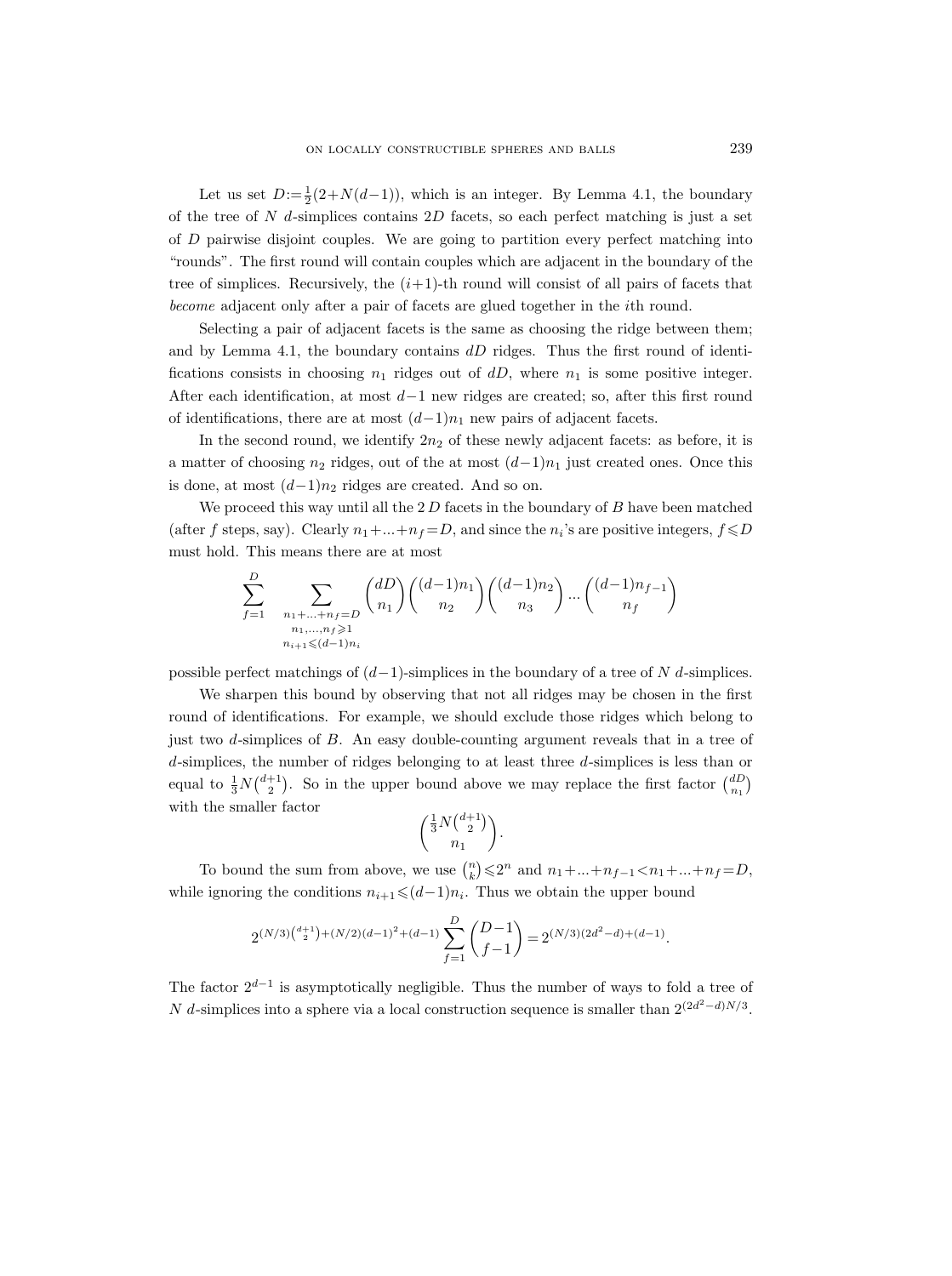Combining this with Proposition 4.2, we conclude the proof for the case of d-spheres. We leave the adaptation of the proof for  $d$ -balls (or general LC  $d$ -pseudomanifolds) to the reader.  $\Box$ 

The upper bound of Theorem 4.4 can be simplified in many ways. For example, for  $d \geq 16$ , it is smaller than  $4^{d^2N/3}$ . From Theorem 4.4 we obtain explicit upper bounds:

(i) there are less than 216<sup>N</sup> LC 3-spheres with N facets;

(ii) there are less than  $6117^N$  LC 4-spheres with N facets;

and so on.

We point out that these upper bounds are not sharp, as we overcounted both on the combinatorial side and on the algebraic side. When  $d=2$ , Tutte's upper bound is asymptotically 3.08<sup>N</sup>, whereas the one given by our formula is  $16^N$ . When  $d=3$ , however, our constant is smaller than what follows from Durhuus–Jonsson's original argument:

(i) we improved the matchings-bound from  $384^N$  to  $32^N$ ;

(ii) for the count of trees of tetrahedra we obtain an essentially sharp bound of  $6.75<sup>N</sup>$ . (The value implicit in the Durhuus–Jonsson argument [14, p. 184] is larger, since one has to take into account that different trees of tetrahedra can have the same unlabeled dual graph.)

COROLLARY 4.5. For any fixed  $d \geq 2$ , there are exponential lower and upper bounds for the number of LC  $d$ -spheres on N facets.

Proof. We have just obtained an upper bound; we also get a lower bound from Proposition 4.2 and Corollary 4.3, since the boundary of a tree of  $(d+1)$ -simplices is a stacked d-sphere, and for  $d \geq 2$  the stacked d-sphere determines the tree of  $(d+1)$ -simplices  $\Box$ uniquely.

We know very little about the number of LC  $d$ -spheres with N facets when  $d$  is not constant and  $N$  is relatively small (say, bounded by a polynomial) in terms of  $d$ , and whether the LC condition is crucial for that. Compare Kalai [30].

Acknowledgements. We are very grateful to Matthias Staudacher, Davide Gabrielli, Niko Witte, Raman Sanyal, Thilo Rörig, Frank Lutz, Gil Kalai and Emo Welzl for useful discussions and references. Many thanks also to the anonymous referees for the very careful reviews.

#### References

[1] Alon, N., The number of polytopes, configurations and real matroids. Mathematika, 33 (1986), 62–71.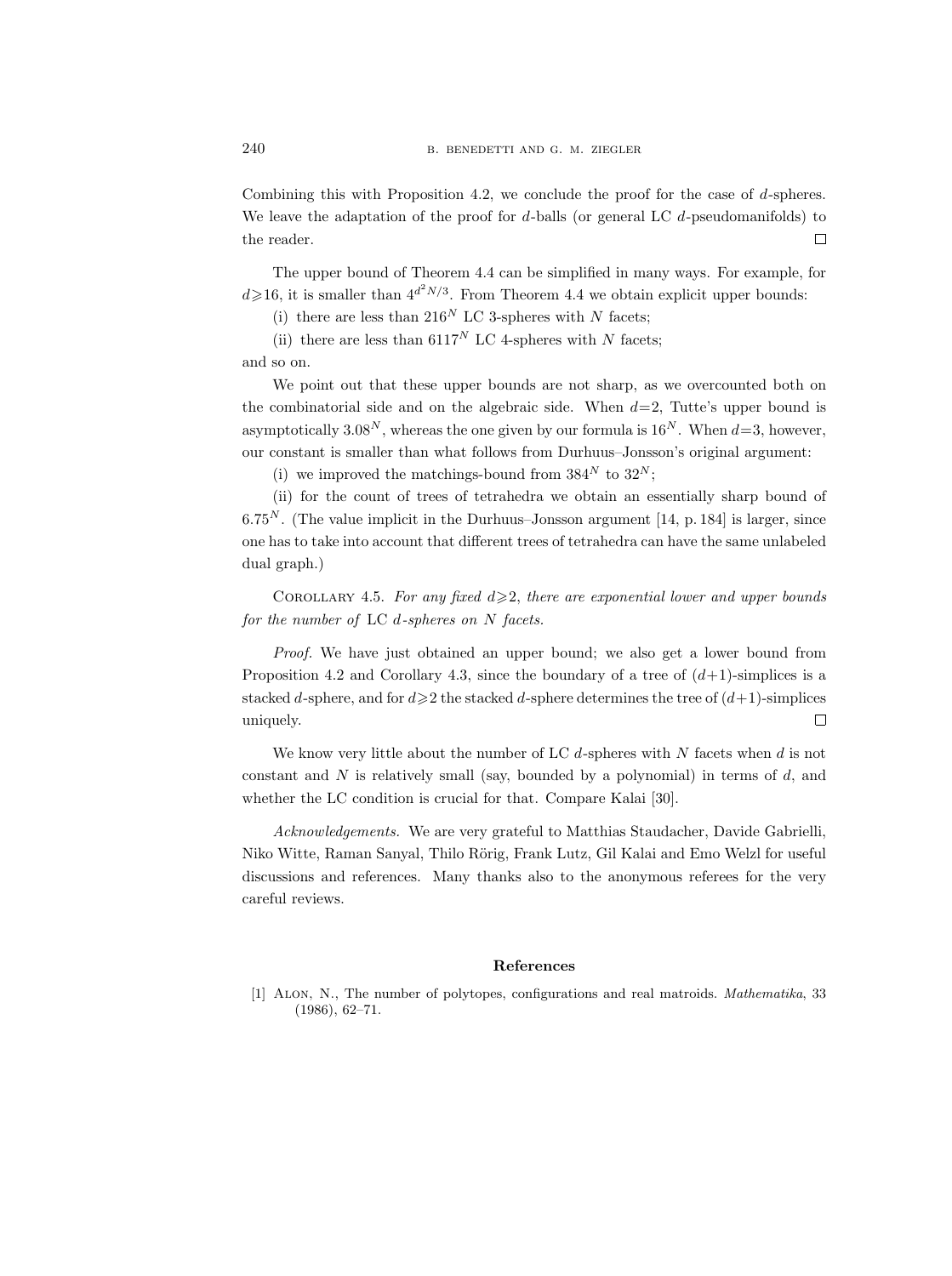- [2] Ambjørn, J., Boulatov, D. V., Kawamoto, N. & Watabiki, Y., Recursive sampling simulations of 3D gravity coupled to scalar fermions. Phys. Lett. B, 480 (2000), 319–330.
- [3] Ambjørn, J., Durhuus, B. & Jonsson, T., Quantum Geometry. Cambridge Monographs on Mathematical Physics. Cambridge University Press, Cambridge, 1997.
- [4] AMBJØRN, J. & VARSTED, S., Three-dimensional simplicial quantum gravity. Nuclear Phys. B, 373 (1992), 557–577.
- [5] Aval, J. C., Multivariate Fuss–Catalan numbers. Discrete Math., 308 (2008), 4660–4669.
- [6] Bartocci, C., Bruzzo, U., Carfora, M. & Marzuoli, A., Entropy of random coverings and 4D quantum gravity. J. Geom. Phys., 18 (1996), 247–294.
- [7] BENEDETTI, B., Locally Constructible Manifolds. Ph.D. Thesis, Technische Universität Berlin, Berlin, 2010. http://opus.kobv.de/tuberlin/volltexte/2010/2519/.
- $[8]$  Collapses, products and LC manifolds. J. Combin. Theory Ser. A, 118 (2011), 586–590.
- [9] BING, R. H., Some aspects of the topology of 3-manifolds related to the Poincaré conjecture, in Lectures on Modern Mathematics, Vol. II, pp. 93–128. Wiley, New York, 1964.
- [10] BJÖRNER, A., Topological methods, in Handbook of Combinatorics, Vol. 2, pp. 1819–1872. Elsevier, Amsterdam, 1995.
- [11] Catterall, S., Kogut, J. & Renken, R., Is there an exponential bound in fourdimensional simplicial gravity? Phys. Rev. Lett., 72 (1994), 4062–4065.
- [12] Cheeger, J., Critical points of distance functions and applications to geometry, in Geometric Topology: Recent Developments (Montecatini Terme, 1990), Lecture Notes in Math., 1504, pp. 1–38. Springer, Berlin–Heidelberg, 1991.
- [13] Chillingworth, D. R. J., Collapsing three-dimensional convex polyhedra. Math. Proc. Cambridge Philos. Soc., 63 (1967), 353–357. Correction in Math. Proc. Cambridge Philos. Soc., 88 (1980), 307–310.
- [14] Durhuus, B. & Jonsson, T., Remarks on the entropy of 3-manifolds. Nuclear Phys. B, 445 (1995), 182–192.
- [15] Ehrenborg, R. & Hachimori, M., Non-constructible complexes and the bridge index. European J. Combin., 22 (2001), 475–489.
- [16] Furch, R., Zur Grundlegung der kombinatorischen Topologie. Abh. Math. Sem. Univ. Hamburg, 3 (1923), 69–88.
- [17] Goodman, J. E. & Pollack, R., There are asymptotically far fewer polytopes than we thought. Bull. Amer. Math. Soc., 14 (1986), 127–129.
- [18] GOODRICK, R. E., Non-simplicially collapsible triangulations of  $I<sup>n</sup>$ . Math. Proc. Cambridge Philos. Soc., 64 (1968), 31–36.
- [19] Gromov, M., Spaces and questions. Geom. Funct. Anal., 2000, Special Volume, Part I (2000), 118–161.
- [20] Grove, K., Petersen, P. V & Wu, J. Y., Geometric finiteness theorems via controlled topology. Invent. Math., 99 (1990), 205–213. Correction in Invent. Math., 104 (1991), 221–222.
- [21] Hachimori, M., Nonconstructible simplicial balls and a way of testing constructibility. Discrete Comput. Geom., 22 (1999), 223–230.
- $[22]$  Combinatorics of Constructible Complexes. Ph.D. Thesis, Tokyo University, Tokyo, 2000.
- [23] Decompositions of two-dimensional simplicial complexes. Discrete Math., 308 (2008), 2307–2312.
- [24] Simplicial complex library. Web archive, 2001. http://infoshako.sk.tsukuba.ac.jp/~HACHI/math/library/index eng.html.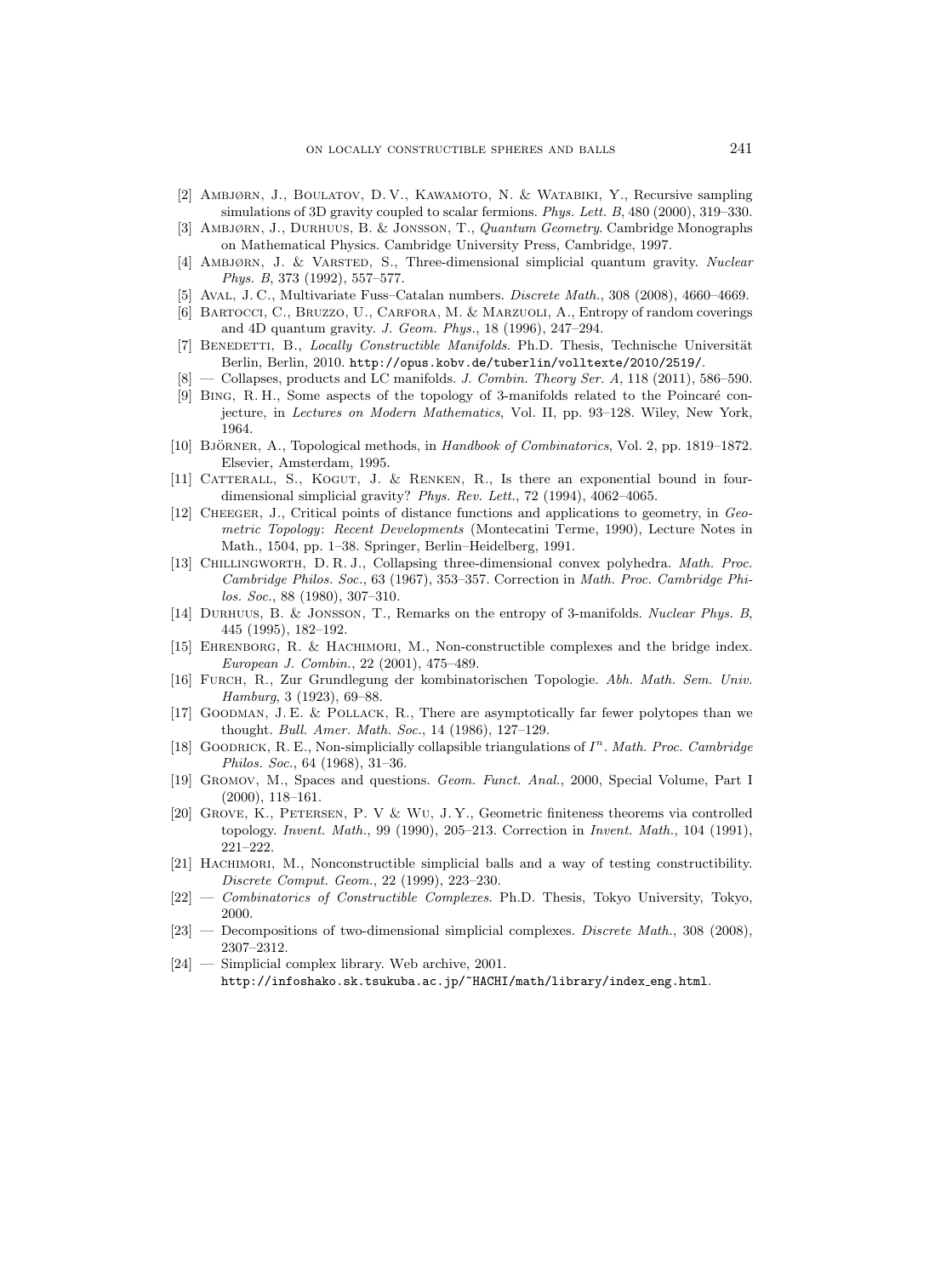- [25] HACHIMORI, M. & SHIMOKAWA, K., Tangle sum and constructible spheres. J. Knot Theory Ramifications, 13 (2004), 373–383.
- [26] HACHIMORI, M. & ZIEGLER, G. M., Decompositons of simplicial balls and spheres with knots consisting of few edges. Math. Z., 235 (2000), 159–171.
- [27] Hamstrom, M.-E. & Jerrard, R. P., Collapsing a triangulation of a "knotted" cell. Proc. Amer. Math. Soc., 21 (1969), 327–331.
- [28] Hog-Angeloni, C. & Metzler, W., Geometric aspects of two-dimensional complexes, in Two-Dimensional Homotopy and Combinatorial Group Theory, London Math. Soc. Lecture Note Ser., 197, pp. 1–50. Cambridge Univ. Press, Cambridge, 1993.
- [29] HUDSON, J. F. P., Piecewise Linear Topology. University of Chicago Lecture Notes. Benjamin, New York–Amsterdam, 1969.
- [30] Kalai, G., Many triangulated spheres. Discrete Comput. Geom., 3 (1988), 1–14.
- [31] KAMEI, S., Cones over the boundaries of nonshellable but constructible 3-balls. Osaka J. Math., 41 (2004), 357–370.
- [32] KAWAUCHI, A., A Survey of Knot Theory. Birkhäuser, Basel, 1996.
- [33] KLEE, V. & KLEINSCHMIDT, P., The d-step conjecture and its relatives. Math. Oper. Res., 12 (1987), 718–755.
- [34] LEE, C.W., Kalai's squeezed spheres are shellable. Discrete Comput. Geom., 24 (2000), 391–396.
- [35] Lickorish, W. B. R., An unsplittable triangulation. Michigan Math. J., 18 (1971), 203– 204.
- [36] Unshellable triangulations of spheres. European J. Combin., 12 (1991), 527-530.
- [37] Lickorish, W. B. R. & Martin, J. M., Triangulations of the 3-ball with knotted spanning 1-simplexes and collapsible rth derived subdivisions. Trans. Amer. Math. Soc., 137 (1969), 451–458.
- [38] Lutz, F. H., Small examples of nonconstructible simplicial balls and spheres. SIAM J. Discrete Math., 18 (2004), 103–109.
- [39] MATOUŠEK, J. & NEŠETŘIL, J., Invitation to Discrete Mathematics. Oxford University Press, Oxford, 2009.
- [40] Pfeifle, J. & Ziegler, G. M., Many triangulated 3-spheres. Math. Ann., 330 (2004), 829–837.
- [41] Provan, J. S. & Billera, L. J., Decompositions of simplicial complexes related to diameters of convex polyhedra. Math. Oper. Res., 5 (1980), 576–594.
- [42] Regge, T., General relativity without coordinates. Nuovo Cimento, 19 (1961), 558–571.
- [43] REGGE, T. & WILLIAMS, R. M., Discrete structures in gravity. J. Math. Phys., 41 (2000), 3964–3984.
- [44] Stanley, R. P., Enumerative Combinatorics. Vol. 2. Cambridge Studies in Advanced Mathematics, 62. Cambridge University Press, Cambridge, 1999.
- [45] TUTTE, W. T., A census of planar triangulations. *Canad. J. Math.*, 14 (1962), 21–38.
- $[46]$  On the enumeration of convex polyhedra. J. Combin. Theory Ser. B, 28 (1980), 105-126.
- [47] Weingarten, D., Euclidean quantum gravity on a lattice. Nuclear Phys. B, 210 (1982), 229–245.
- [48] Zeeman, E. C., Seminar on Combinatorial Topology. Institut des Hautes Etudes Scien- ´ tifiques and University of Warwick, Paris–Coventry, 1966.
- [49] Ziegler, G. M., Lectures on Polytopes. Graduate Texts in Mathematics, 152. Springer, New York, 1995.
- [50] Shelling polyhedral 3-balls and 4-polytopes. Discrete Comput. Geom., 19 (1998), 159– 174.